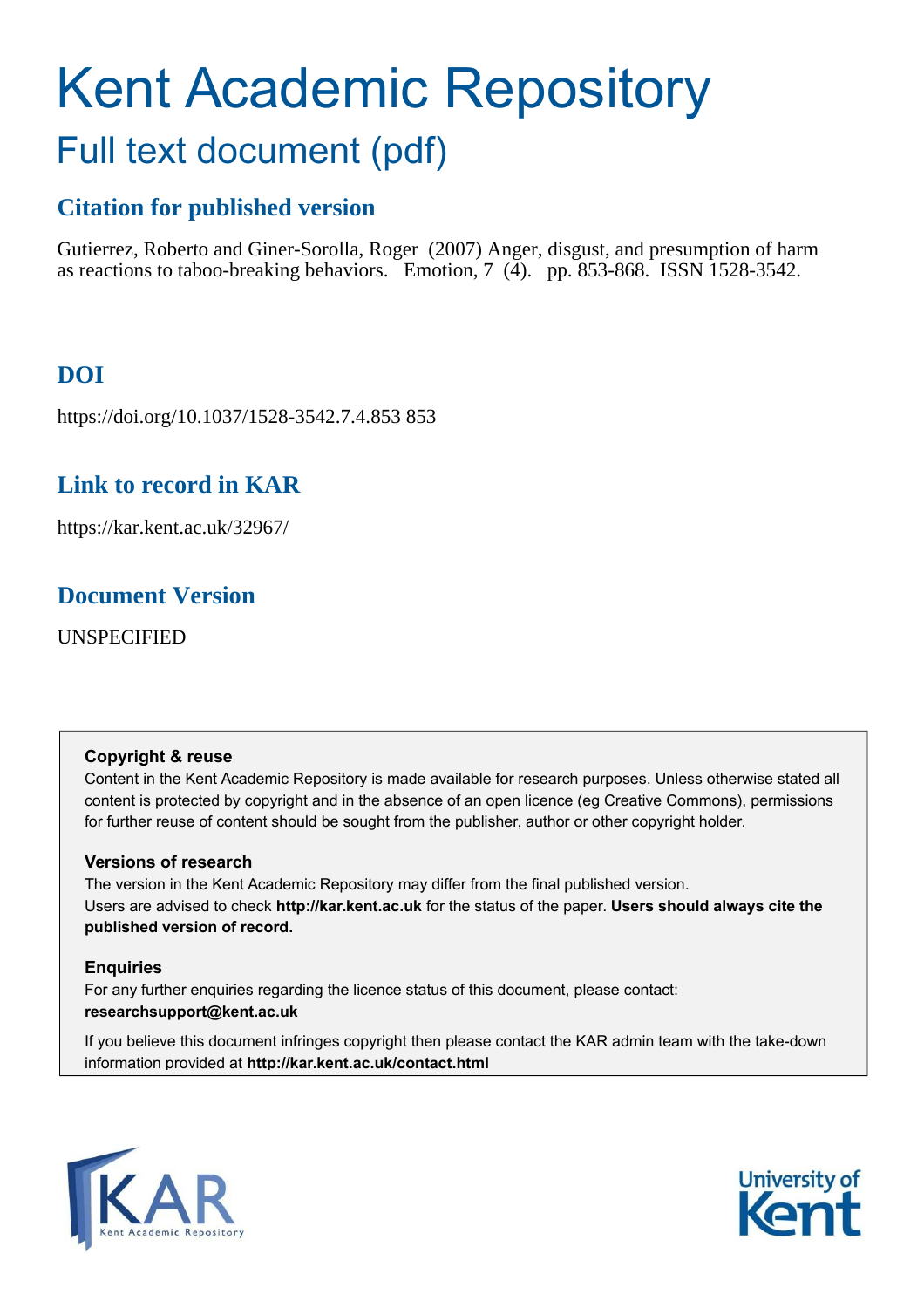# Anger, Disgust, and Presumption of Harm as Reactions to Taboo-Breaking Behaviors

Roberto Gutierrez Roger Giner-Sorolla University of Kent

Author final version

Gutierrez, R., & Giner-Sorolla, R. (2007). Anger, disgust, and presumption of harm as reactions to taboo-breaking behaviors. *Emotion, 7,* 853-868.

# RUNNING HEAD: ANGER, DISGUST, AND TABOO

Note: These experiments were partially sponsored by a grant from Mexico's National Council of Science and Technology (CONACYT) to the first author and formed part of his Ph. D. thesis. The authors would like to thank Jessica Salvatore for assistance in creating materials for Experiment 1, and Ana Guinote and Jonathan Haidt for comments on an earlier draft of the manuscript. Correspondence should be addressed to Roger Giner-Sorolla, Department of Psychology, University of Kent, Canterbury, CT2 7NP, United Kingdom, email R.S.Giner-Sorolla@kent.ac.uk.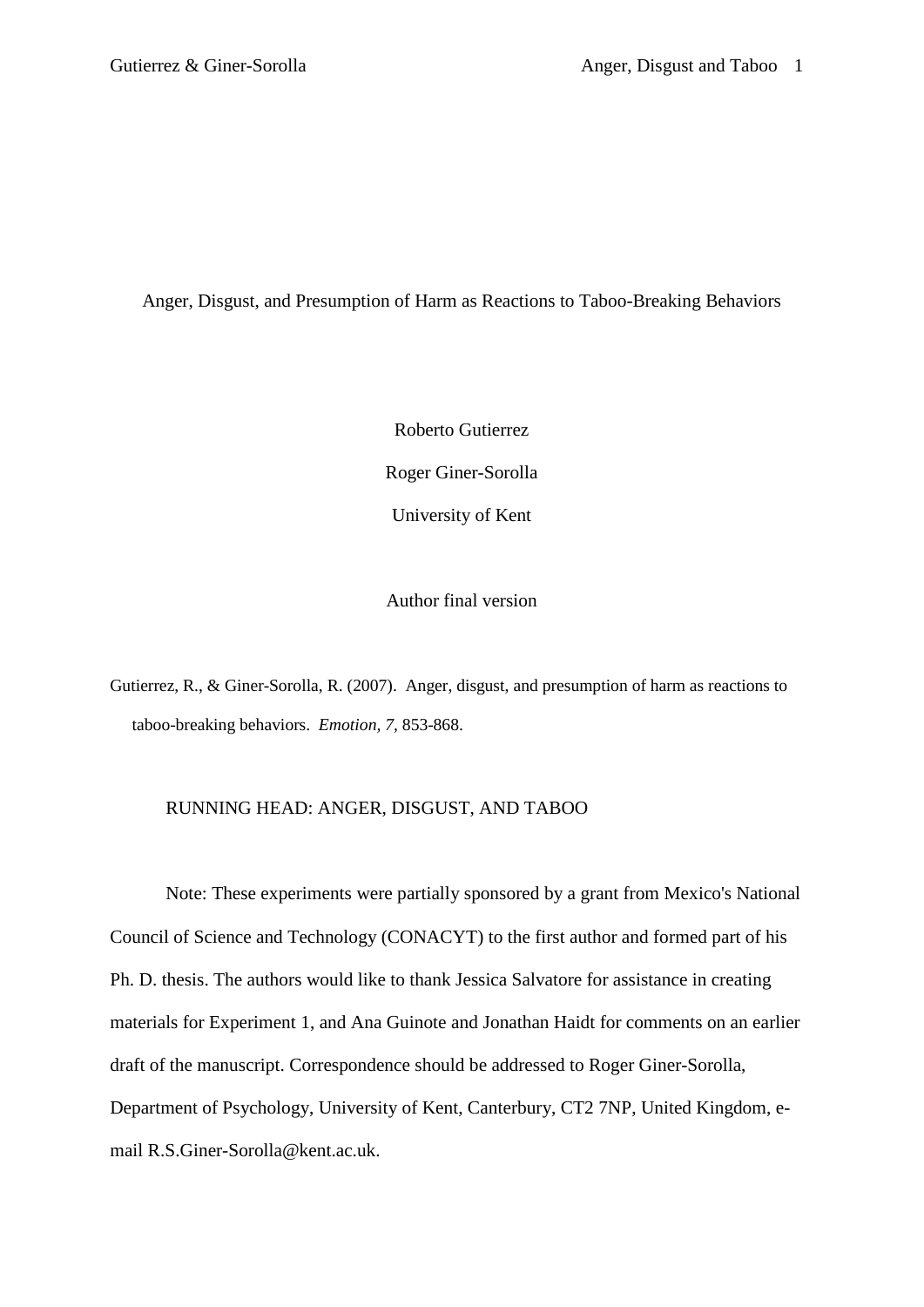#### Abstract

Three experiments investigated the relationship between the *presumption of harm* in harmfree violations of creatural norms (taboos) and the moral emotions of anger and disgust. Experiment 1 showed that participants made a presumption of harm to others from taboo violations even in conditions described as harmless and not involving other people; this presumption was predicted by anger and not disgust. Experiment 2 manipulated taboo violation and included a cognitive load task to clarify the post-hoc nature of presumption of harm. Experiment 3 was similar but more accurately measured presumed harm. In Experiments 2 and 3, only without load was symbolic harm presumed, indicating its post-hoc function to justify moral anger, which was not affected by load. In general, manipulations of harmfulness to others predicted moral anger better than moral disgust, while manipulations of taboo predicted disgust better. The presumption of harm was found on measures of symbolic rather than actual harm when a choice existed. These studies clarify our understanding of the relationship between emotions and their justification when people consider victimless, offensive acts.

KEYWORDS: Anger; disgust; moral emotions; presumption of harm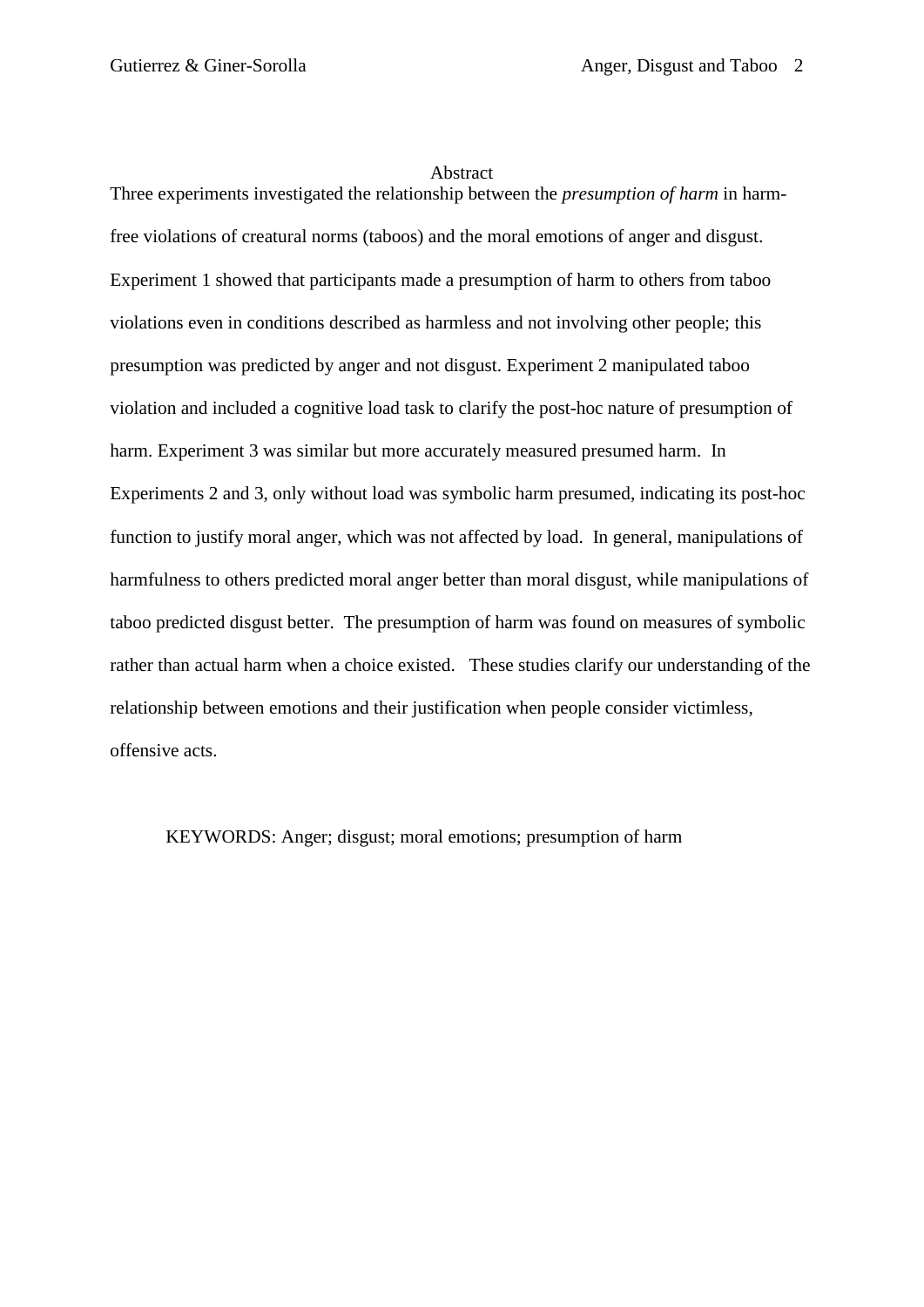# Judgments of Taboo-Breaking Behaviors: The Roles of Anger, Disgust, and Presumption of Harm

In Western society today, a common liberal standard of tolerable behavior is rightsbased: people can do as they please, as long as they do not violate other people's rights (e.g., of consent) by doing so. But in 2003, this standard was put to a severe test by the German court case of Armin Meiwes, a cannibal who apparently only sought out willing victims. Meiwes had found one such individual through the Internet, Bernd Brandes, who after videotaping his consent to the act, was dismembered, cooked and partially eaten by Meiwes. The initial lesser sentence of manslaughter eventually imposed by the court reflected the finding that the act was consensual. According to the judge in the case, "[t]here was an agreement between them. This was the killing of a person without murder" (Harding, 2004). Many commentators, however, found it paradoxical that such an act should still appear to meet the rights- and consent-based standards of liberal morality. One piece was subtitled "If everything is permissible between consenting adults, why not?" and went on to comment that "(t)he case is a *reductio ad absurdum* of the philosophy according to which individual desire is the only thing that counts in deciding what is permissible in society" (Dalrymple, 2004). Although the Meiwes case may be bizarre, it nonetheless touches on a basic ambivalence that troubles advocates of a purely rights-based morality: that this moral code might condone behavior that one personally finds extremely repugnant.

Beyond this extreme example, Western society shows a general tendency to disapprove of actions that violate taboos about sexuality or other uses of the body, even in cases when the action is consensual, private and has no negative consequences for other people. For example, in April 2003, the then-US Senator Rick Santorum commented on the Supreme Court's deliberations that would eventually strike down the Texas law against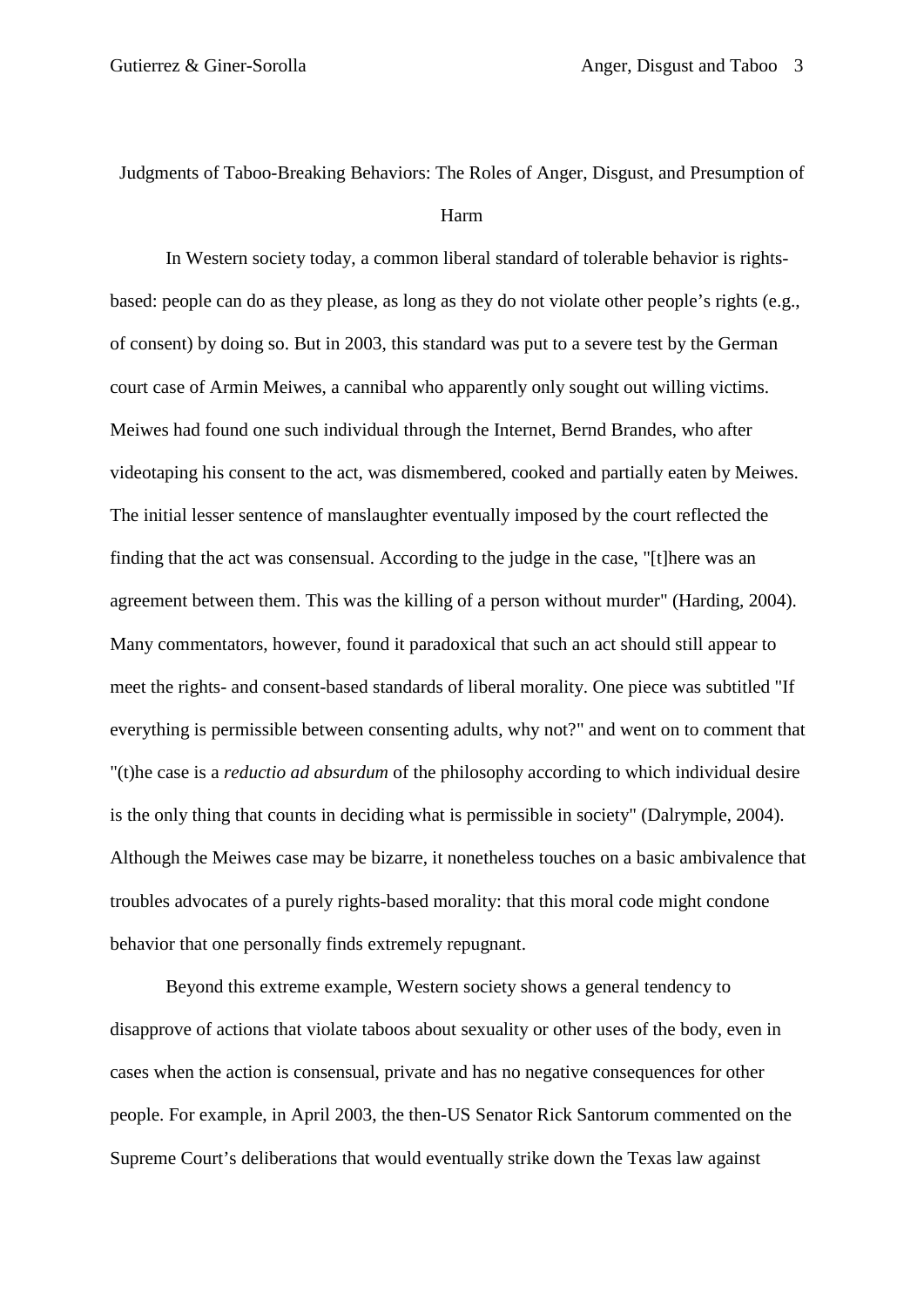sodomy: "If the Supreme Court says that you have the right to consensual sex within your home, then you have the right to bigamy, you have the right to polygamy, you have the right to incest, you have the right to adultery" (Cooperman, 2003). This line of argument draws a parallel between the debatably immoral behavior of consensual homosexual relations, and taboo actions toward which there exists a greater consensus of disapproval, including incest and (later on in the same interview) bestiality.

We will use the term "taboo" in reference to norms whose violation can be expected to provoke inflexible, disgust-related responses, and in particular norms related to the use of the body, food and sexuality. This follows from research identifying such norm violation as a key elicitor of disgust (Haidt, McCauley, & Rozin, 1994). Research also provides numerous examples that such responses are fairly inflexible, at least in the short term; for example, a sweater worn by someone who had died of cancer is repugnant, even to educated people who know that cancer is not contagious (Rozin, Millman, & Nemeroff, 1986); prejudice against a person with a disability—even one sustained from an injury—is intensified by concerns about contagious disease (Park, Faulkner, & Schaller, 2003); and a bonbon shaped like dog feces is disgusting, though its only fault is an unfortunate resemblance (Haidt et al., 1994).

Research based on moral judgments has coined the term "moral dumbfounding" (Haidt, Koller & Dias, 1993), which describes the reactions of many participants when being interviewed about harm-free scenarios that violate a strongly held taboo norm, such as consensual, private, one-time brother and sister incest using contraception (Haidt, Björklund & Murphy, 2000; Haidt & Hersh, 2001). In contrast to a non-taboo-violating situation such as the classic Heinz dilemma (Kohlberg, 1981), interviewees immediately expressed disapproval of the act, but were less fluent in justifying their disapproval with reasons. These participants sometimes gave reasons why the action might be harmful, but these contradicted the details of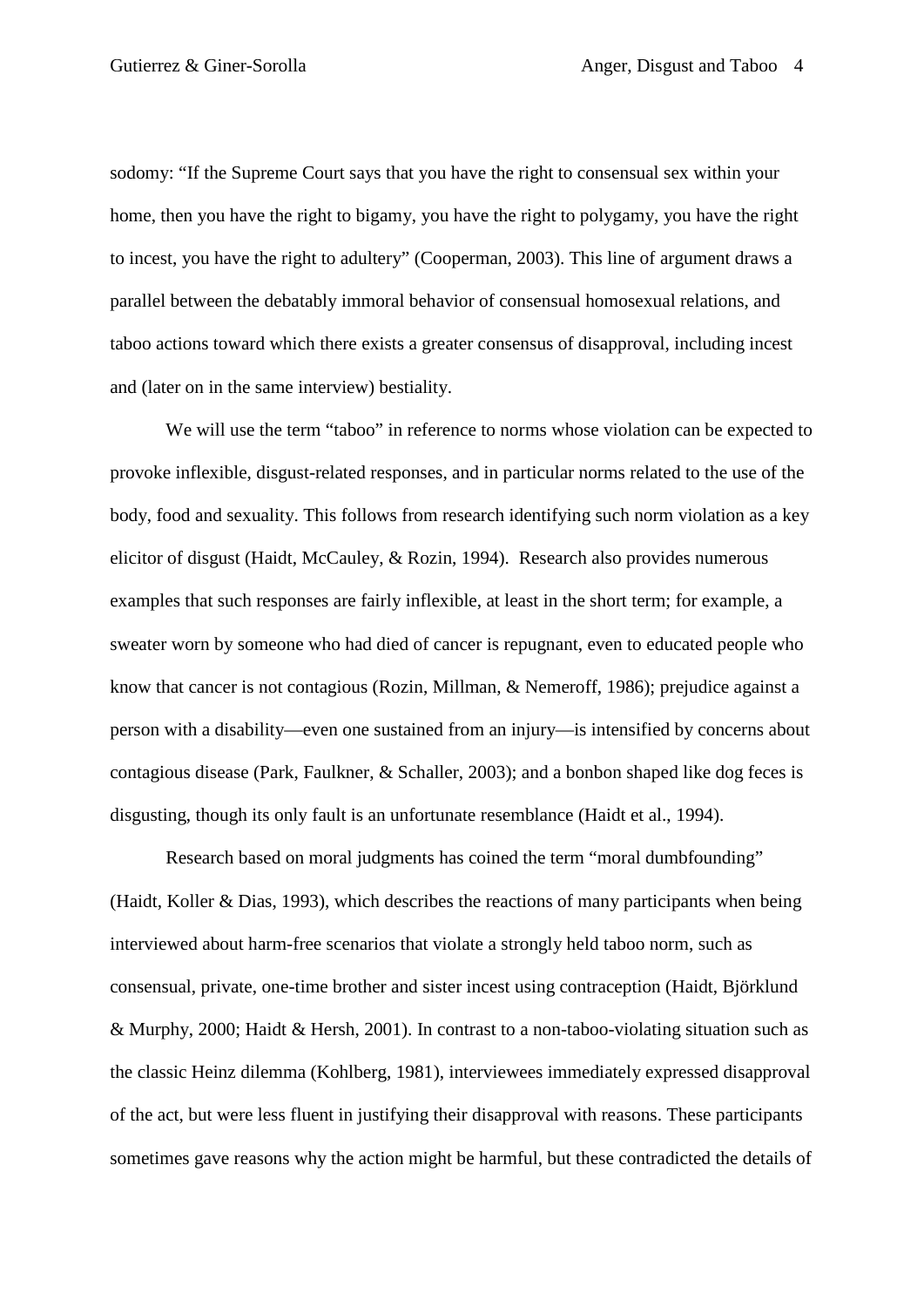the story: for example, mentioning that the incest might lead to deformed offspring even though two methods of contraception were described, or that their family might be offended even though the incest was described as completely secret. These reasons tended to be retracted after the interviewer pointed out their implausibility, but participants nonetheless condemned the action. The moral dumbfounding effect, then, suggests some degree of ambivalence between condoning an action because it is consensual and private, but condemning it because it violates taboo norms. This ambivalence occurs even when the action is described as completely harmless.

One way of resolving the ambivalence aroused by the moral dumbfounding effect, as these studies show, is to infer or *presume* some degree of harm to other people, even in cases when no harm is present. The *presumption of harm* makes the condemnation of harmless actions easier by insisting that, in some way, harm to other people occurs in such an action. For example, research on moral judgments has shown that violations of sexual norms (e.g., homosexuality) are perceived by some participants as harmful to other people, even when they are described as private and consensual (Haidt & Hersh, 2001). In those studies, the presumption of harm shared most of its variance with emotional reactions to the act. However, the studies did not attempt to establish which reaction came first, nor did they investigate the role of specific moral emotions of condemnation such as anger and disgust. *Anger and Disgust as Moral Emotions* 

Anger and disgust have been investigated chiefly as separate emotions, experienced in situations that directly impact the individual feeling them (Berkowitz, 1999; Roseman & Smith, 2001; Scherer, 1999). But they have also been studied as moral emotions that can respond to violations of norms endorsed by a group or society (e.g., Tangney, Stuewig, & Mashek, 2007). Together with contempt, they are considered part of the "other-condemning"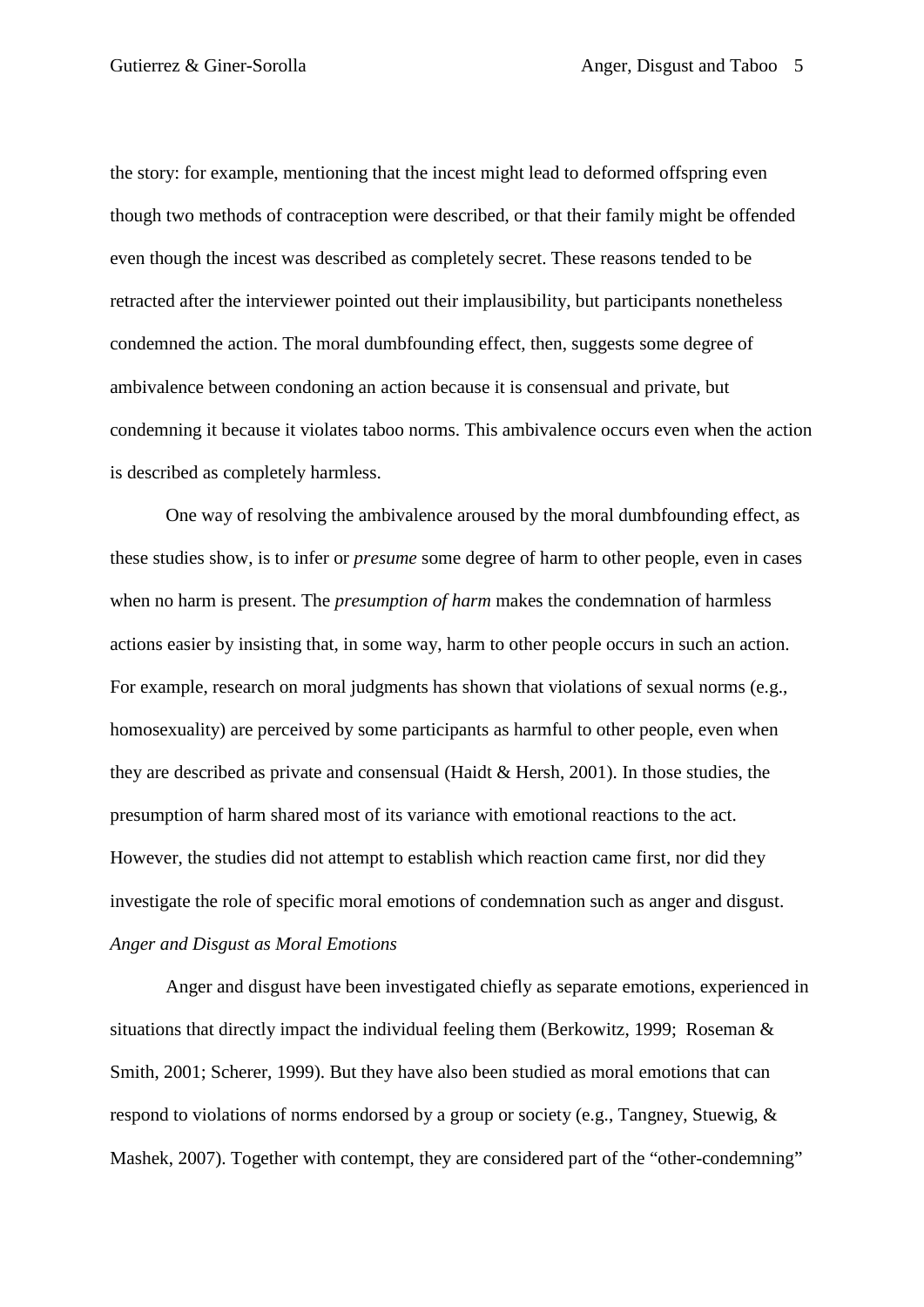family of emotions (Haidt, 2003), that are used to express different types of disapproval for the actions of other people.

One idea specific to moral emotions, the CAD triad hypothesis (Rozin, Lowery, Imada, & Haidt, 1999), argues that moral anger, as opposed to disgust or contempt, is elicited specifically by the perception of harm to others, including symbolic harm such as violation of rights. The CAD triad hypothesis draws a correspondence between the emotions of contempt, anger and disgust, and three types of moral violation with the same initials: community, autonomy and divinity (Shweder, Munch, Mahaptra & Park, 1997). In this research, participants gave their reactions to acts that violated "ethics of divinity" (violations of the concept of purity, eating behavior, and the sanctity of the body, similar to the taboo norms described above), "ethics of autonomy" (violations of the rights of others, including harmful acts), or "ethics of community" (public violations of group norms). Results showed that divinity violations principally evoked disgust, autonomy violations evoked anger, and community violations evoked contempt. These results were similar when participants used emotion words and when they endorsed facial expressions of these emotions.

One limitation of these studies, however, is that they manipulated different moral norms holistically by using various scenarios that were later rated to primarily evoke those norms. The exact question of what features of those autonomy ethics violations evoked anger, and what features of divinity ethics violations evoked disgust, remained unclear. This question is especially relevant to scenarios creating a presumption of harm, because such a presumption implies that the act is seen to violate autonomy ethics even though it is only described as violating divinity ethics. If the presumption of harm to others is made towards a violation of divinity ethics, then, would anger accompany it? The data reported in Rozin et al. (1999) cannot tell us this; they reported only the most frequent category of emotion for each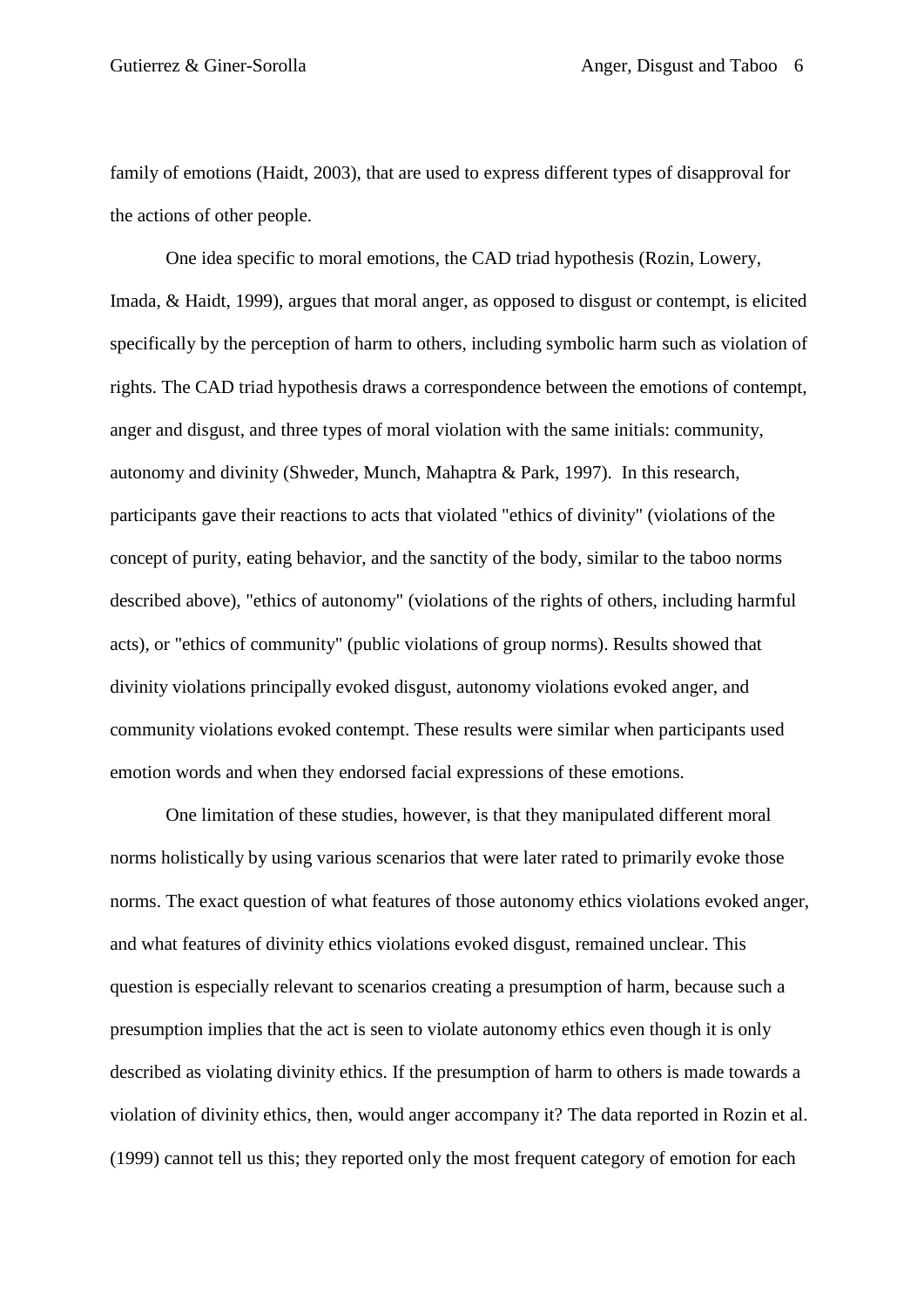scenario, and did not measure the extent to which harm to others was inferred by the same participants who rated anger and disgust.

The first aim of our present research, then, is to carry out a more rigorous test of the CAD hypothesis, manipulating the presence or absence of harm to others in comparable scenarios, and measuring the degree of anger and disgust separately. The manipulation of harm to others should affect anger to a greater degree than disgust when the two are measured simultaneously. Similarly, a manipulation of the presence or absence of taboo violations involving the body should affect disgust to a greater degree than anger. These findings would more definitively establish that *moral* anger, in particular, responds to harm to others. This is a more specific prediction than given by the preponderance of appraisal models which, in describing anger more generally, most consistently implicate other-agency and a negative outcome (e.g., Weiner, 1986; Ortony, Clore, & Collins, 1988).

The simultaneous measurement of anger and disgust also responds to the concerns raised by Nabi (2002), who found that when participants were asked to described a situation that made them feel "disgusted," they often describe episodes more akin to anger. These results, and those of Russell and Fehr (1994) in which participants gave "disgusted" as a synonym for anger, show the need to examine the separate contributions of these emotion terms statistically, and ultimately to use non-language-based means of measuring them. Other studies providing support for the concept of non-creatural moral disgust have likewise depended only on the word "disgust" and its close synonyms (Marzillier & Davey, 2004), rather than on facial expressions and words as Rozin and colleagues did (1999). It is thus important to study disgust separately from anger through a variety of methods.

#### *The Nature of the Presumption of Harm*

The second concern in this research deals with how, when and why the presumption of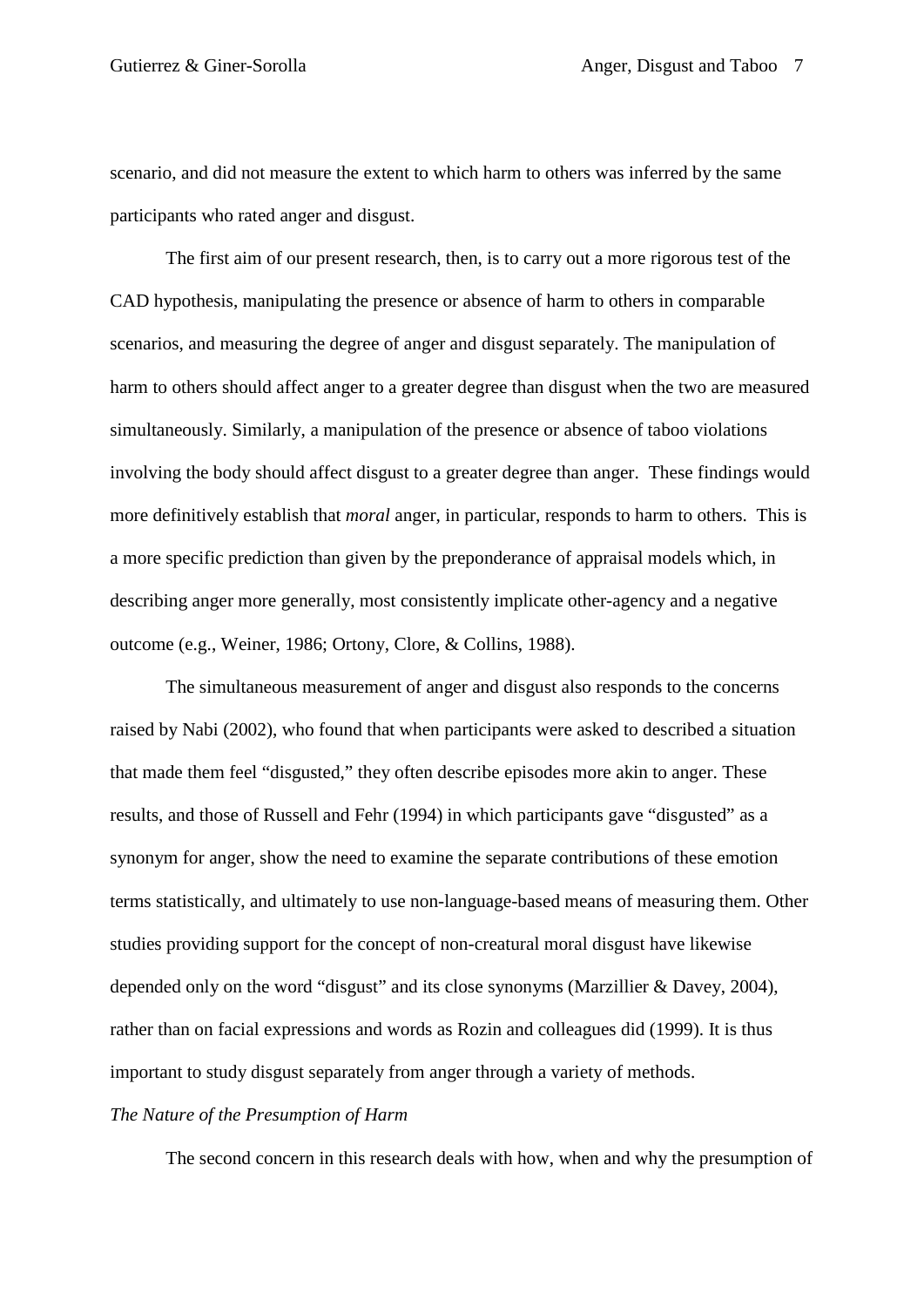harm is made. As previously mentioned, Haidt and Hersh (2001) showed that some of their participants reacted to descriptions of unconventional sexual practices with a presumption of harm. Moreover, these results showed that moral judgment was not predicted by harm-based reasons independently of affective reactions. They concluded that arguments about harm were a post-hoc attempt to justify initial emotion-based negative moral judgments. However, their results do not prove that the presumption of harm was post hoc, because they are also consistent with a model in which affective reactions fully mediate between an a-priori judgment of harm and a moral disapproval outcome (Spencer, Zanna, & Fong, 2005). It is therefore desirable to demonstrate more conclusively that arguments about harm to others, in a case where none is described, represent a post-hoc justification of affect – and specifically, due to the correspondence between anger and harm, a justification of anger and not disgust.

Research on anger has focused mainly on investigating the emotion as a personal reaction towards specific stimuli affecting the individual, as opposed to the research on moral anger described earlier. Previous research on personal anger has revealed that—in a very simple manner—it is a reaction associated to a negative event that can be attributed to an external agency, while the person has the resources to confront the event (Lazarus, 1991; Ortony, Clore & Collins, 1988; Roseman, Antoniou & Jose, 1996; C. A. Smith & Ellsworth, 1985; Weiner, 1986). Research has also revealed that anger can additionally respond to a larger set of appraisals, elicitors, and conditions, such as goal obstacle, control, and unfairness (Kuppens, Van Mechelen, Smits, & De Boeck, 2003). However, Kuppens et al. (2003) found that none of the single appraisals studied were necessary or sufficient to elicit anger, suggesting that the elicitors of anger are complex and possibly dependent on the situation or individual.

Anger can also become associated with a social group or action independently of any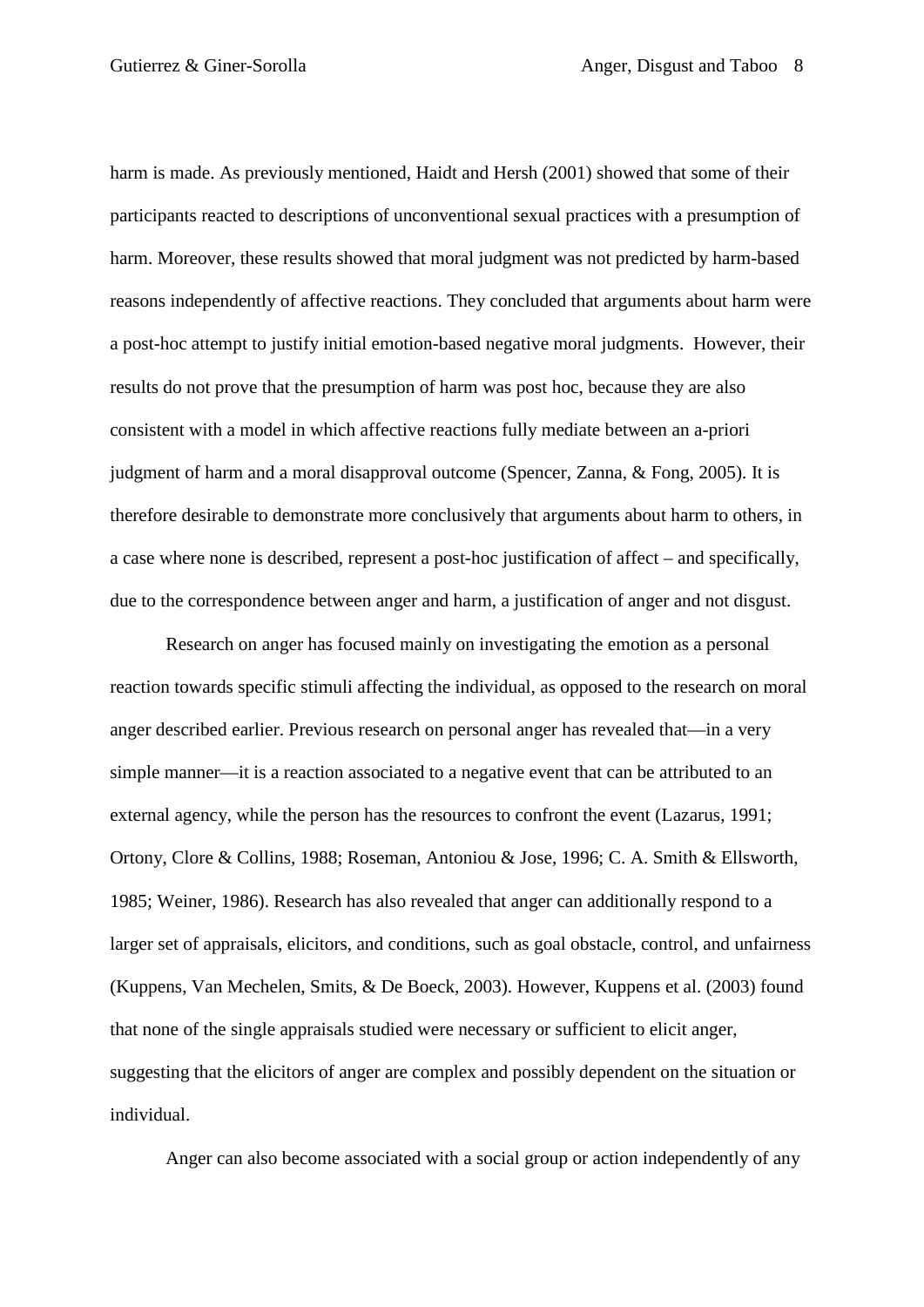appraisal of the situation, as part of an affective attitude. In a recent study, for example, Tapias, Glaser, Keltner, Vasquez and Wickens (2007, Study 3), primed social groups stereotypically associated either with anger (African-Americans) or disgust (gay men), and showed corresponding effects on measures of emotions. Considering that most discussions of taboo subjects such as incest or cannibalism involve examples where someone really is unjustly harmed, leading to anger, it is not surprising that anger should be associated with these taboo violations even when they are presented as absolutely harm-free. We propose that the presumption of harm, then, is a post-hoc elaboration made to justify anger that initially arises either from previous associations to the act, or from the simple consideration that another person is responsible for a negative act. If moral anger usually arises from a situation when someone is harmed or where rights are violated, it is reasonable that when justifying anger in a moral situation lacking these features, its characteristic appraisals will be invoked. With sufficient cognitive resources, this anger becomes moralized, introducing an elaborated appraisal element of harm to others that is more suitable to moral than personal anger.

Our model is consistent with the social intuitionist model (Haidt, 2001), in that the presumption of harm to others is one example of a post-hoc justification of an initial intuitive negative reaction based on the taboo violation. The social intuitionist model also proposes that the intuitive emotional reaction is fast and effortless, compared with the effortful rational justification of actions based on their consequences. If this is indeed the case, a cognitive constraint should diminish the effortful post-hoc process—the presumption of harm—while sparing the effortless process, in this case the intuitive emotional reactions. In a similar manner, Alicke's culpable control model (2000) also proposes that judgments of harm and responsibility form a schema together with negative emotions of blame such as anger, in which the presence of each element increases the likelihood that the others will be perceived.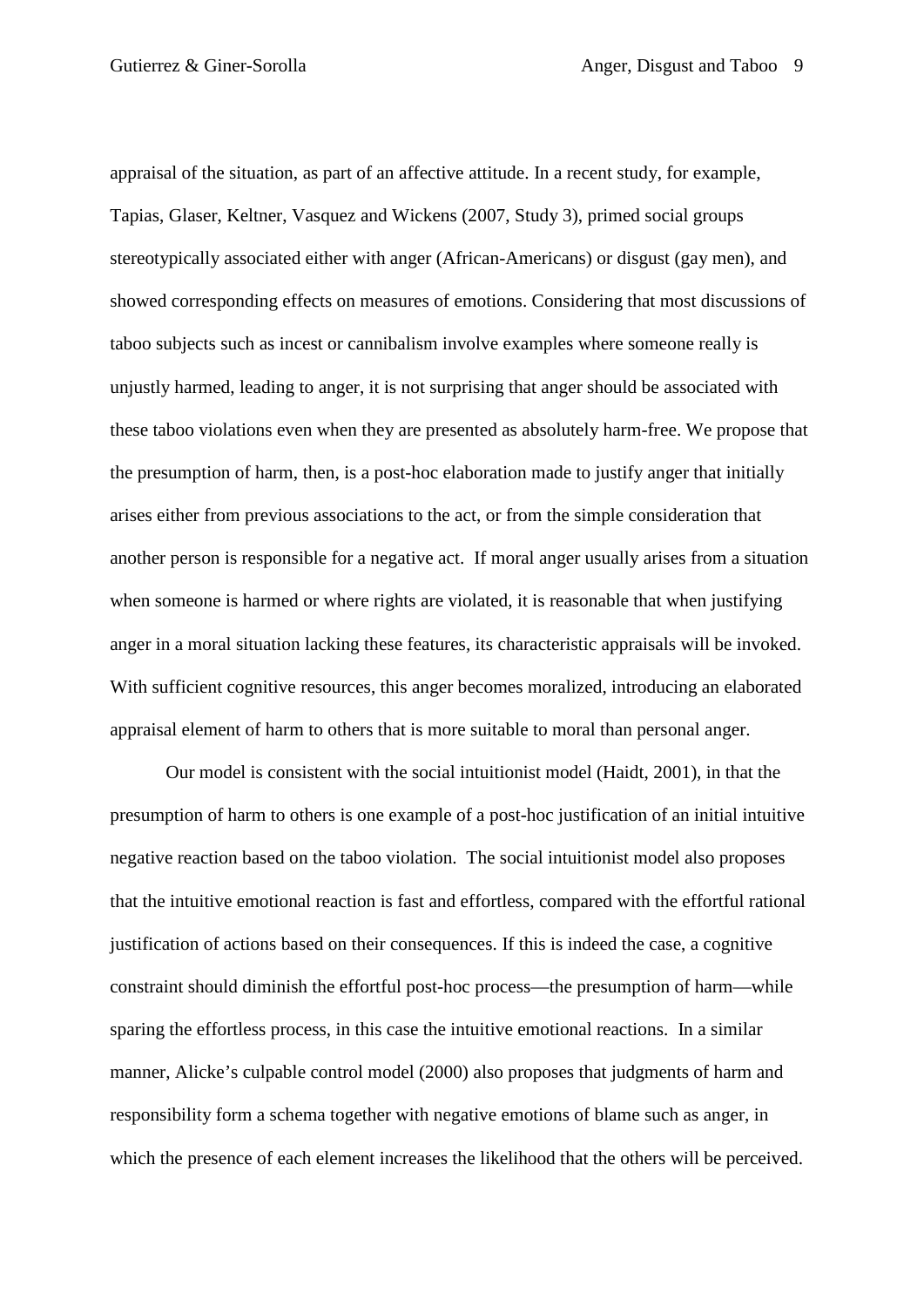Empirical support for culpable control shows, for example, that when harm is greater, people also ascribe more responsibility to the person on an a posteriori basis. Focusing more closely on anger, other research based on the "intuitive prosecutor" hypothesis has shown that unresolved anger at unpunished crimes leads to greater inferences of harm in subsequent unrelated cases (Goldberg, Lerner, & Tetlock, 1999). And, in support of the socialintuitionist model, other research has shown that manipulations of disgust lead to more extreme moral judgments (Wheatley & Haidt, 2005). While these results are suggestive, none of these previous models have drawn a distinction between anger and disgust as a trigger for the specific presumption of harm to others; our model specifically implicates anger, as opposed to the closely related emotion of disgust, in presumption of harm.

To sum up, we propose that when a taboo-breaking act elicits both anger and disgust, it is anger specifically that can create the presumption of harm where none is described, by completing a schema, motivated or otherwise, in which moral anger requires justification through harm to others. When harm is described explicitly (Figure 1 A), there would be no need to presume harm, and the taboo-violating nature of an act would not affect inferences of harm or anger. Conversely, we predict that in conditions in which no harm to others is described (Figure 1 B), the presumption of harm is a post-hoc process used to justify a more intuitive anger reaction. While we expect a large main effect of described harmfulness on perceptions of harm, there should also be an interaction: a smaller increase in anger and perceptions of harm when no harm is described, if the act described violates a taboo (Figure 1 C). In this case, anger but not disgust should predict presumption of harm.

The presumption of harm explored here presents a novel alternative for investigating the relationship between harm and emotions. Although harm has been identified as one of the appraisals preceding the experience of anger, the use of harm as a justification for anger,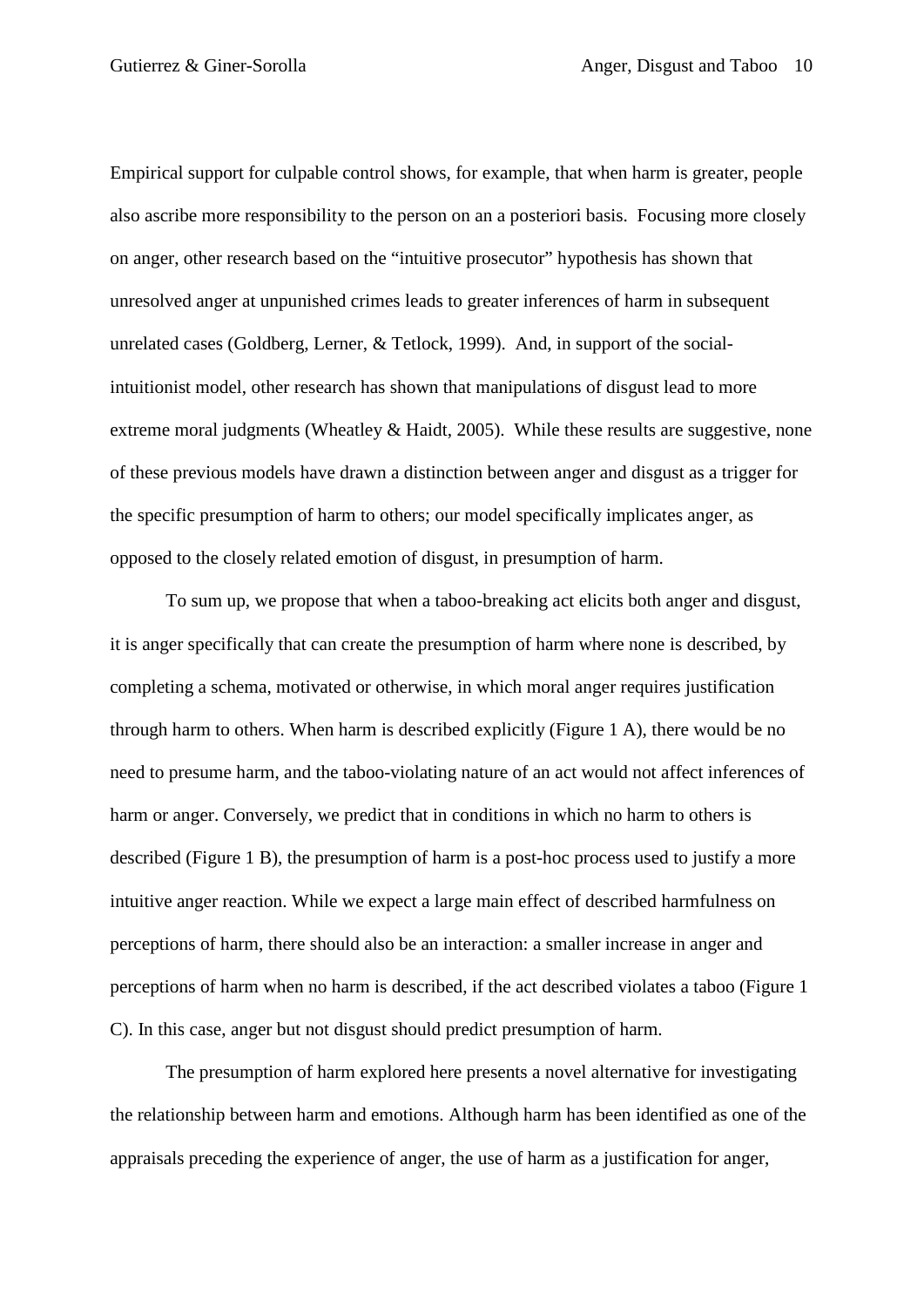rather than as a reaction, has received less attention. Our view of harm as a post-hoc, effortful justification would be supported by finding a presumption of harm to others from a taboobreaking act when no harm is explicitly described, and by the reduction of mean levels of presumption of harm, but not of emotions or judgments of moral wrongness, under conditions of cognitive constraint.

## Present Research: Overview

The present research has two main objectives. The first one is to clarify the relationship between anger, disgust and harm in moral judgment by manipulating the presence or absence of harm to others and taboo violations. Measuring both anger and disgust at the same time—rather than offering a forced choice—allows us to compare the effects of the manipulations on both emotions, and to control for any correlation between them. To further clarify the difference between these two emotions, we included measures of action tendencies shown in previous research to be differentially associated with them: attack and punishment for anger, and avoidance for disgust (Frijda, 1986; Lazarus, 1991; Mackie, Devos, & Smith, 2000). We expected that these action tendencies would respond to the manipulations of taboo and harm to others as the emotions would.

The second objective is to establish the existence of anger, and the role of presumption of harm, in reactions to taboo actions that do not harm other people. The relationship between intentionally caused negative outcomes and personal anger has previously been established, mostly by appraisal theories (e.g., Lazarus, 2001; Frijda, 1986; Roseman & Smith, 2001). However, these theories would not predict that anger in a moral situation specifically responds to harm to others (as opposed to negative outcomes in general), or that presumptions of harm are made post-hoc to justify anger. In research, the specific appearance of moral anger toward taboo violations described as consensual and private has not yet been shown to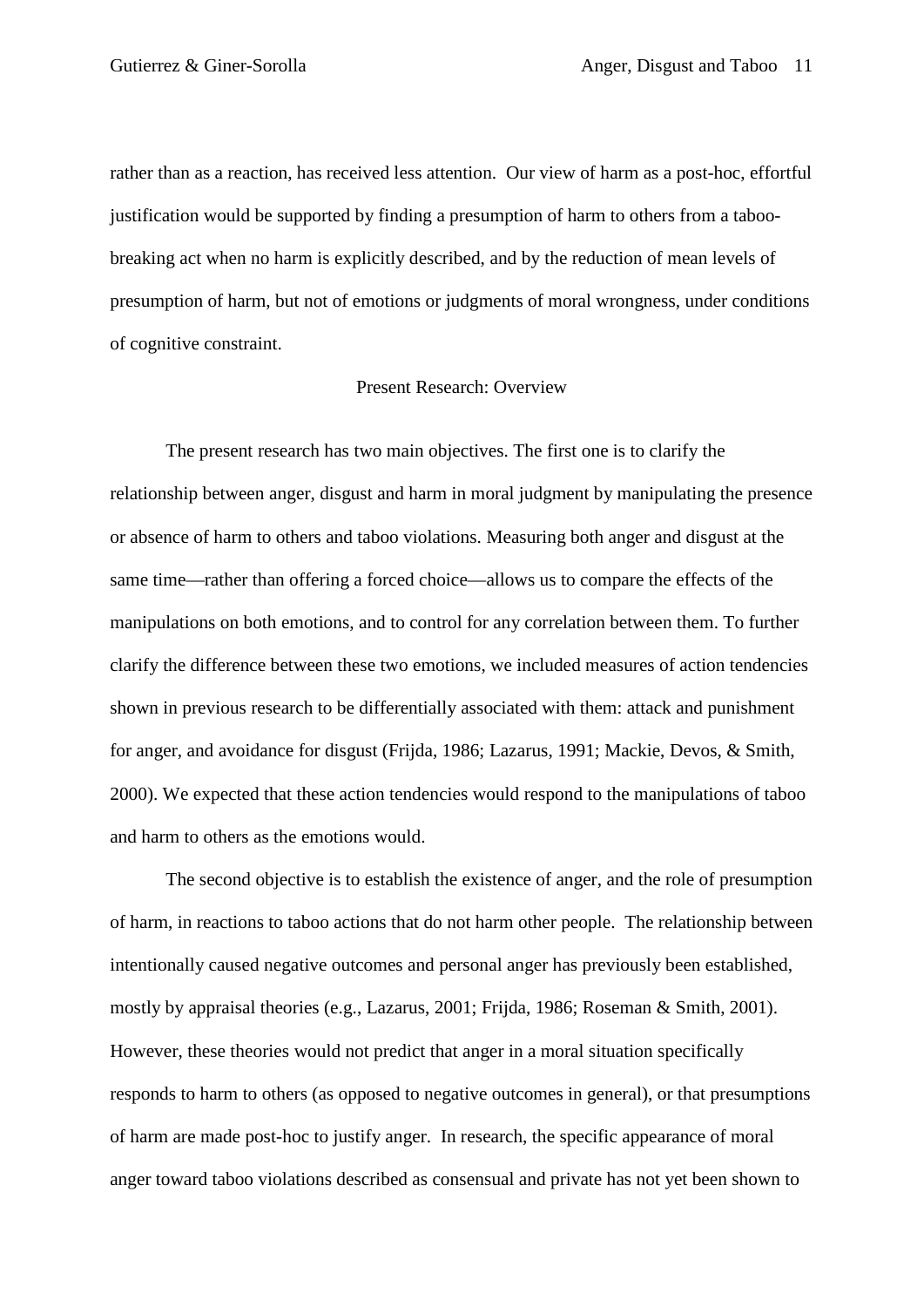accompany presumption of harm to others, and has not been demonstrated via experimental manipulations of different kinds of described harm and taboo violations. The experiments presented here aimed to address these unknowns.

Experiment 1 manipulated scenarios of different taboo violations to contain descriptions of harm to others, harm to the perpetrator of the action, and no harm for anyone. The main aims of this experiment were to establish the link between harm to others and anger as opposed to disgust, and to see whether presumption of harm to others occurred even in conditions in which no harm to others was present.

In Experiment 2 the described harm to others and taboo-breaking nature of an act were both manipulated orthogonally with two main aims. Firstly, we wanted to clarify the effect of each independent manipulation on the presumption of harm to others. In addition to main effects of manipulated harmfulness on anger, and of taboo violation on disgust, an interaction between the manipulations of harm and taboo was expected, so that more harm would be *presumed* as a result of the taboo action only when no harm to others was described (Figure 1, panel C). The second aim was to investigate the post-hoc nature of this presumption of harm using a cognitive load manipulation. If harm is presumed through an effortful post-hoc process in order to justify an intuitive emotional moral judgment (figure 1, panel B), cognitive load should eliminate the effect of the taboo violation manipulation on mean levels of presumed harm, but not on mean levels of reported emotions or moral judgment, when judging a scenario described without harmful consequences. In Experiment 2 we included measures of actual and symbolic harm, expecting that the latter would be easier to use as a justification because no actual harm was described.

Experiment 3 was a partial replication of Experiment 2 that improved the wording of one of the questions about harm, in order to allow direct comparisons between the types of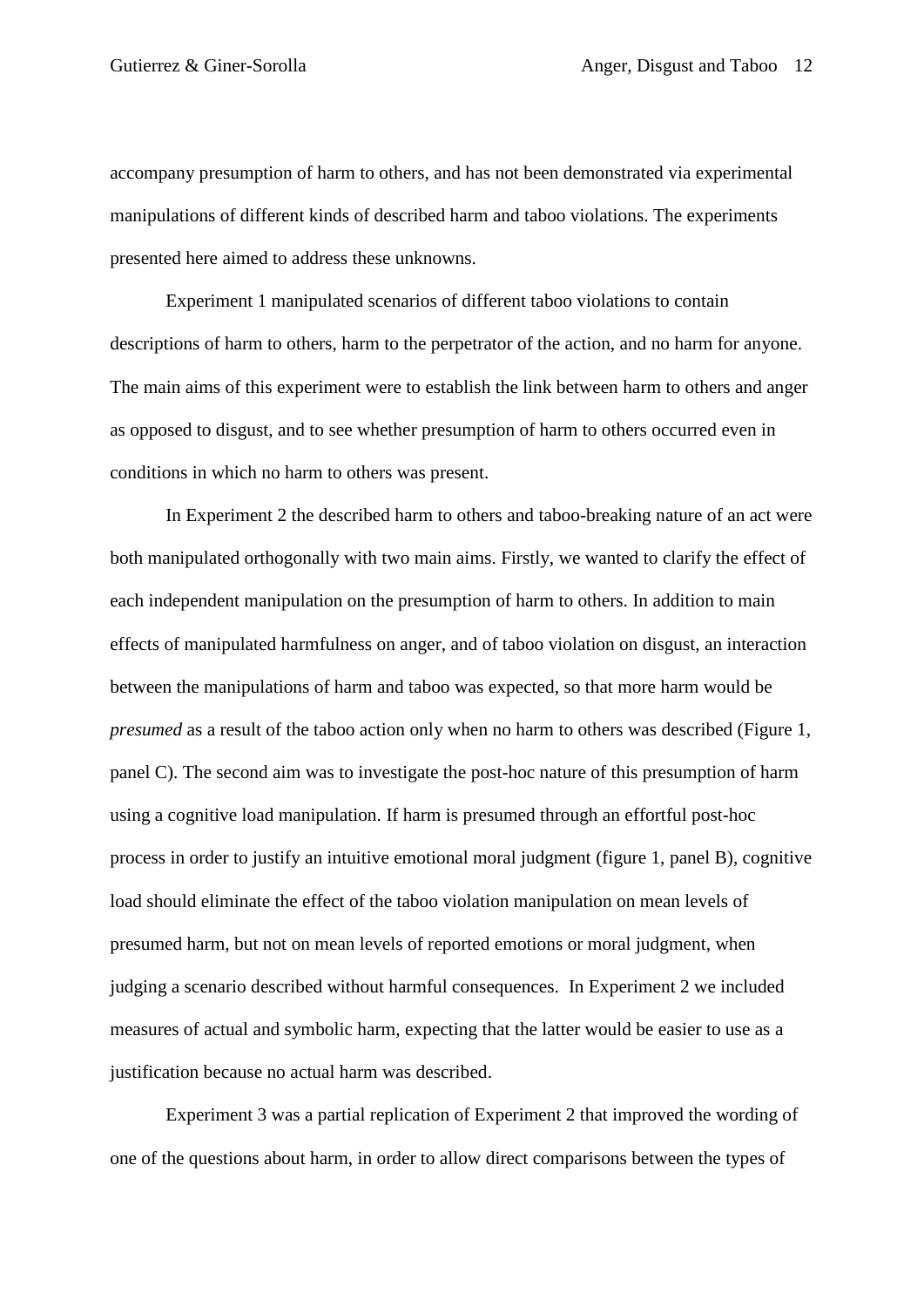harm described and to solve a potential problem with non-equivalence of the different harm questions.

#### *Experiment 1*

Our first experiment investigated to what extent angry and disgusted reactions to taboo violations are affected by different descriptions of harm, and to what extent harm to others is presumed, based on the description of the taboo-violating action, when no harm to other people is described. The experiment contained three different scenarios describing taboo violations: one involving necrophilia; another one involving consensual incest, based on Haidt et al. (1993); and a third scenario involving non-harmful cannibalism (eating a human steak grown from a cell culture). We manipulated the extent of harm by creating a version of each scenario where people other than the actors were explicitly psychologically harmed, as well as a version where nobody was harmed. A third harm condition presented each action as causing psychological harm to the actors in the scenario, but to nobody else. This condition was meant to demonstrate that anger in this situation specifically responded to harm to others, rather than just the negative outcome of harm in general.

We predicted the most negative emotional responses and judgments of harm to others in the condition in which others were harmed. However, we also expected some degree of presumption of harm to others in the remaining conditions, even when no such harm was described, and expected that this presumption would primarily be linked to anger rather than disgust. Finally, we predicted that anger and punishment would be more strongly influenced by our manipulation of harm to others, relative to disgust and avoidance.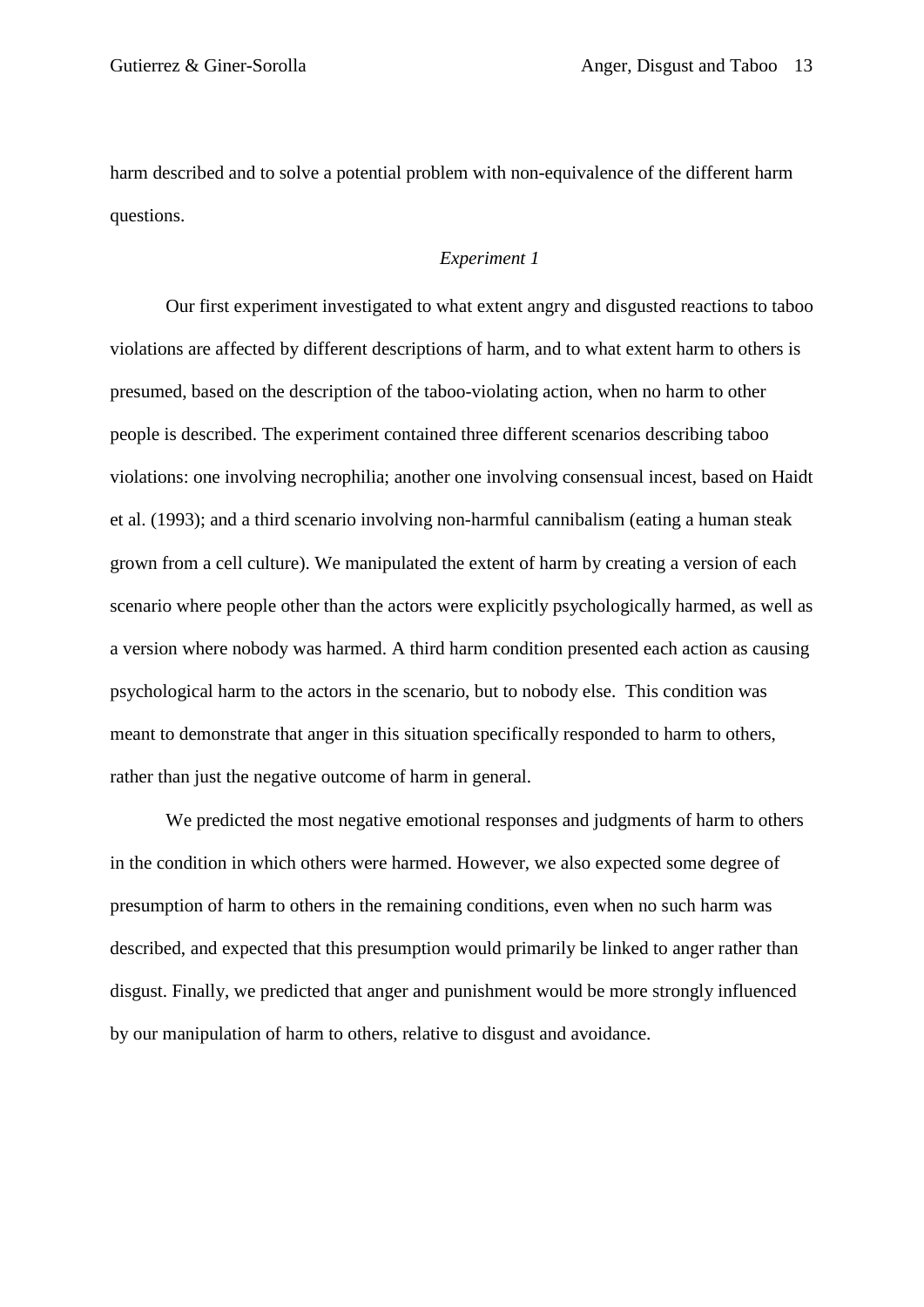#### Method

#### *Participants*

Ninety-four undergraduate psychology students at the University of Kent participated in the experiment in one of three sessions of a lecture. Seventy-two participants were female and 22 male.

#### *Materials*

The questionnaire presented three fictitious stories in which the main character or characters violated a different creatural taboo or social norm involving the body. The described consequences of these actions were manipulated to create three different harmfulness conditions. In the *no consequences* condition, there were no described negative consequences for anyone. In the *harm self* condition, the main character of the story was psychologically harmed, but no one else was harmed. In the *harm others* condition the main character was not harmed, but someone else was harmed psychologically (Appendix 1). Thus, the main independent variable was a three-level within-participants factor.

The questionnaires were counterbalanced so that each participant received one variation (no consequences, harm to the self and harm to others) of each of the three different stories. Thus, each participant had one questionnaire consisting of one story with no consequences, another different story with the harm self variation, and a third different story with the harm to others variation. No participants received repeated scenarios or repeated variations of any of them.

#### Procedure

Participants were asked to read each story, and immediately afterwards to indicate if the action of the main character was right or wrong; these overall moral judgments were not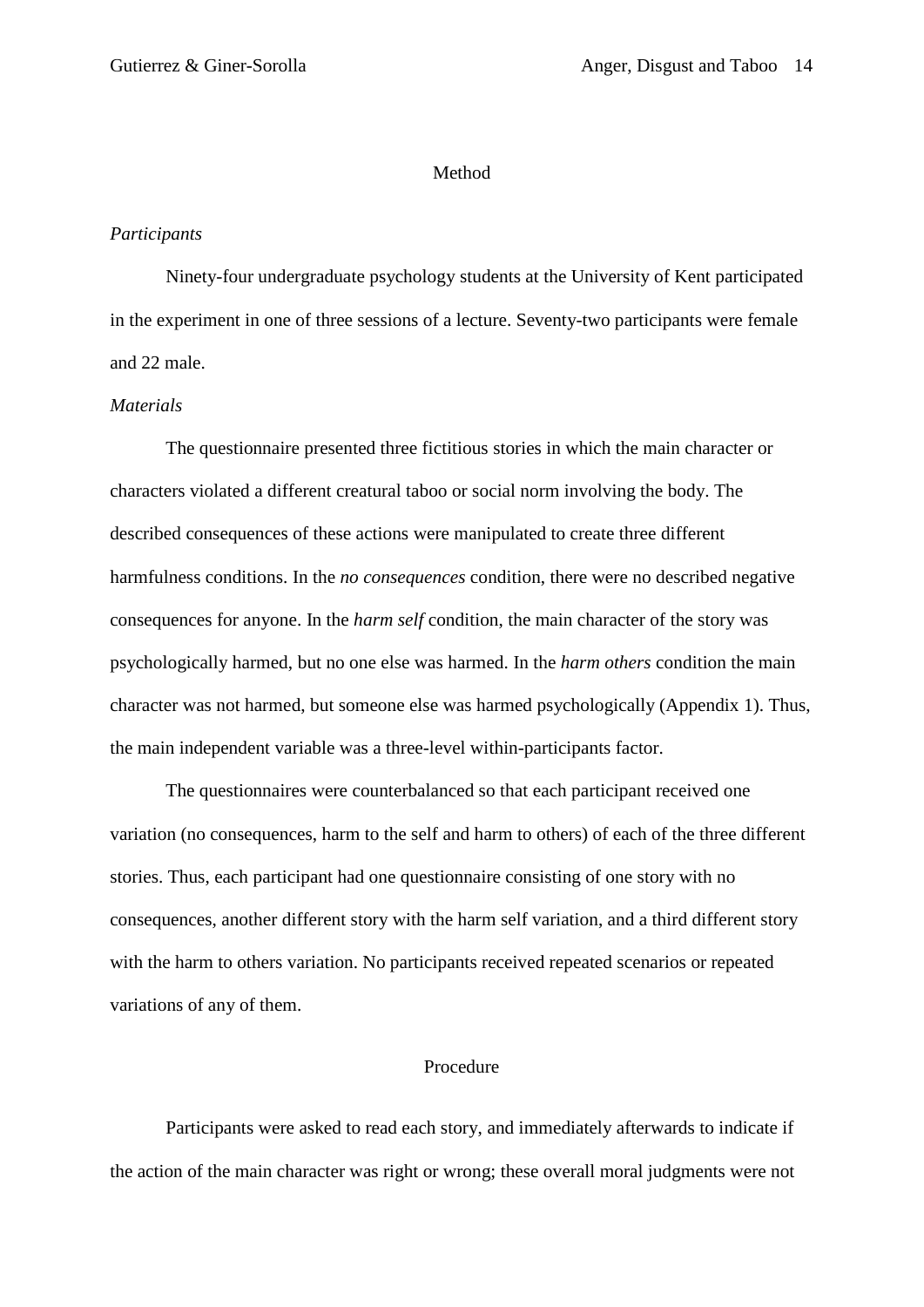central to this research and so will not be reported. After this, participants were asked to indicate if the action of the main character was beneficial or harmful to himself or herself (harm self manipulation check), and to people other than the main character (harm other manipulation check). Both judgments were made on bipolar scales from 1 (much more benefit than harm) to 9 (much more harm than benefit). Participants also indicated how much they would like to punish, and how much they would like to avoid, the main character of each story, on bipolar scales from 1 (not at all) to 9 (very). After this, participants were asked to indicated to what extent each story made them feel the following emotions: anger, compassion, depression, disgust, happiness, infuriation, outraged, pity, pleasure, repulsion, sadness, satisfaction, sickness, sorrow, sympathy, grossed-out, and contempt. These measures used a scale from 1 (not at all) to 8 (very).

#### Results

#### *Manipulation Checks*

Analysis of variance using the harmfulness manipulation as a three-level withinparticipants factor examined responses to the harm others manipulation check. This analysis (Table 1) revealed a significant effect of harmfulness,  $F(2,186) = 57.24$ , MSE = 121.53,  $p <$ .001; as expected, "harm others" stories were judged as more harmful to others than "no consequences" or "harm self" stories were. A similar analysis on perception of harm to self also revealed a significant effect of the manipulation,  $F(2, 186) = 12.71$ , MSE = 39.94,  $p <$ .001; protagonists of the "harm self" stories were perceived as more harmed than those of the "no consequences" and "harm others" stories.

#### *Moral judgment*

The effect of harmfulness on participants' moral judgment of the act's wrongness was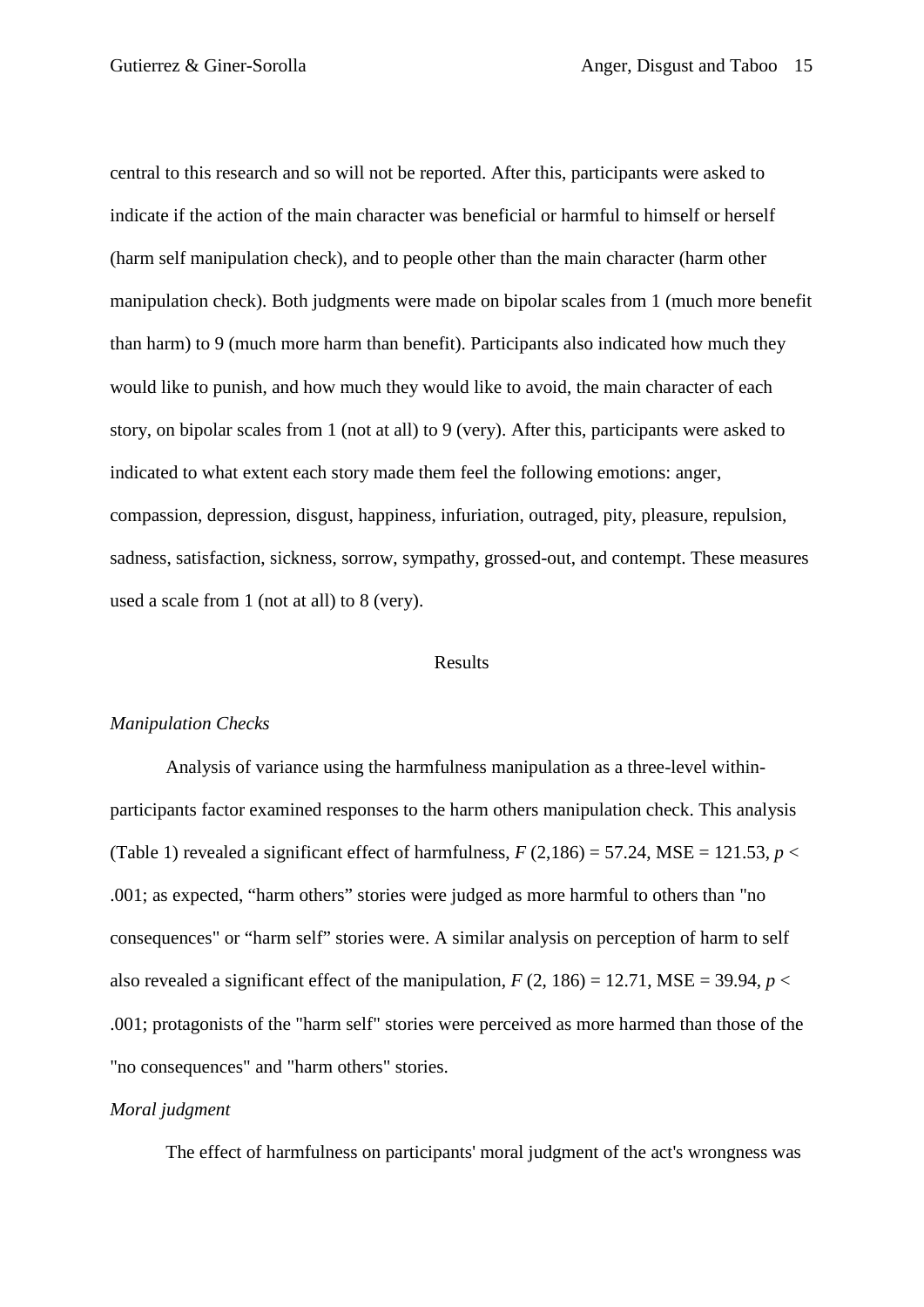significant,  $F(2,186) = 19.14$ , MSE = 46.03,  $p < .001$ . Each level differed significantly from each other; the "harm others" versions were judged the most wrong, "harm self" second most wrong, and "no consequences" least wrong (Table 1).

# *Anger and Disgust*

The index of all three anger items (angry, outraged, and infuriated), had Cronbach alpha = .91; while the index of all four disgust items (disgusted, sickened, repulsed, and grossed-out) had Cronbach alpha = .95. Correlations between these indexes were computed for each of the three harmfulness conditions, and were high across all three conditions: no consequences,  $r(92) = .77$ ; harm self,  $r(92) = .78$ ; harm others  $r(92) = .82$ . In varimaxrotated principal components factor analyses, when only the anger and disgust items were analyzed and the model was constrained to produce two factors, all three conditions showed the three anger items principally loading on one factor and the disgust items on the other. Thus, while anger and disgust were closely related, the items also could be reliably differentiated.

To investigate whether harmfulness influenced relative levels of anger versus disgust, we conducted a mixed-model 2 x 3 ANOVA with the harm manipulation as a three-level within-participants factor, and anger vs. disgust as a two-level within-participants factor. The main effect of anger vs. disgust was significant,  $F(1, 186) = 139.52$ , MSE = 1.76,  $p < .001$ , indicating higher overall levels of disgust than anger; harmfulness also had a significant main effect,  $F(2, 186) = 13.22$ , MSE = 4.87,  $p < .001$ , indicating more negative affect in harm others versus no harm conditions. Of greater importance, the interaction of harmfulness with anger vs. disgust was significant,  $F(2, 186) = 8.09$ , MSE = .61,  $p < .001$ . The means (Table 1) showed that levels of anger, relative to disgust, were more influenced by the manipulation of harm to others; so that the difference between anger and disgust grew smaller in the "harm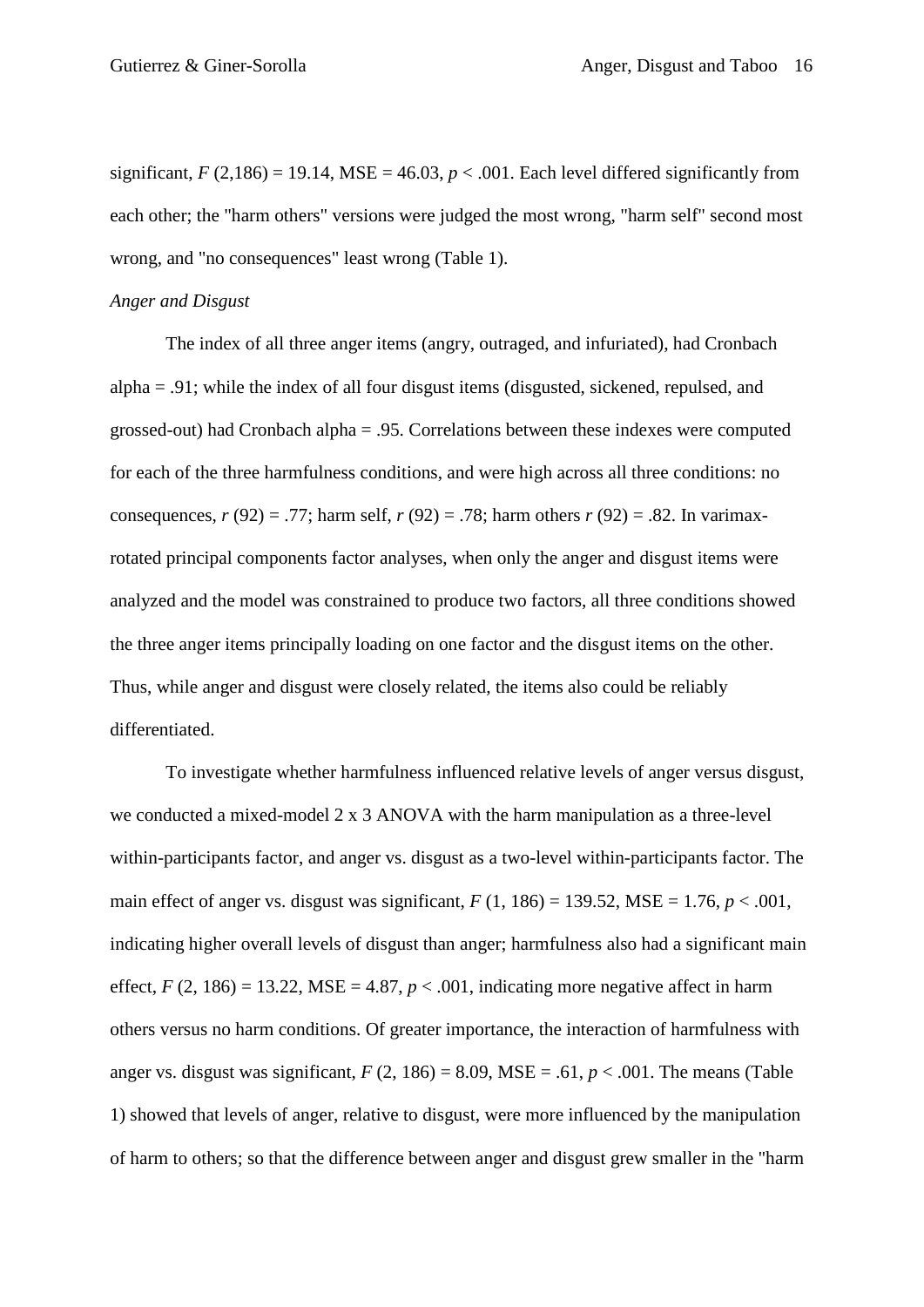others" condition relative to the other two conditions. In order to confirm the effect of the harmfulness manipulation on anger but not on disgust given that the emotions were highly correlated, a multilevel data analysis (Kenny, Kashy & Bolger, 1998) was also conducted. This revealed that harmfulness influenced anger independently of disgust,  $F(2, 277) = 26.97$ ,  $MSE = 1.08$ ,  $p < .001$ . Specifically, harm others scenarios evoked more anger ( $M_{adjusted} =$ 4.75, *SE* = 0.11) than did no consequences ( $M_{adiusted}$  = 3.83, *SE* = 0.11) or harm self ( $M_{adiusted}$ )  $= 3.79$ , *SE* = 0.11) scenarios; both comparisons were significant ( $p < .001$ ). The manipulation did not affect disgust independent of anger,  $F(2, 277) = 0.49$ , MSE = 1.15, *ns*.

#### *Presumption of Harm*

The item regarding harm to others was used to test for the presumption of harm in the no consequences and harm self conditions. On the nine-point scale used, the reported harm to others in the no consequences conditions (6.07) was significantly higher than the midpoint of the scale (i.e. towards the "harmful" side),  $t(93) = 6.32$ ,  $p < .001$ . In the harm self condition, the overall mean (5.99) was also significantly higher than the midpoint of the scale,  $t(93) =$ 6.20,  $p < .001$ . Importantly, these effects were present in each scenario separately.

We had predicted that harm to others would be associated with anger but not with disgust. Anger and disgust were used as simultaneous predictors of harm to others for the two conditions in which harm to others was presumed rather than described: no consequences and harm self. A multilevel data analysis was again used, revealing that among the no consequences scenarios, anger was associated with perceived harm to others,  $\beta = .36$ ,  $p < .05$ , but disgust was not,  $\beta$  = .04, *p* = .78. Likewise, among the "harm self" stories, anger was associated with perceived harm to others,  $\beta = .38$ ,  $p < .05$ , but disgust was not,  $\beta = -.12$ ,  $p =$ .44. This indicates that when harm to others was not explicitly described, anger but not disgust was associated with the presumption of harm.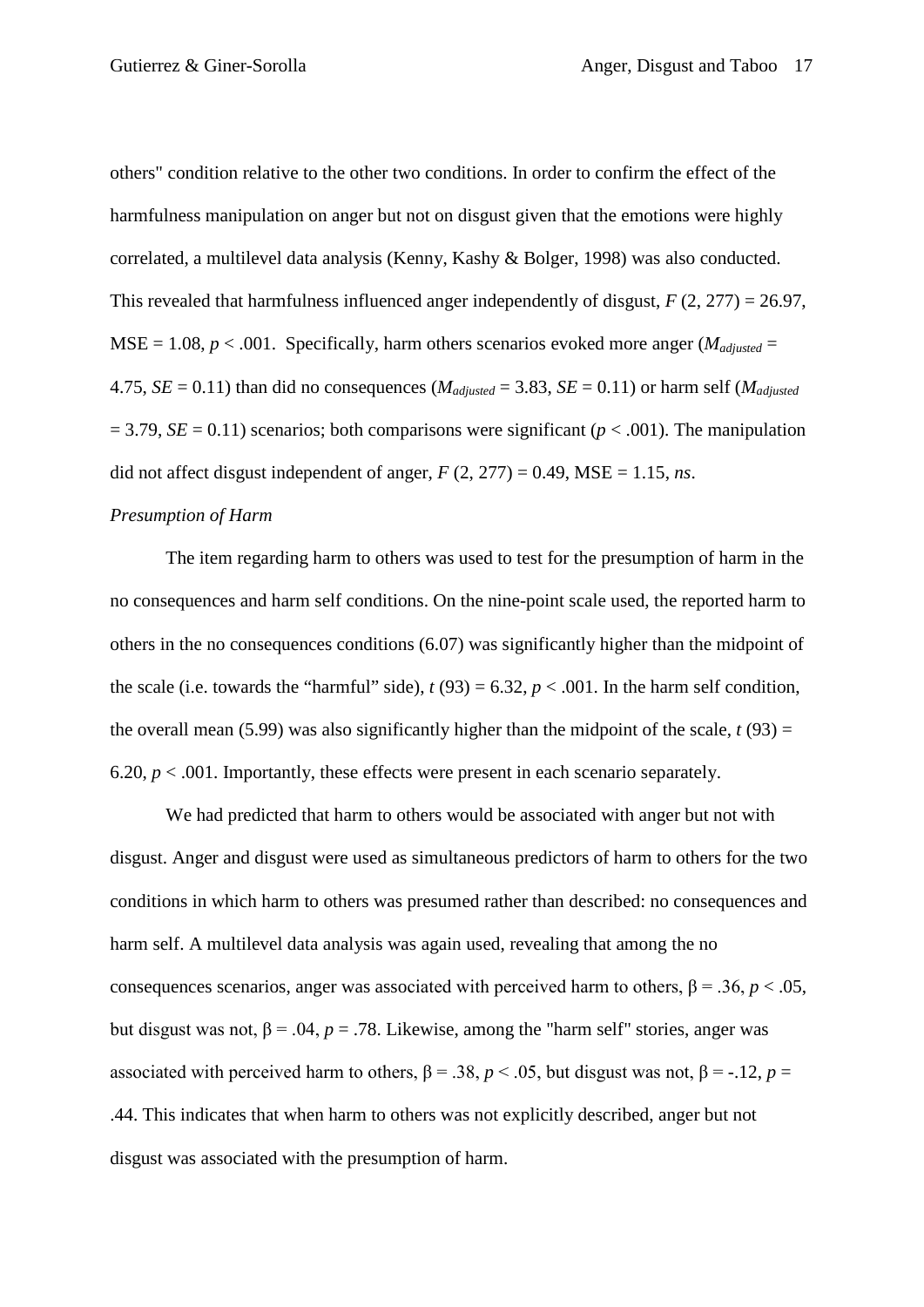## *Action Tendencies*

A 2 x 3 analysis similar to the one used for the emotion items was performed on the action tendencies, substituting the emotions for the action tendencies as a within-participants factor. The main effect of punishment vs. avoidance was significant,  $F(1, 186) = 152.26$ ,  $MSE = 558.01, p < .001$ , indicating higher overall levels of avoidance than punishment. Harmfulness also had a significant main effect,  $F(2, 186) = 9.20$ , MSE = 88.67,  $p < .001$ , indicating more general willingness to take any kind of action in harm others versus the other conditions. The expected interaction of harmfulness with punishment vs. avoidance was also significant,  $F(2, 186) = 5.73$ , MSE = 11.43,  $p = .004$ . The harm manipulation increased punishment more so than avoidance, leading to a lower difference between the two in the harm others conditions (Table 1).

Regression analyses were performed for the whole sample to test our general predictions about the correspondence between emotions and action tendencies. These analyses followed the multilevel analytic model of the previous section because the tendencies of avoidance and punishment were correlated across scenarios  $(r = .64)$ . As expected, only anger  $(\beta = .39, p < .001)$  and not disgust  $(\beta = .12, p < .05)$  positively predicted punishment independently of avoidance. Also, disgust  $(\beta = .31, p < .001)$  but not anger  $(\beta = .07, p = .30)$ predicted avoidance independently of punishment. These findings reinforce the expected correspondence between emotions and action tendencies, and provide another basis to differentiate between these two highly correlated emotions.

#### Discussion

Results of this experiment supported our prediction regarding presumption of harm. As expected, the highest level of harm to others was reported in the harm others conditions.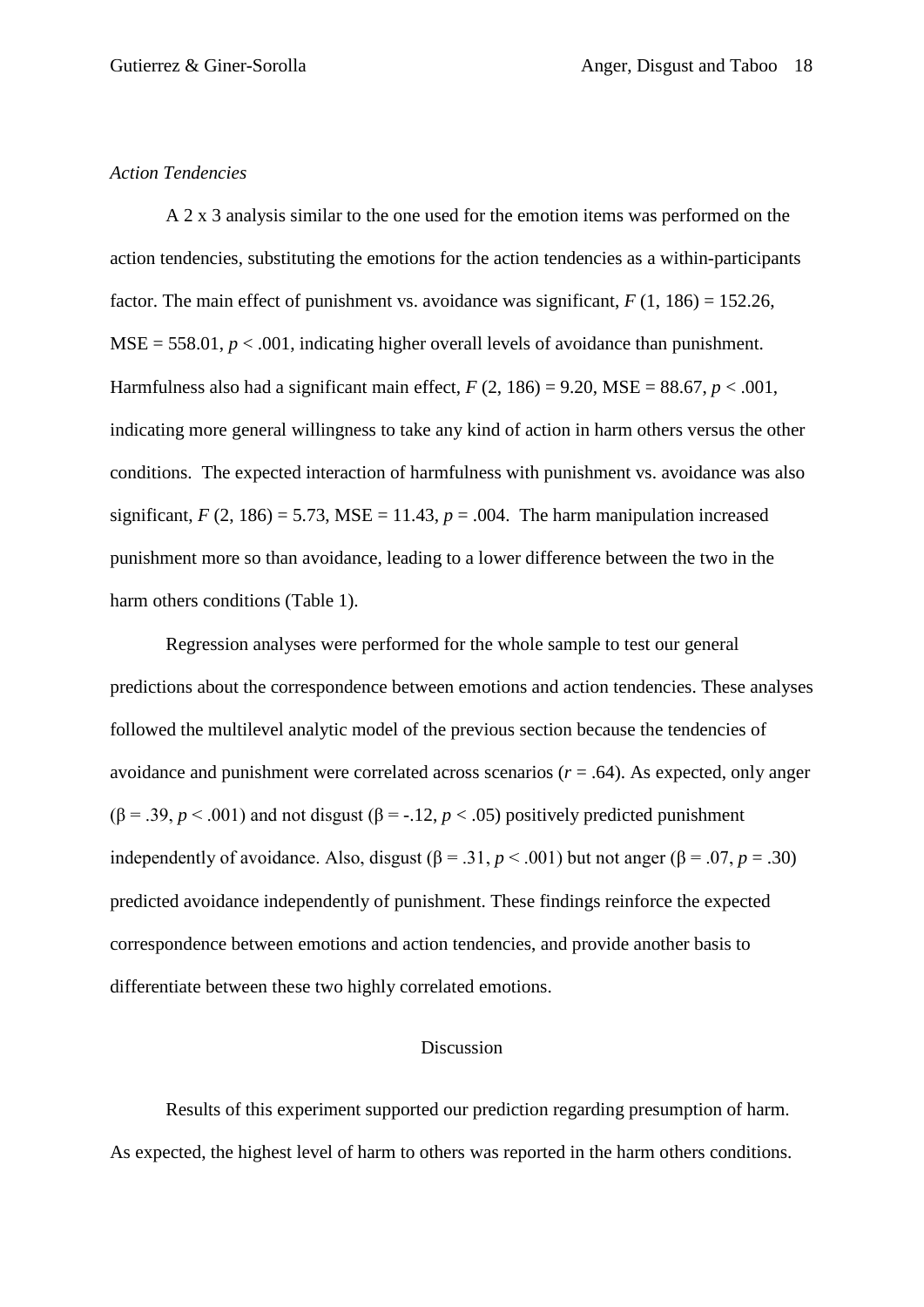However, harm (versus benefit) to others was higher than the scale midpoint in the no consequences and the harm self conditions, suggesting presumption of harm. These presumptions of harm were associated with anger but not with disgust, although the two emotions were highly correlated in all the conditions. This effect was especially clear when the harm was presumed and not described. Despite the high correlation between the two emotions, in regression analyses, the harm to others manipulation affected anger independently of disgust, but not vice versa. Importantly, the harm to self manipulation did not have this effect, showing that moral anger depends on more than a negative outcome.

Our predictions about action tendencies were also supported. Results showed that anger was associated with punishment but not avoidance, while disgust was associated with avoidance but not punishment, when the shared variance between the two action tendencies was controlled for. These results in the domain of moral emotions further support existing findings on the difference in appraisals and action tendencies between these two emotions, and make the distinctions between these emotions more clear.

Despite these findings using regression methods, the high correlation between the separate measures of disgust and anger still presented a limitation. We thought it probable that the use of verbal measures alone was responsible for the high correlation, based on the tendency to use words and synonyms related to the emotion of disgust as metaphors for feelings more akin to the emotion of anger (Nabi, 2002). Fortunately, because disgust and anger are considered basic emotions, it was also possible to differentiate them on the basis of emotional facial expressions. Therefore measures of these emotions using endorsement of both words and facial expressions were included in our further experiments.

## *Experiment 2*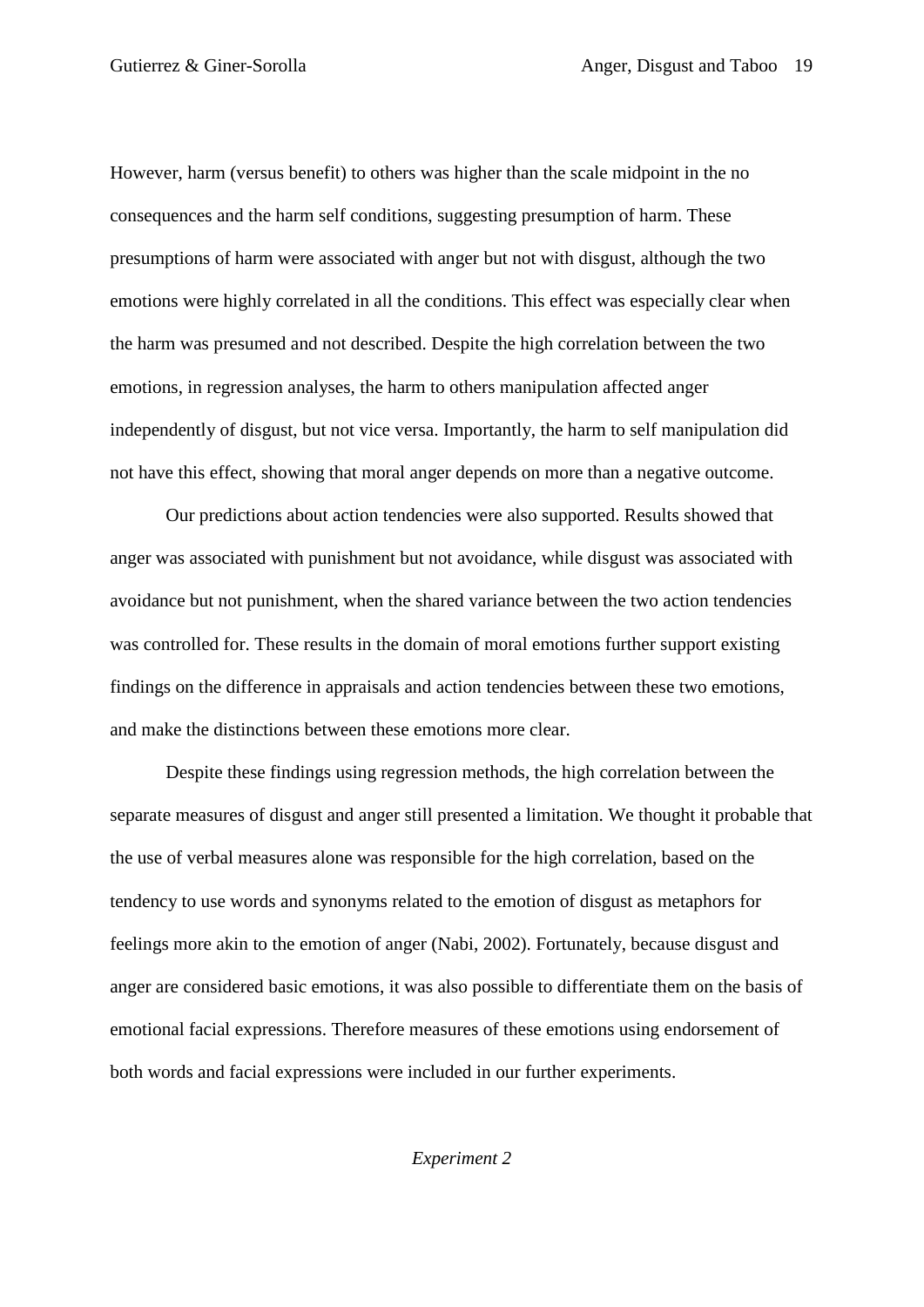All the scenarios in Experiment 1 contained elements of taboo violation (inappropriate sexual acts, unusual food, and contact with the dead), but only in some conditions were they described as harming others. Although results suggested a presumption of harm to others in the three stories used, Experiment 1 did not include any control conditions in which no taboo violations were described. In addition, a clearer demonstration of the effect of presumption of harm might be expected as a result of manipulating the content of only a single story (the "scientist" story from Experiment 1). In order to more clearly confirm a presumption of harm based only on taboo violation, in Experiment 2 the presence of harm to others and taboo violation were manipulated orthogonally, so that their independent effects could be assessed. We expected to find a greater presumption of harm due to the taboo manipulation in the conditions where harm was not described, but equal inference of harm in the taboo and nontaboo conditions where harm was explicitly described. As in Experiment 1, the manipulation of harmfulness to others should affect anger and punishment more strongly than disgust and avoidance. In addition, we predicted that the manipulation of taboo would affect disgust and avoidance more strongly than anger and punishment, but that it would create a minor increase in anger and presumed harm in conditions when there was no actual harm to others described – in other words, a Harmfulness x Taboo interaction effect (see figure 1C).

Another improvement in Experiment 2 is related to investigating the nature of presumed harm. As defined by Rozin et al. (1999), autonomy ethics state that an action is wrong "because it directly hurts another person, or infringes upon his/her rights or freedoms as an individual" (p. 575). Results from Experiment 1 left unclear whether the presumption of harm related to anger was literal or symbolic (e.g., infringing rights). This distinction is important because symbolic harm rather than actual harm would be more plausible in this context to use as a justification of a negative reaction, as predicted by the social intuitionist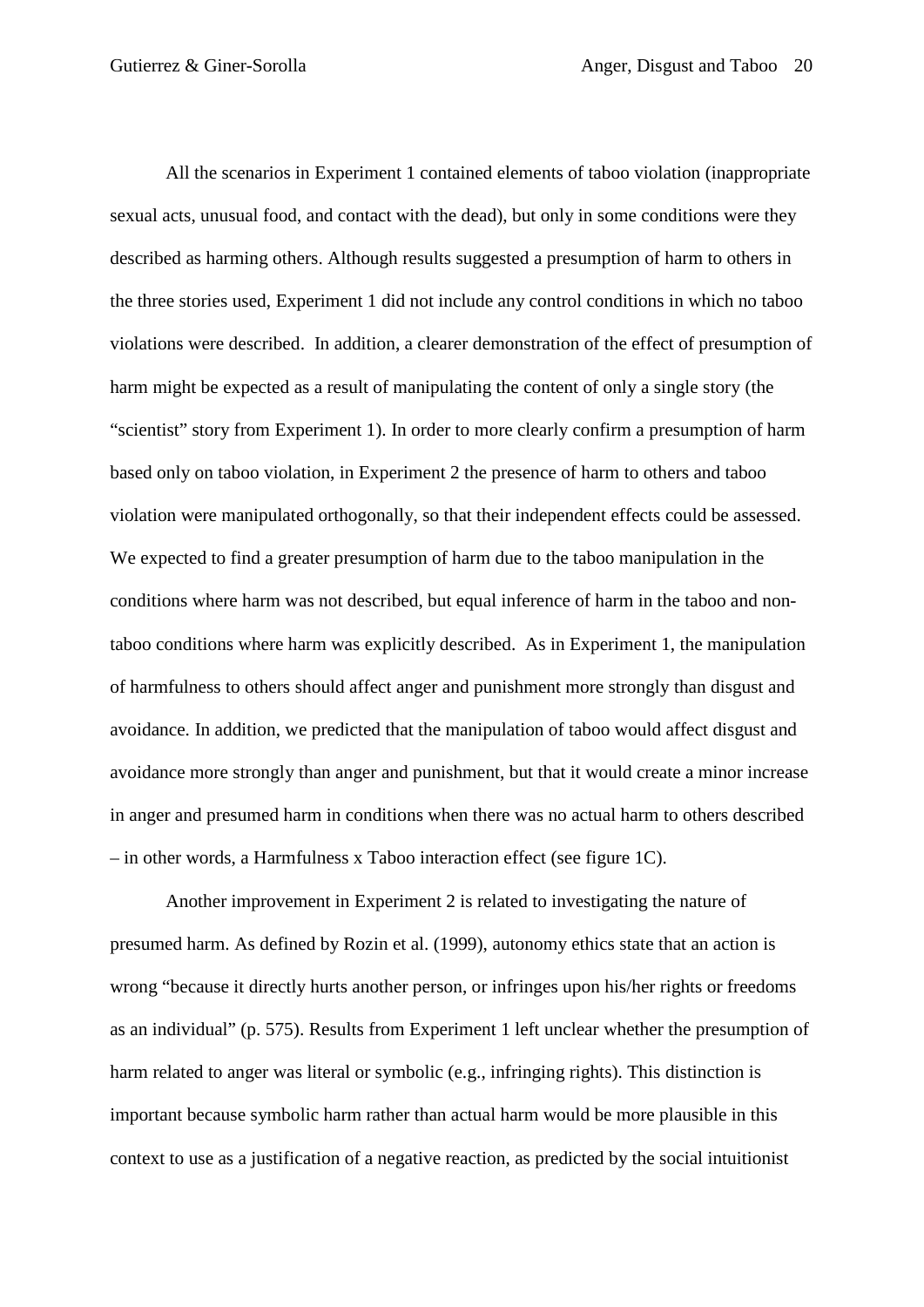model. We therefore added a symbolic harm measure of rights violation.

A third improvement in Experiment 2 was a manipulation of cognitive load. Cognitive processing performed with a concurrent "load" task, such monitoring text or remembering a long number, tends to rely upon more automatic and less effortful processes, without the benefit of deliberative correction (e.g., Gilbert, Tafarodi & Malone, 1993). Therefore, in our model, cognitive load should impair the process of justifying the negative intuitive moral judgment, but not the judgment itself . We should see that in the harm-free conditions, the effect of taboo violation on mean levels of presumed harm is high without cognitive load, but reduced under cognitive load, whereas there is no such reduction of emotional or moral disapproval. Moreover, because we expect that harm to symbolic entities—in this case the rights of other people—will be easier to justify than actual harm, it is symbolic rather than actual harm judgments that should be reduced by cognitive load in the expected way.

Finally, a fourth improvement, to reduce the high correlation between anger and disgust, was the measurement of these emotions via judgments of facial expression images. Although the multiple regression techniques we used in Experiment 1 address this potential problem by excluding variance shared by words of anger and disgust, we now included measures of endorsement of emotional expressions to supplement our verbal measures. These expressions were similar to those used by Rozin et al. (1999). We expected a reduction in the correlation between anger and disgust once expression-based measures were included.

It was expected that these four improvements (the orthogonal design of the manipulations, the inclusion of facial expressions of emotions, the manipulation of cognitive load, and the differences between symbolic and actual harm), would clarify the role of the presumption of harm to others and reveal its post-hoc nature. We also sought to replicate the relationship between harm and anger in conditions where harm to others was not described,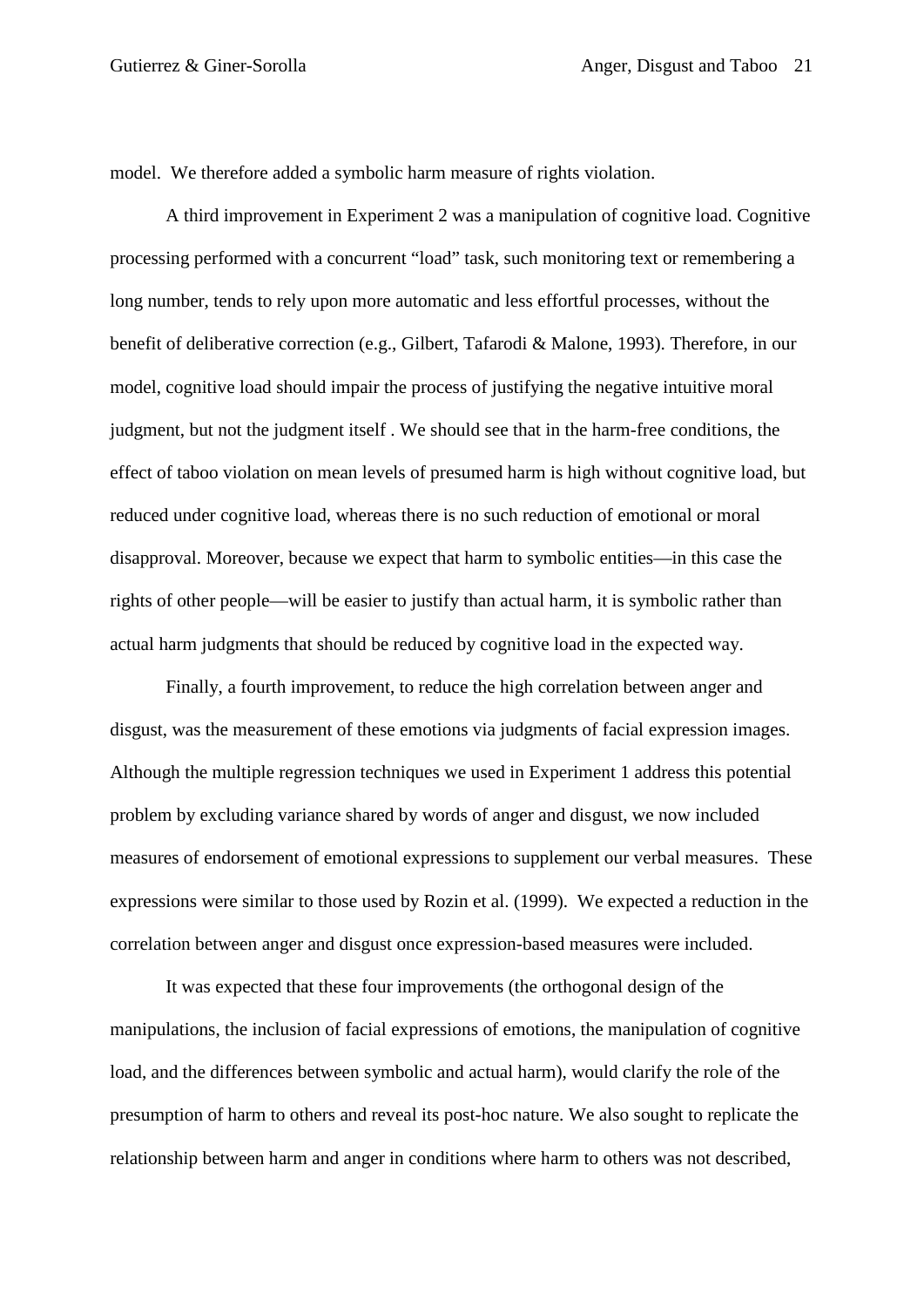but rather presumed.

## Method

#### *Participants*

One-hundred and ninety-four undergraduate psychology students from the same university as Experiment 1's participants, 165 females and 29 males, received partial course credit in return for participation.

# *Design*

This experiment had a 2 (Harmfulness: no harm to others vs. harm to others) x 2 (Taboo: taboo action vs. non-taboo action) x 2 (Load: load vs. no load) between participants design.

# *Materials*

The questionnaire presented a fictitious scenario that was manipulated to create four different variations based on two criteria: Whether someone else apart from the main character was harmed or not, and whether the action performed by the main character broke a taboo (in this case, the one against eating human flesh) or not (Appendix 2). The scenario was based on the "no harm" and "harm to others" versions of the "scientist" scenario used in Experiment 1.

All responses were given on nine-point bipolar semantic differential scales, unless otherwise indicated. The order in which the questions were presented was partially counterbalanced in three different forms, so that evaluations, harm and emotions each came first for approximately a third of the sample, with the other questions following in a cyclical order (e.g., emotions first, then evaluations and harm). Action tendencies and load manipulation checks, however, always came last.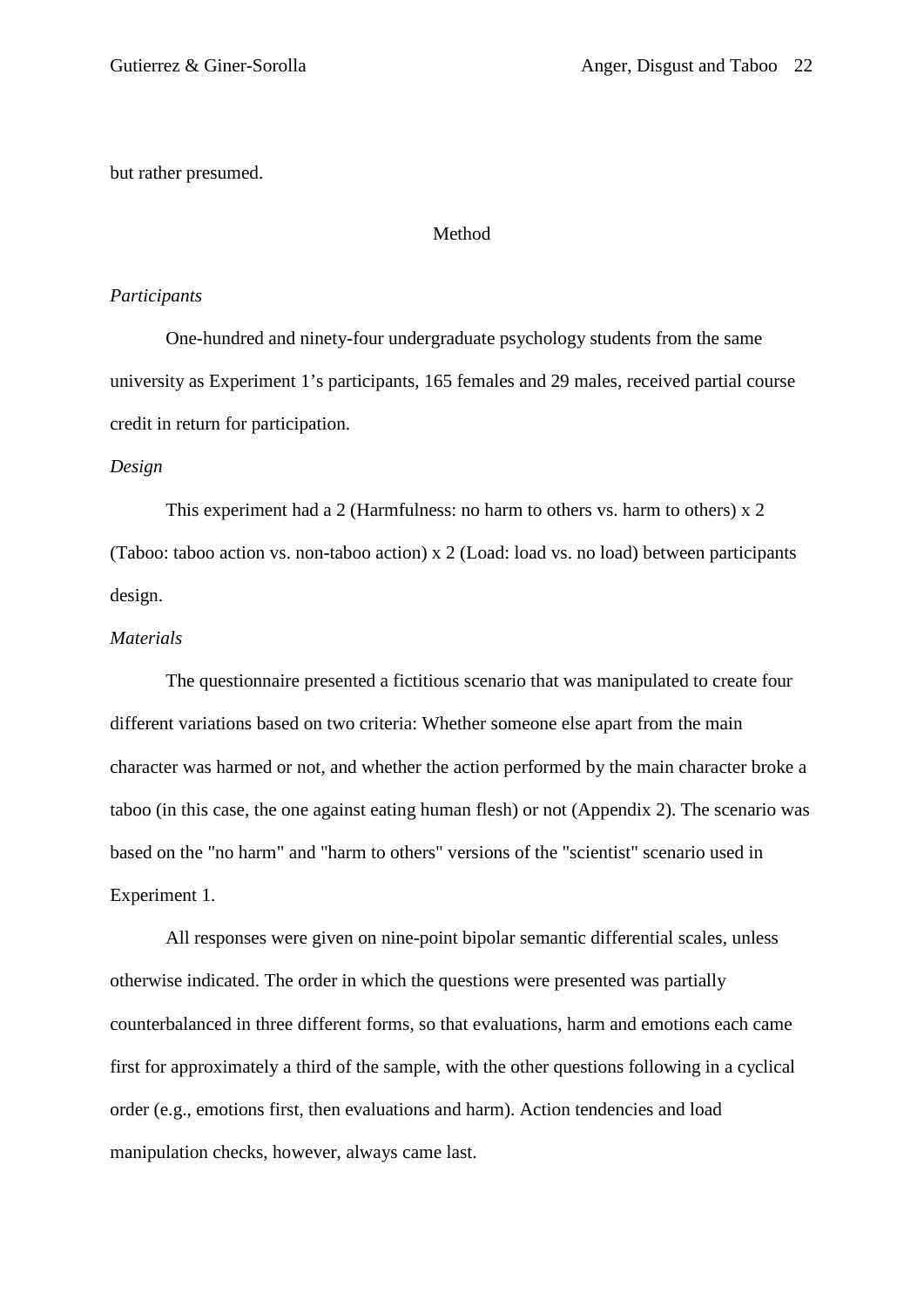*Moral disapproval.* The questionnaire contained four moral evaluation items (completely right / completely wrong; good / bad; correct / incorrect; positive / negative).

*Harm.* Two questions regarding the perceived level of harm to others were included: "Do you think the action of the scientist was harmful or beneficial for any other people apart from her" (completely harmful / completely beneficial) and "Do you think the action of the scientist violated the rights of any other people apart from her" (not at all / extremely).

*Emotion items.* In the *face emotion* items, two photographs of female faces were shown, one showing disgust in the full form and the other showing anger in the open mouth form. The photos were 70 mm x 55 mm in black and white and were taken from Rozin et al. (1999). Participants were instructed to "select the face that best describes your feelings towards the scientist now", and then asked to indicate separately how much of each of the feelings represented by each face (anger or disgust) they had towards the scientist (not at all / extremely). In the *verbal emotion* items, participants were asked to indicated to what extent each story made them feel anger, compassion, depression, disgust, happiness, infuriation, outraged, pity, pleasure, repulsion, sadness, satisfaction, sickness, sorrow, sympathy, grossedout and contempt. These measures used scales from 1 (not at all) to 8 (very).

*Action tendencies.* Participants then were asked to indicate two action tendencies: punishment and avoidance, each one measured using two items. For punishment the items were "How much would you like to punish the scientist?" and "How much would you like to publicly condemn the scientist?"; for avoidance, they were "How much would you like to avoid the scientist?" and "How much would you like to move away from the scientist?"

*Load manipulation checks.* At the end of the experiment, participants were requested to write down the number they were asked to memorize, and to answer four nine-point items that measured if being asked to remember the number was irritating, annoying, difficult and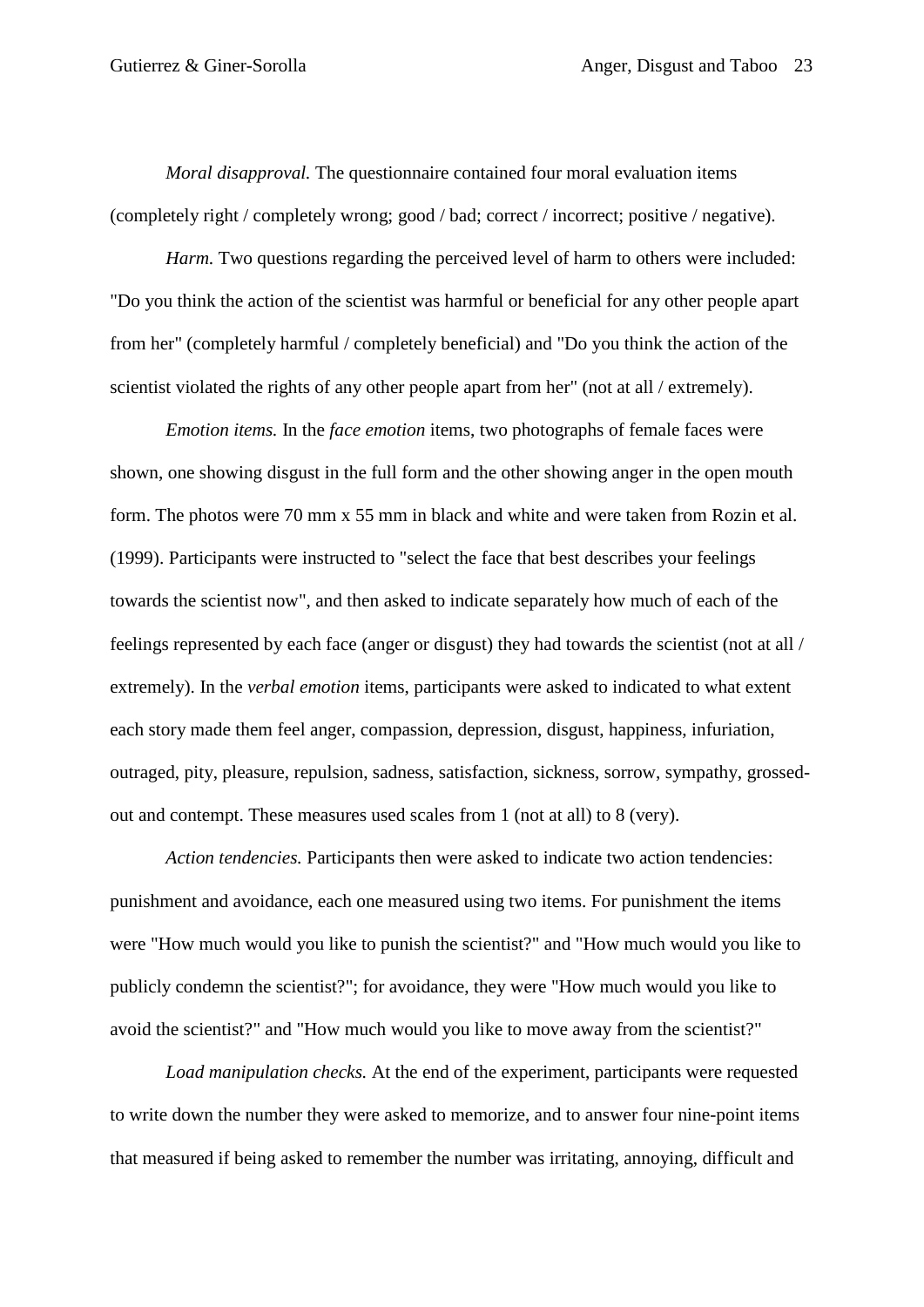distracting (not at all / extremely).

# Procedure

Participants were tested in groups of between 10 and 25, and they did not interact with each other. The experiment was introduced as an study to measure how well people could judge the actions of someone while they had to remember a number. Each group was randomly assigned to one of two cognitive load conditions: load or no load.

At the beginning of the session, the experimenter presented a large piece of paper showing a number to the participants for 90 seconds, and asked them to remember it for the duration of the experiment. A seven digit number was presented in the cognitive load condition, while the number 1 was presented in the no load condition.

After the presentation of the number, participants were given a packet of printed materials. They first read the scenario corresponding to their experimental condition, and then completed the response measures as described above.

#### Results

# *Cognitive Load*

Of the 194 participants, 12 reported the load number incorrectly, all of them in the load condition. These were excluded from the analyses.

The two items related to the difficulty of the task (if the task was difficult and distracting), being correlated at  $r(180) = .77$ , were averaged to create a single score. A 2 (Harmfulness) x 2 (Taboo) x 2 (Load) between participants ANOVA revealed a significant main effect of load,  $F(1, 174) = 144.50$ ,  $MSE = 3.15$ ,  $p < .001$ , with no other effects significant, showing that the load manipulation increased subjective difficulty.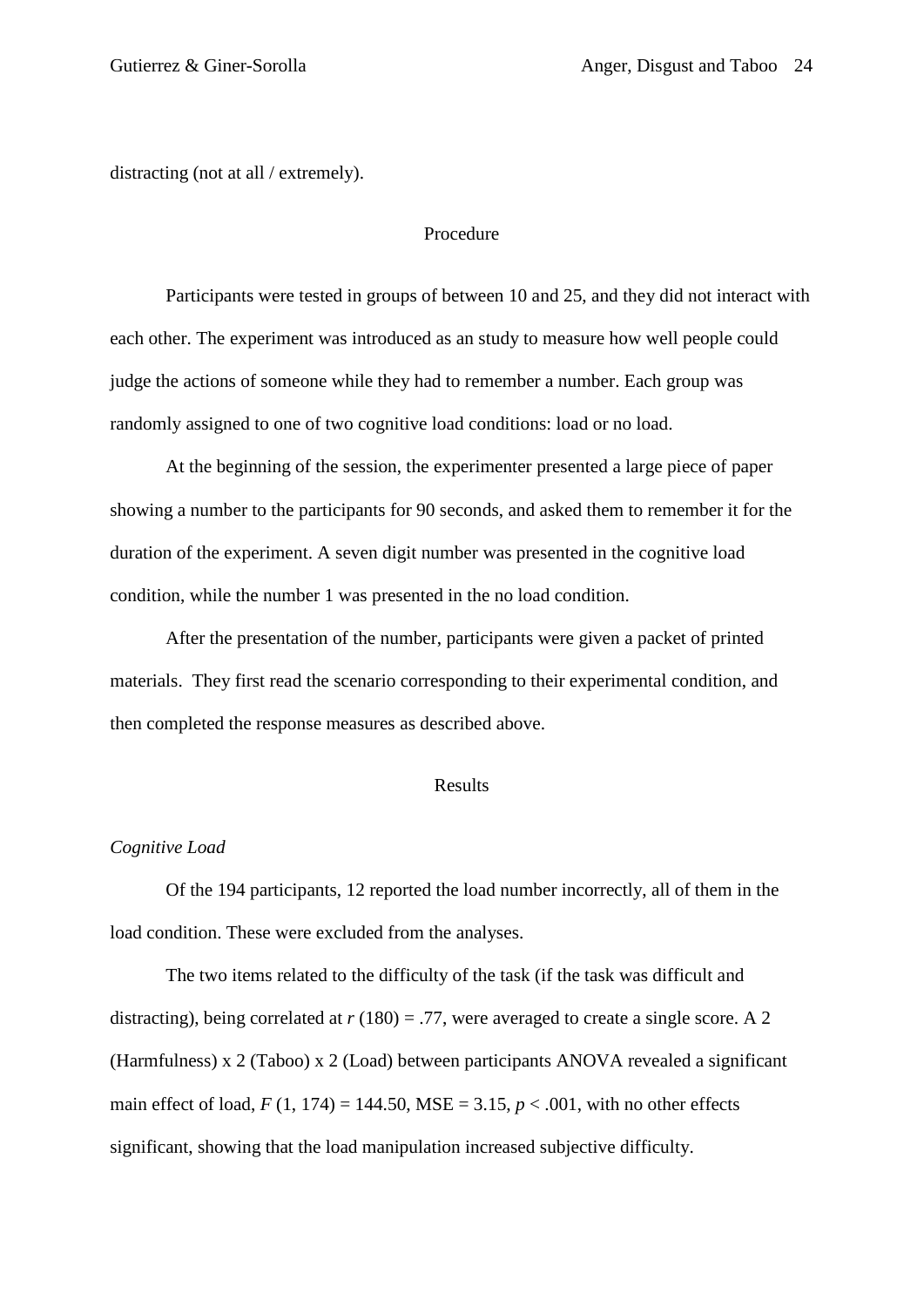The "irritating" and "annoying" items, correlated at *r* (180) = .88, were averaged and subjected to the same ANOVA; only load affected this variable,  $F(1, 174) = 54.30$ , MSE = 3.92,  $p < .001$ , such that participants under load reported the number task to be more irritating,  $M = 3.99$ ,  $SD = 2.39$ , than participants under no load,  $M = 1.82$ ,  $SD = 1.46$ . However, load irritation was not significantly related to anger,  $r(180) = -0.08$ , *ns*, to disgust, *r*  $(180) = .00$ , or to any of the other dependent variables studied. Therefore, it is unlikely that irritation from load itself influenced emotional responses.

#### *Moral Judgment*

The four moral judgment items formed a reliable scale (Cronbach alpha = .90) and so were combined to create one single score, where high numbers meant more judged wrongness. ANOVA on this score showed significant main effects of harmfulness, *F* (1, 174)  $= 27.50$ , MSE  $= 2.19$ ,  $p < .001$ , indicating more negative evaluation in the harmful condition than in the harmless one; and of taboo,  $F(1, 174) = 8.70$ ,  $MSE = 2.19$ ,  $p < .01$ , showing more negative evaluation for the taboo action than the non-taboo one. A marginally significant interaction between these two factors was also present,  $F(1, 174) = 3.76$ , MSE = 2.19,  $p =$ .054. Simple effects analysis showed that only in the harmless condition did the type of action affect the evaluation, showing a more negative evaluation of the harmless but taboo action (*M*  $= 6.39$ , *SD* = 1.59), than when the action was not taboo (*M* = 5.29, *SD* = 1.48) in line with the pattern shown in Figure 1C. Load did not moderate any of these effects, consistent with an interpretation of moral judgment as relatively intuitive.

# *Presumption of Harm*

The items measuring actual harm vs. benefit to others and symbolic harm (violation of rights) were correlated at  $r(180) = .51$ ,  $p < .001$ . An additional within-participants factor of Item (actual harm vs. symbolic harm) was added to the basic design. Overall, there was a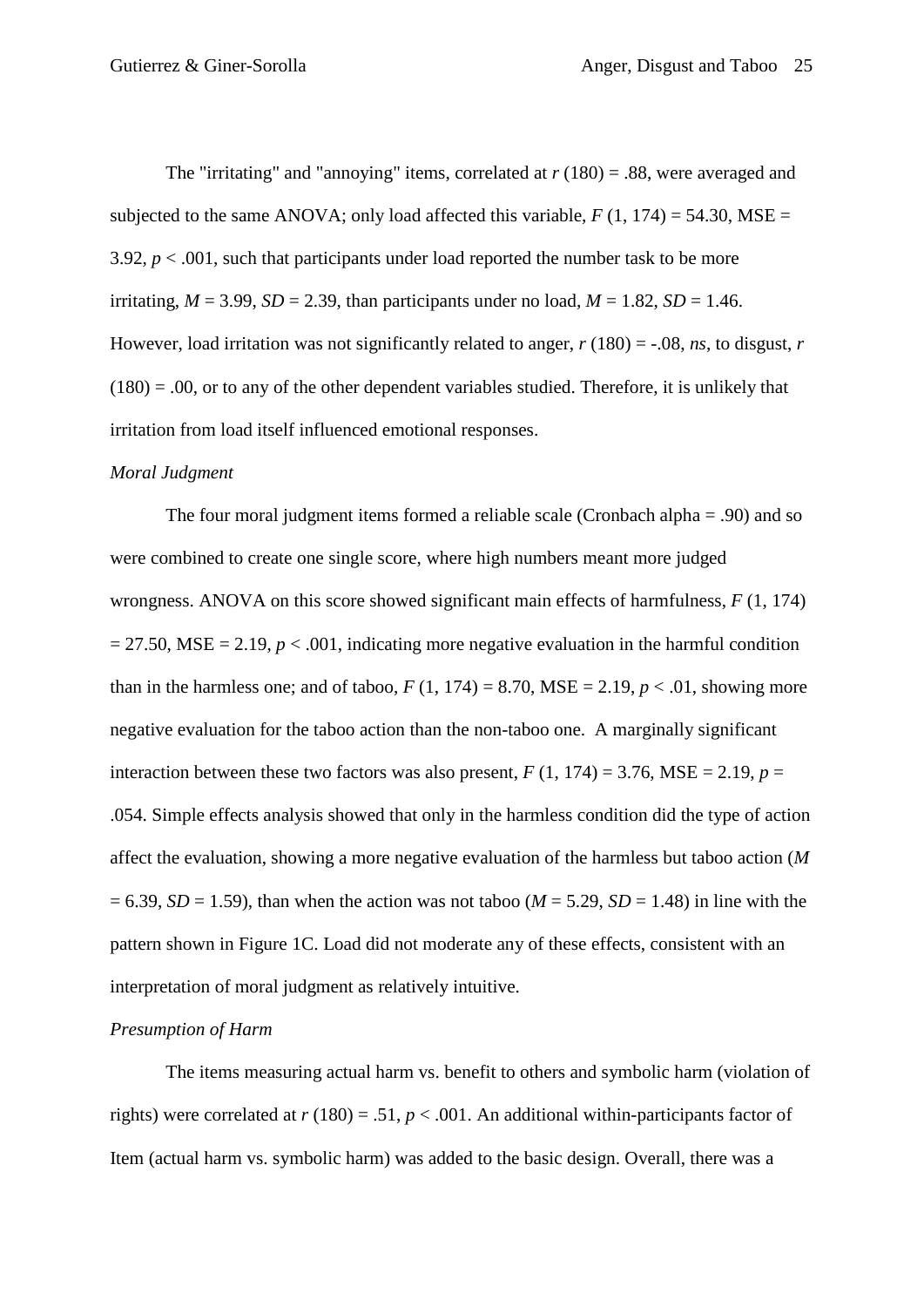main effect of the harmfulness manipulation,  $F(1, 174) = 198.52$ ,  $MSE = 4.29$ ,  $p < .001$ , such that it raised judgments both of actual harm and violation of rights. There was also a significant Harmfulness x Item interaction,  $F(1, 174) = 128.40$ , MSE = 1.98,  $p < .001$ . The effect of the harmfulness manipulation increased symbolic harm (difference between harmful and not harmful means  $= 4.73$ ) more than it did actual harm (difference between means  $=$ 1.37). Finally, there was a significant Harmfulness x Taboo x Item interaction corresponding to the predicted presumption of harm effect,  $F(1, 174) = 4.04$ ,  $MSE = 1.98$ ,  $p < .05$ . Simple effects analysis of each type of harm within each level of Harmfulness showed that only for symbolic harm was there a significant presumption of harm based on the effects of the taboo manipulation, and only in the condition in which no harm to others was described,  $F(1,174) =$ 5.77,  $p < .05$ .

It was expected that cognitive load would moderate the presumption of harm. In order to investigate this prediction, further breaking down the previous result by Load showed that the simple effect of taboo on symbolic harm was significant,  $F(1, 174) = 4.54$ ,  $p < .05$ , when no harm to others was presented and without cognitive load (Figure 2), whereas the comparable effect under load was not,  $F(1, 174) = 1.38$ ,  $p = .23$ . However, as the overall interaction of harmfulness, taboo and load on symbolic harm was not significant,  $F(1, 174) =$ .08, MSE =  $3.42$ ,  $p = .78$ , this result must be interpreted cautiously.

# *Anger and Disgust*

Words for anger (alpha = .89) and disgust (alpha = .95) once again formed reliable indices. Anger words correlated more strongly with the scaled endorsement of the anger face,  $r(180) = .38, p < .001$ , than disgust words did,  $r(180) = .22, p < .01$ ; and the difference between dependent correlations was significant,  $t(179) = 2.84$ ,  $p < .01$ . Likewise, disgust words were correlated more strongly with the disgust face,  $r(180) = .49$ ,  $p < .001$ , than anger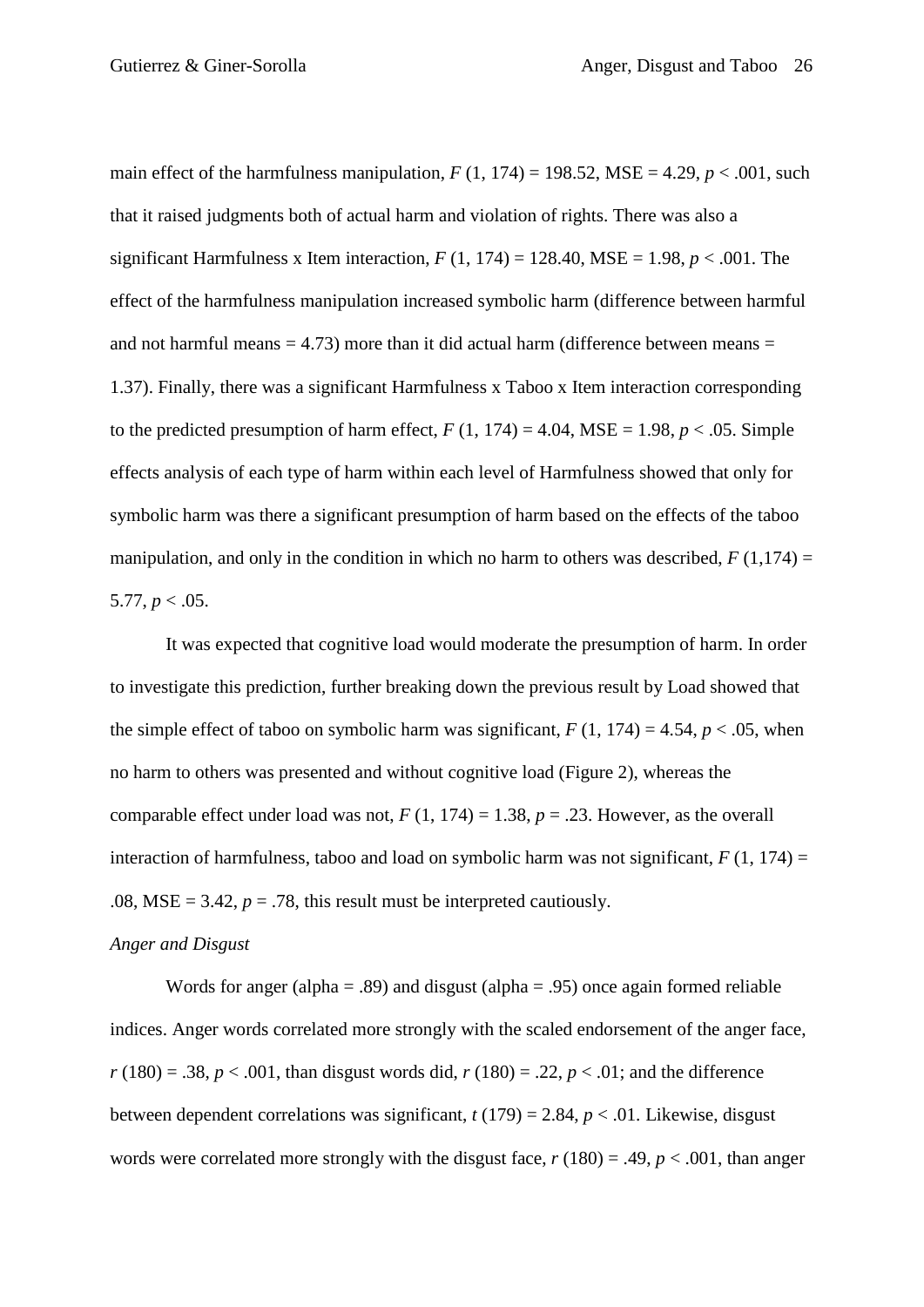words did,  $r(180) = .19$ ,  $p < .05$ ; this difference was also significant,  $t(179) = 5.78$ ,  $p < .001$ . On this basis two composite emotion measures were created, averaging the standardized score for each word index with the standardized score for its corresponding facial measure. These indices were correlated less strongly than the indices in Experiment 1 were,  $r(180) = .33<sup>1</sup>$ , so that we did not feel it necessary to use the other emotion as a covariate.

A Harmfulness x Taboo x Load ANOVA on anger showed a significant main effect of harmfulness,  $F(1, 174) = 17.81$ , MSE = 0.59,  $p < .001$ ; scenarios described as harmful to others aroused greater anger. Taboo did not have a main effect on anger, *F* (1, 174) = 2.17,  $MSE = 0.59$ ,  $p = 14$ , but there was a significant Harmfulness x Taboo interaction,  $F(1, 174) =$ 9.78, MSE =  $0.59$ ,  $p < 0.01$ . Simple effects tests (Figure 3) indicated that when no harm to others was described, the taboo nature of the act increased anger, but that there was no such effect in conditions describing harm to others. Load had no significant main or interactive effects.

A similar ANOVA on disgust showed a significant main effect of taboo,  $F(1, 174) =$ 157.23, MSE =  $0.39$ ,  $p < .001$ ; taboo scenarios aroused greater disgust. Harmfulness did not have a main effect on disgust,  $F(1, 174) = 1.56$ ,  $MSE = 0.39$ ,  $p = 21$ , but there was a significant Harmfulness x Taboo interaction,  $F(1, 174) = 12.37$ , MSE = 0.39,  $p < .01$ . Simple effects tests (Figure 3) indicated that when both harm and no harm were described, taboo increased disgust, but that the effect of taboo was larger when no harm was described. Again, there were no significant main or interactive effects of load on disgust. An analysis adding anger versus disgust (Emotion) as a within-participants factor to the basic design confirmed that anger and disgust showed different patterns of influence by the manipulations of harm to others (Emotion x Harmfulness  $F(1, 174) = 8.54$ , MSE = 0.34,  $p < .01$ ); and by taboo violation (Emotion x Taboo  $F(1, 174) = 63.56$ , MSE = 0.34,  $p < .001$ ). Taken together, these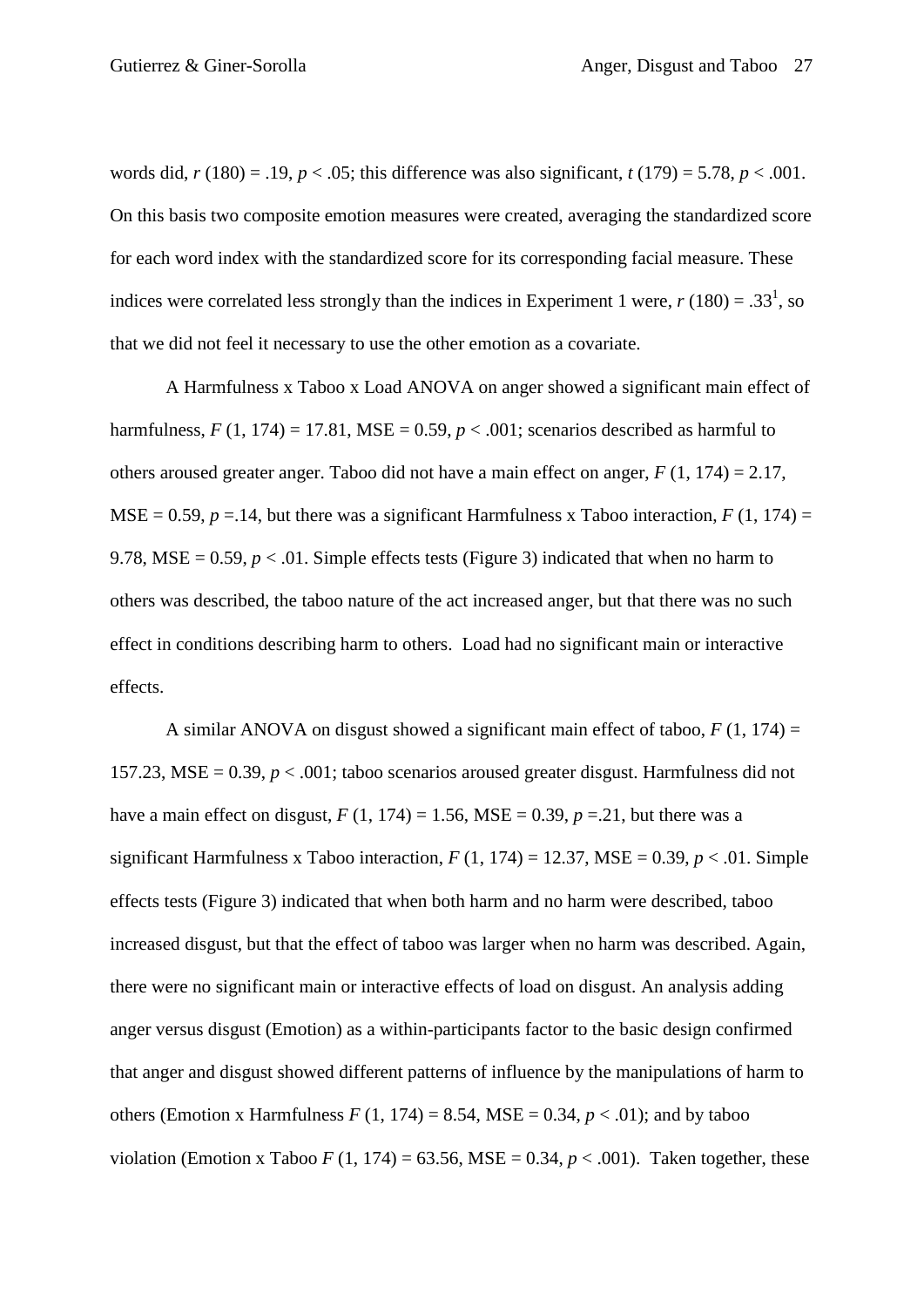main and interactive effects confirm our predictions for anger and disgust in Figure 1C.

Based on the findings of Experiment 1, it was predicted that anger and not disgust would be associated with presumed harm to others. As in Experiment 1, focusing on the taboo violation, no harm condition, a regression analysis using anger and disgust as predictors of symbolic harm confirmed that anger was associated with symbolic harm,  $\beta = .46$ ,  $p < .01$ , independently of disgust, which was not;  $\beta$  = -.18, *ns*. When actual harm versus benefit was used as the dependent variable, neither anger nor disgust showed significant effects. *Action Tendencies*

The two punishment items were correlated at  $r(180) = .68$ , and the two avoidance items, at  $r(180) = .78$ , so each pair of items was averaged. Due to the high correlation between punishment and avoidance  $(r = .58)$ , each one was added as a covariate in the analysis of the other.

A Harmfulness x Taboo x Load ANOVA on punishment showed significant main effects of Harmfulness,  $F(1, 173) = 8.38$ , MSE = 2.85,  $p < .01$ , and Load,  $F(1, 173) = 9.58$ ,  $MSE = 2.85, p < .01$ , but not Taboo,  $F(1, 173) = 0.01$ ,  $MSE = 2.85$ . As expected, punishment increased when harm was described (no harm M*adjusted* = 3.54, harm M*adjusted* = 4.29). No interactions were significant.

A similar analysis on avoidance revealed significant main effects of Taboo, *F* (1, 173)  $= 11.53$ , MSE = 3.55,  $p < .001$  but not Harmfulness,  $F(1, 173) = 2.44$ , MSE = 3.55,  $p = .12$ , qualified by a significant interaction between them,  $F(1, 173) = 9.89$ , MSE = 3.55,  $p < .01$ . The pattern of this interaction showed a greater effect of taboo on avoidance when harm was not described (no taboo  $M_{adjusted} = 3.67$ , taboo  $M_{adjusted} = 5.72$ ) than when it was described (no taboo M*adjusted* = 5.29, taboo M*adjusted* = 5.22). No effects involving load were significant.

As in Experiment 1, regression analyses confirmed that only anger  $(\beta = .30, p < .001)$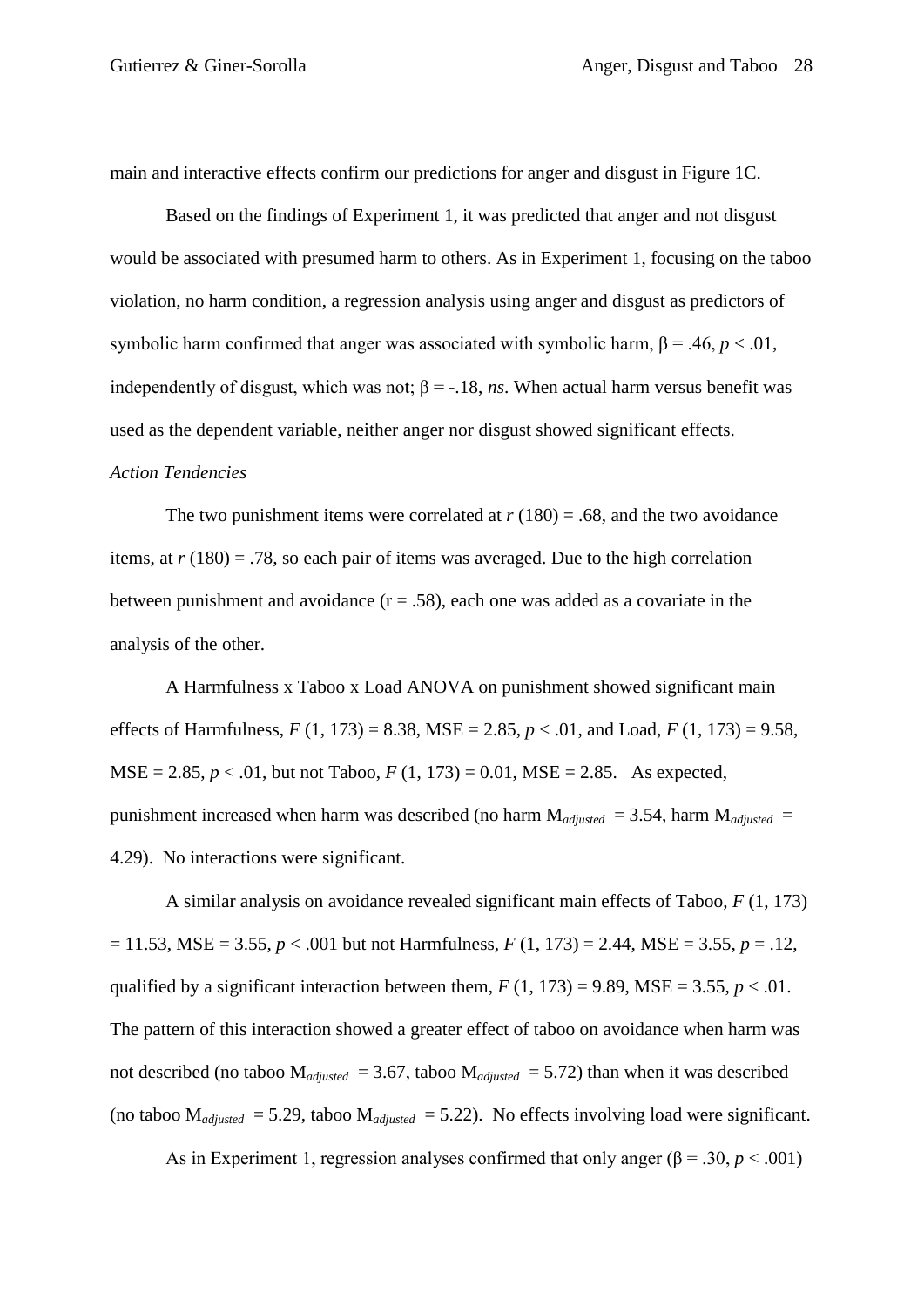and not disgust ( $\beta$  = .00,  $p$  = .98) predicted punishment independently of avoidance. Conversely, disgust ( $\beta$  = .16, *p* < .05) but not anger ( $\beta$  = .05, *p* = .48) predicted avoidance independently of punishment.

# Discussion

The independent manipulations of taboo and harm to others in Experiment 2 allowed us to further investigate the relationship between taboo violations and harm. As in Experiment 1, the manipulation of harm to others influenced anger and punishment overall as a main effect, but not disgust. Likewise, the manipulation of taboo violation affected disgust and avoidance, but not anger. Disgust was also related to avoidant action tendencies, whereas anger was related to attack action tendencies, drawing a further distinction between these two correlated emotions. Moreover, emotional responses were not moderated by load, suggesting that they were preserved even under cognitive constraint.

The results further clarified the nature of the harm inferred from our manipulations. When participants were able to judge symbolic as well as actual harm to others, the manipulation of taboo affected symbolic harm to a greater extent than the measure assessing harm versus benefit. The presumption of harm based on the taboo violation was significant only for the measure of rights violation, which in turn was significant only without cognitive load, as we predicted. However, the difference between load and no load conditions was not reflected in the expected significant interaction.

As predicted, and replicating the findings of Experiment 1, anger was the only emotion associated with presumed harm from a taboo violation that does not harm other people. Importantly, anger was associated only with symbolic harm, not with actual harm versus benefit, and disgust was not a significant predictor of harm.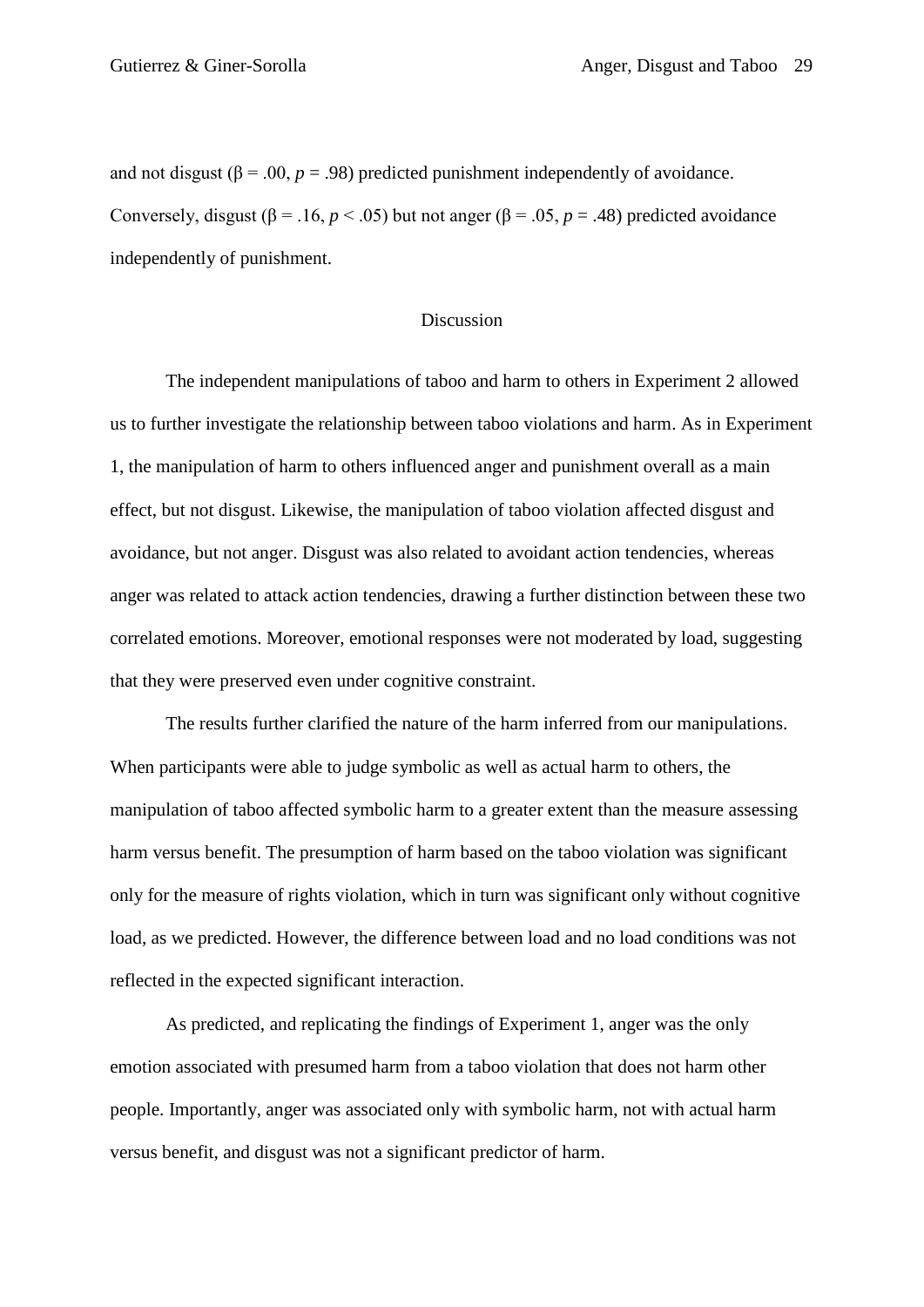#### *Experiment 3*

Although Experiment 2 further clarified the presumption of harm to others based on a taboo violation, it was expected that this effect would be moderated by cognitive load. Indeed, the effect was significant under no load and not under load, but the expected higher order interaction did not emerge as significant. One limitation is that the measure of actual harm was not equivalent to the measure of symbolic harm, because the actual harm measure was bipolar, asking for a judgment of harm versus benefit. It is plausible to think that the benefit associated with the action (e.g., seeing the actions of the scientist as a valuable experiment) was involved in judgments of the actual harm measure, while this complication was not present in the symbolic harm measure.

An improvement would present measures of symbolic and actual harm that were worded in exact parallel, such that deliberative thought could conclusively reject the implausible judgment of actual harm in favor of the more plausible judgment of symbolic harm. This improvement would also allow us to compare the measures of harm more clearly. To address this issue, Experiment 3 partially replicated Experiment 2, focusing on the conditions that did not describe harm, while retaining the factors of taboo and load. The bipolar measure of actual harm and benefit was substituted by unipolar measures. We expected that with this procedural change the findings of Experiment 2 would be replicated a presumption of symbolic harm, without harm to others and only without cognitive load but that the effect of cognitive load would be present not only as a difference between simple effects, but as a significant interaction that would indicate post-hoc reasoning.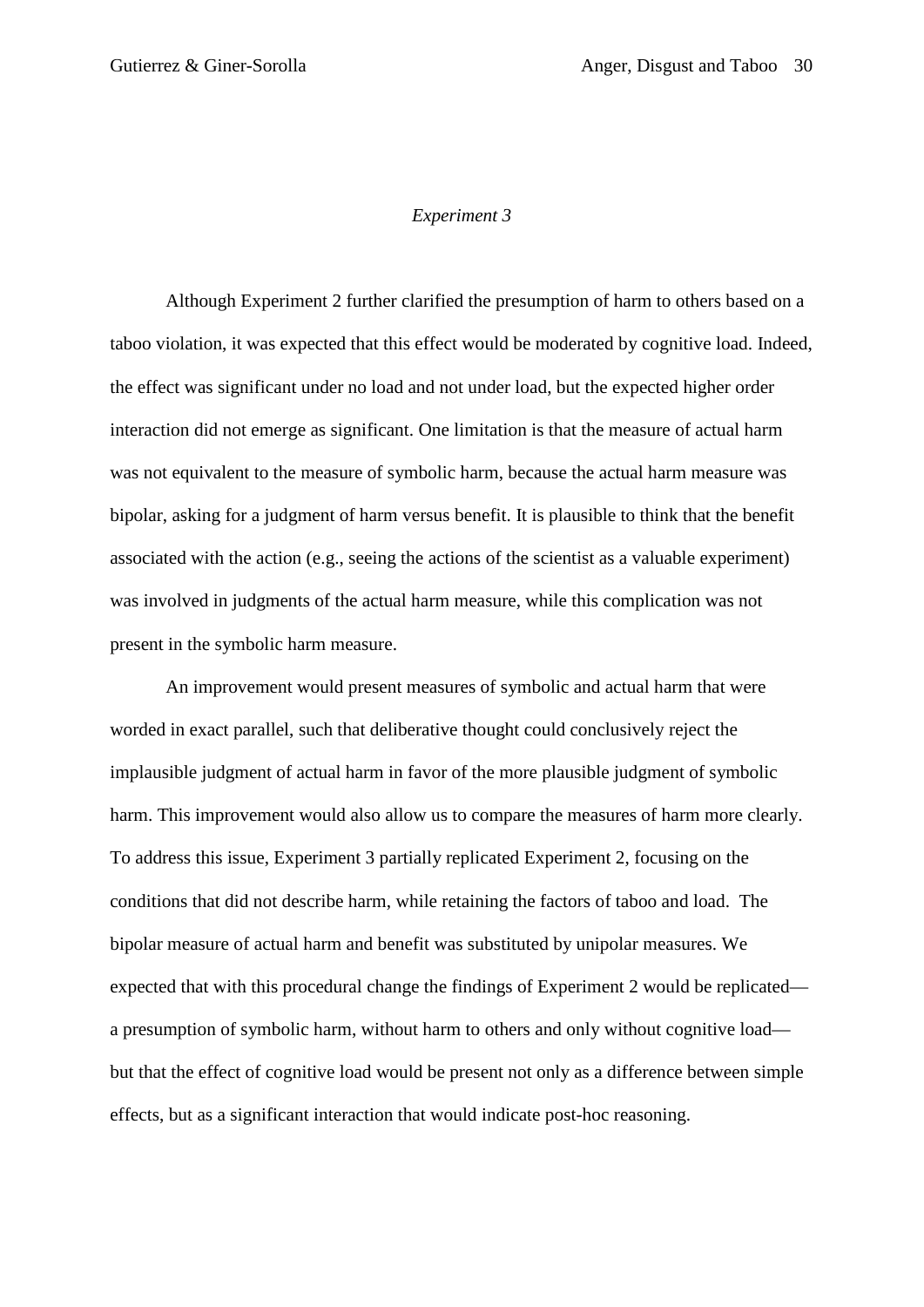#### Method

#### *Participants*

One hundred and nine undergraduate psychology students at the University of Kent and the University of Sussex participated in the experiment for partial course credit. Of these, 93 were female and 16 were male.

#### *Design*

The experiment had a 2 (Taboo: taboo action vs. no taboo action) x 2 (Load: No Load vs. Cognitive Load) between participants design.

#### *Materials*

This experiment was presented through a program on a personal computer. The measures and procedure were identical to Experiment 2's except that all participants were in the conditions that did not describe harm to others. The questions associated with measures of perceived harm were changed: "To what extent do you think the action of the scientist was harmful to herself?", "To what extent do you think the action of the scientist was beneficial to herself?", "To what extent do you think the action of the scientist was harmful to anyone else apart from the scientist?", "To what extent do you think the action of the scientist was beneficial to anyone else apart from the scientist?" and "Do you think the action of the scientist violated the rights of anyone apart from her?" The analyses will focus on the questions about harm rather than benefit, and harm to others rather than self.

#### Procedure

Participants were tested in groups between 5 and 20. In each session individual participants were asked to sit in front of one computer in which the questionnaire was presented. Participants were randomly assigned to one of the two conditions and also to one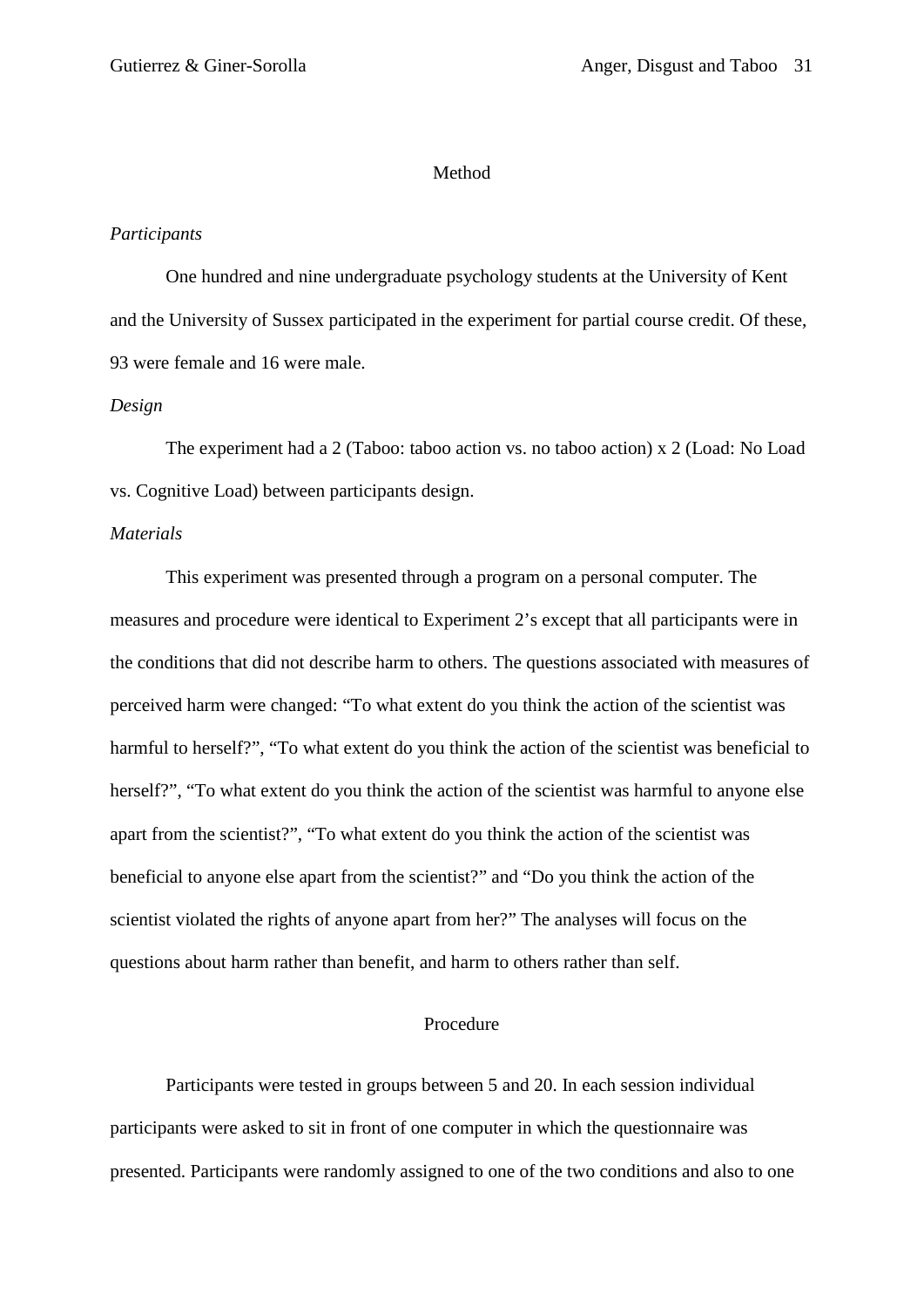of the two tasks.

## Results

#### *Manipulation Check*

Fourteen participants, all in the cognitive load condition, reported the cognitive load number incorrectly and were excluded from the analyses, leaving 95 participants.

#### *Presumption of Harm*

The perceived harm to others and symbolic harm items were analysed using a mixed model analysis of variance with a 2 (Harm Type: others vs. symbolic, within participants) added to the basic design. Results showed a significant main effect of Harm Type,  $F(1, 91) =$ 8.20, MSE = 1.12,  $p < 0.01$ , showing a higher overall perception of harm to others ( $M = 3.41$ ,  $SD = 2.23$ ) than symbolic harm ( $M = 3.00$ ,  $SD = 2.09$ ). More importantly, a significant Harm Type x Taboo interaction was present,  $F(1, 91) = 6.31$ , MSE = 1.12,  $p < .05$ . As in Experiment 2, simple effects analyses showed that perceptions of symbolic harm were higher for the taboo scenario ( $M = 3.45$ ,  $SD = 2.47$ ) than the non-taboo scenario ( $M = 2.56$ ,  $SD = 2.47$ ) 1.53),  $F(1, 91) = 16.58$ ,  $p < .001$ . Moreover, taboo had no effect on perceptions of actual harm,  $F(1, 91) = 0.19$ ,  $p = .67$ . As expected, this effect was further moderated by a significant Harm Type x Taboo x Load interaction,  $F(1, 91) = 8.23$ , MSE = 1.12,  $p < .01$ . Simple effects analyses comparing actual with symbolic harm showed that under load, the taboo manipulation increased symbolic harm,  $F(1,91) = 4.43$ ,  $p < .05$ ; while this did not occur without load,  $F(1,91) = 1.27$ ,  $p = .26$  (Figure 4). Therefore, as predicted, only symbolic harm was presumed, and only under no load.

#### *Moral Judgment*

The four items measuring moral judgment (Cronbach's alpha = .90) were averaged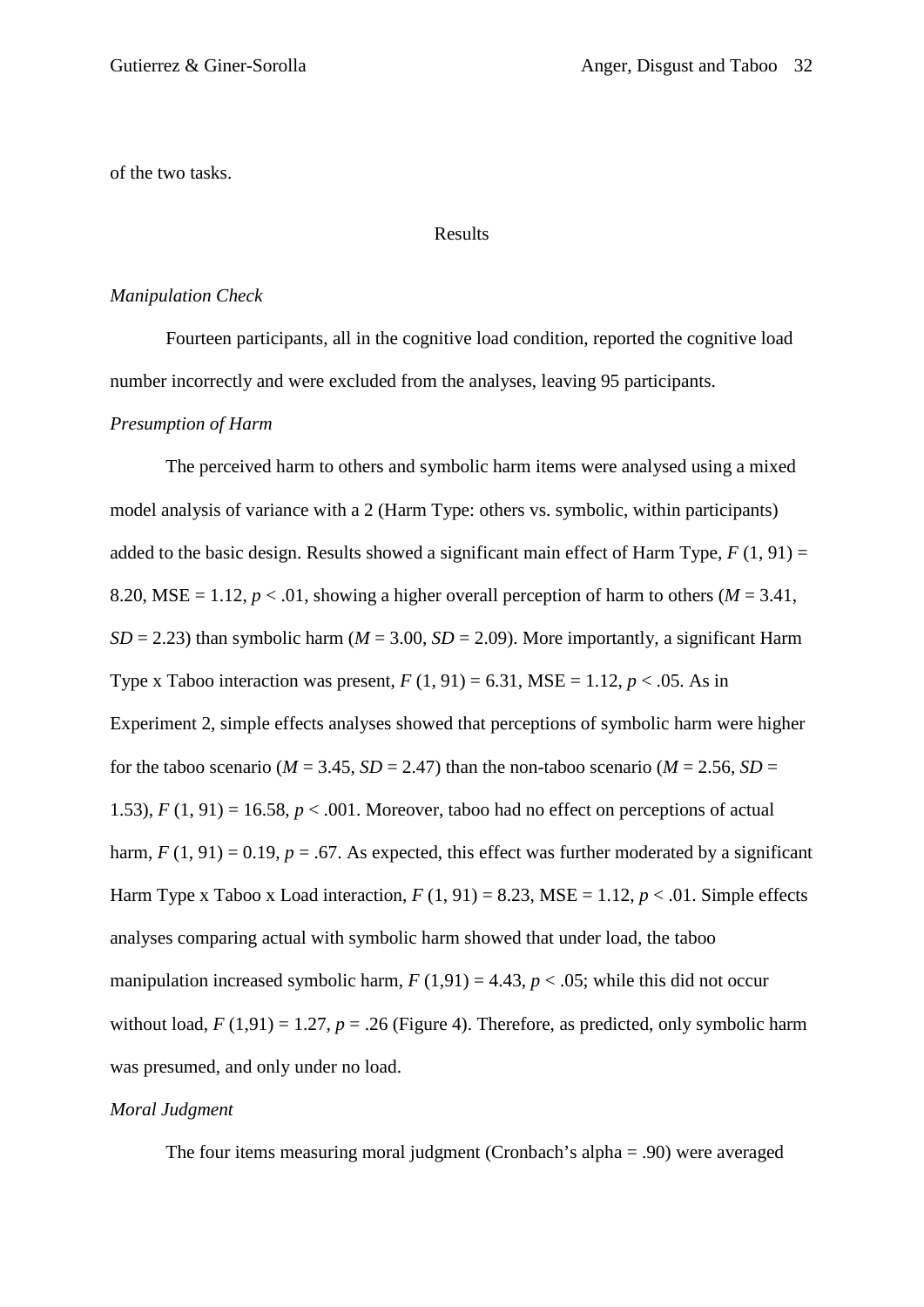and analysed, revealing a significant main effect of Taboo,  $F(1, 91) = 8.26$ , MSE = 2.16,  $p <$ .01, indicating that the taboo action was evaluated as more wrong  $(M = 6.12, SD = 1.34)$  than the no taboo action ( $M = 5.27$ ,  $SD = 1.57$ ). The main effect of Load and the interaction between the two factors were not significant (all *p > .25).*

# *Anger and Disgust*

As in Experiment 2, the anger face was more correlated with anger words,  $r(93) =$ .73, than with disgust words,  $r(93) = .52$ , and the difference between correlations was significant,  $t(92) = 3.70$ ,  $p < .001$ , while disgust words were more correlated with the disgust face,  $r(93) = .76$ , than anger words were,  $r(93) = .54$ ,  $t(92) = 4.16$ ,  $p < .001$ . The same procedure as in Experiment 2 was used to create one index for each emotion. These indices were correlated at *r* = .64.

A 2 (Taboo) x 2 (Load) ANOVA on anger revealed a marginal main effect of taboo, *F*  $(1, 91) = 3.19$ , MSE = 0.93,  $p = .08$ ; taboo tended to increase mean levels of anger (Figure 5). A similar analysis on the disgust index revealed a much stronger significant main effect of taboo,  $F(1, 91) = 56.60$ , MSE = 0.62,  $p < .001$  (Figure 5); the taboo condition aroused more disgust than the control condition. These results, within Experiment 3's partial design, again confirm the predictions of Figure 1C. Finally, adding a within-participants factor of emotion (anger vs. disgust) to the design yielded a significant Taboo x Emotion interaction confirming that the taboo manipulation affected disgust more than anger,  $F(1, 91) = 34.50$ , MSE = 0.25, *p* < .001. The main effect of load and interactions with load were not significant for either emotion (all  $p > .40$ ).

As in Experiment 2, regression analysis was used to investigate the effect of anger and disgust on the presumption of harm. Anger was again associated with perceived symbolic harm,  $\beta$  = .64, *p* < .001, while disgust was not;  $\beta$  = -.09, *ns*. This pattern was repeated for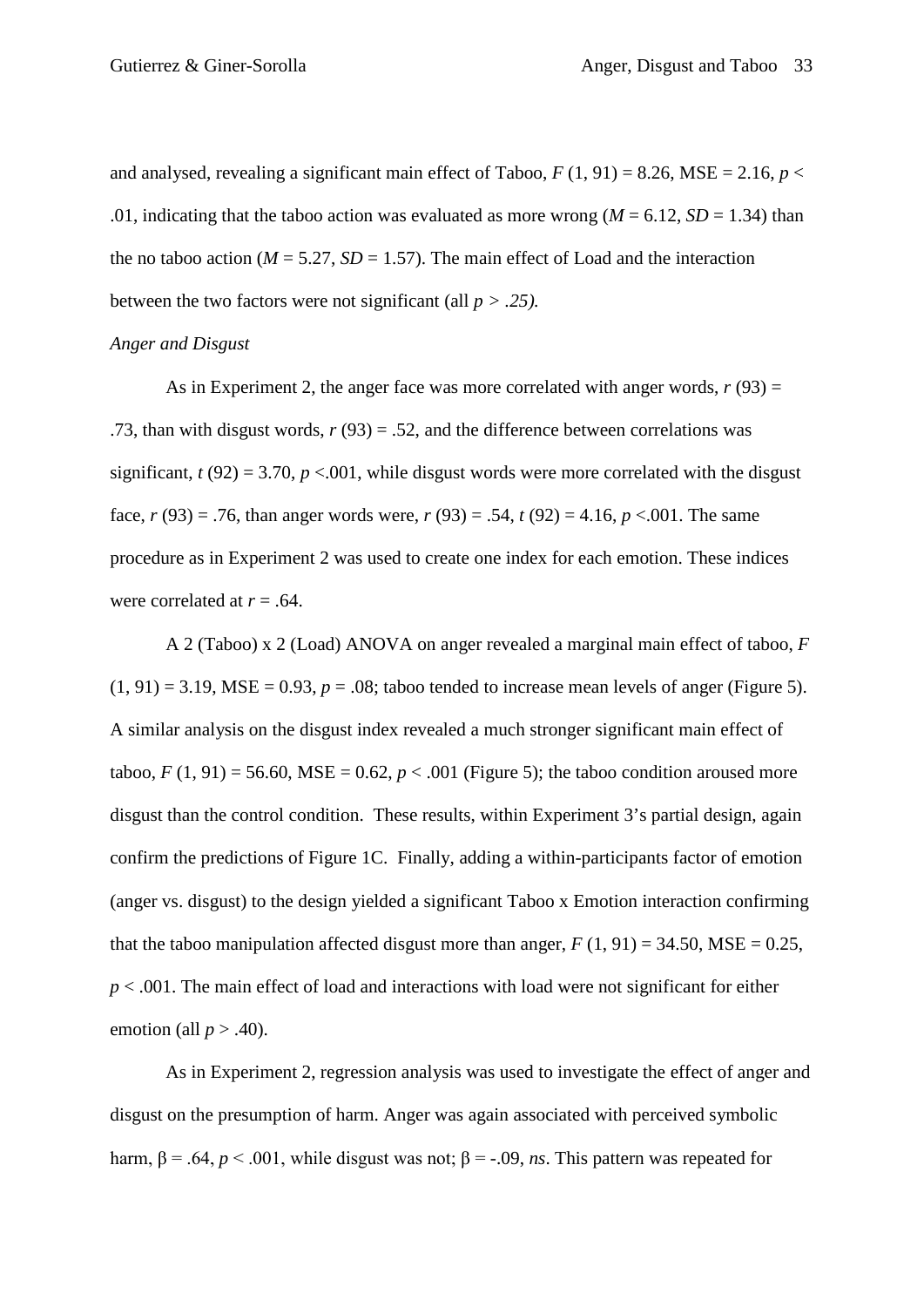actual harm ( $\beta$  = .57, *p* < .01 for anger, and  $\beta$  = -.09, *ns*, for disgust). Again, moral anger and not disgust was associated with the presumption of harm.

#### *Action Tendencies*

The two items regarding punishment,  $r(93) = .84$ ,  $p < .001$ , and the two items regarding avoidance,  $r(93) = .87$ ,  $p < .001$ , were each averaged to create one index for each action tendency, and these indices were correlated at  $r = .58$ . A 2 (Taboo) x 2 (Load) ANOVA on punishment controlling for avoidance revealed no significant main effects or interactions (all  $p > .36$ ). A similar analysis on avoidance showed only a significant main effect of Taboo  $F(1, 90) = 12.97$ , MSE = 3.40,  $p < .001$ , so that avoidance was higher in the taboo condition  $(M_{adjusted}) = 4.36$  than in the non-taboo condition  $(M_{adjusted} = 3.68)$ . Across all conditions, anger ( $\beta$  = .47, *p* <.001) but not disgust ( $\beta$  = .07, *p* = .53) predicted punishment. Only disgust  $(\beta = .53, p < .001)$  but not anger  $(\beta = .03, p = .77)$ , was a significant predictor of avoidance.

# General Discussion

#### *Presumption of Harm*

Results of these three experiments supported our model explaining the presumption of harm to others from a taboo violation as a post-hoc justification of anger. In Experiment 1, taboo-violating scenarios explicitly described as being private and consensual nonetheless led to levels of presumed harm to others higher than the midpoint of the scale. Although this result was suggestive rather than conclusive, Experiments 2 and 3 confirmed the presumption of harm based on independent manipulations of harm to others and taboo violation. In conditions in which taboo violation and no harm to others was described, participants nonetheless inferred harm to others. This inference took the form of violation of rights when such an option was offered, plausibly because it was a more defensible inference than actual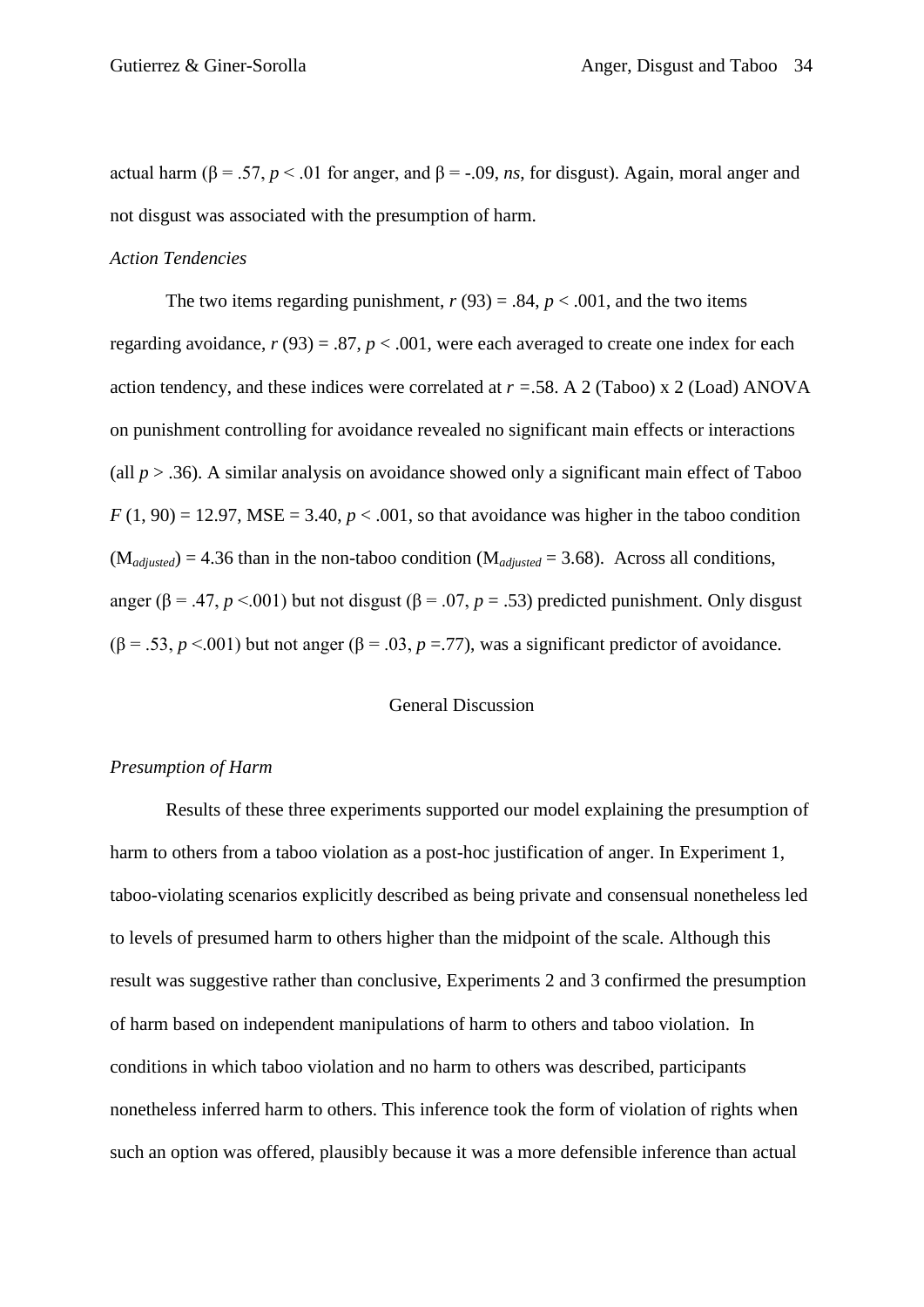harm to others, under conditions where the act was explicitly described as private and not involving others at all. Importantly, this presumption of harm was associated with the emotion anger and not disgust across all studies. Our results more systematically confirm previous findings in which harm was inferred in connection to a private, consensual taboo violation. They establish the presumption of harm as a reaction to taboo violations only when harm is not explicitly described, establish the presumption of harm as linked specifically to anger, and show that, when given the option to do so, participants will describe the presumed harm as symbolic rather than actual.

When actual harm was measured separately from benefit in Experiment 3, the interaction between harm, cognitive load, and taboo violation showed that participants presumed symbolic rather than actual harm from a harmless taboo violation without cognitive load; whereas under load there was no such tendency. Moreover, cognitive load did not moderate the reported levels of anger or disgust, or the moral judgment of the act as right or wrong. These results support our hypothesis regarding the post-hoc nature of the presumption of harm based on the social intuitionist model, in the sense that an immediate and intuitive emotional moral response to the taboo violation was later justified through the presumption of harm, to the extent that it specifically involved anger rather than disgust. When cognitive load was present, the presumption of symbolic harm as a form of justification was not made. *Emotions and Action Tendencies* 

The moderate to high correlations we found between anger and disgust further support their categorization within the family of moral emotions (Haidt, 2003). However, these experiments provided evidence for distinct antecedents of moral anger and moral disgust. The manipulations of harm to others consistently affected anger and punishment more than disgust and avoidance. Likewise, manipulations of taboo violations affected disgust and avoidance to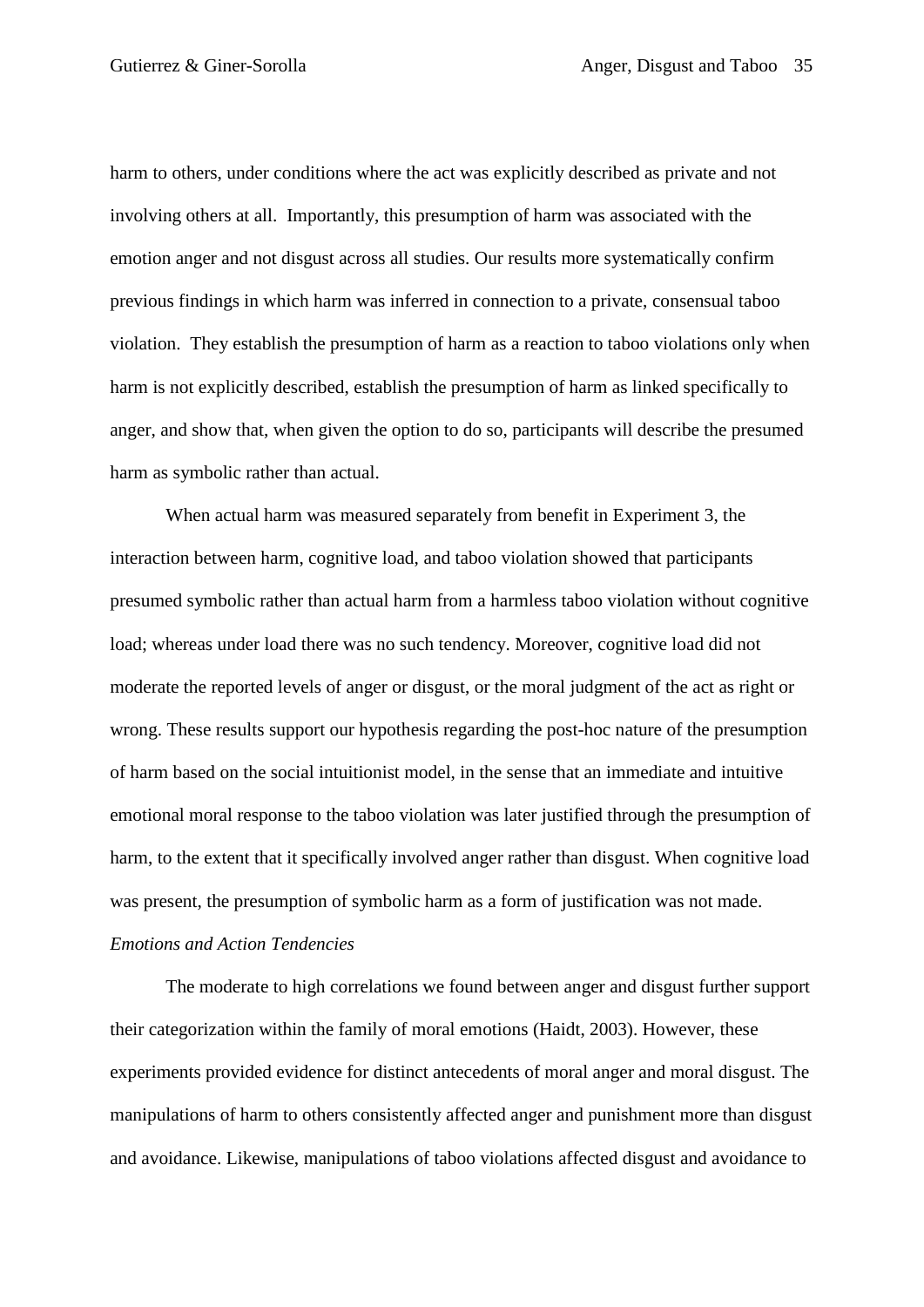a greater degree than anger an punishment. Supporting our explanation of presumption of harm, the manipulations of taboo also elicited a certain degree of anger when no harm was explicitly described, which was uniquely associated with presumed harm to others.

Despite high correlations between the action tendencies of punishment and avoidance, it is important to notice that across our studies, anger predicted the action tendency toward punishment independently of disgust. Likewise, disgust predicted the action tendency toward avoidance independently of anger. Although these relationships can be theoretically predicted, the inclusion of measures of action tendencies further clarified the distinctions between anger and disgust in conditions wherein these emotions were highly correlated.

#### *Theoretical Implications*

The results presented here remind us that emotions not only can be studied as a response towards specific situations or appraisals, but that emotions can also have influence on appraisals and judgments. In particular, the strong association between harm and anger indicates that harm can be seen not only an elicitor of anger, but also as a response to it, based on the disappearance of presumption of harm but not anger under cognitive load. These findings reinforce the assumptions of the social intuitionist model, the "intuitive prosecutor" hypothesis, and related ideas (e.g., Lerner & Tiedens, 2006), by showing that presumption of harm can be used as an elaborated justification to an emotional reaction. These results also give empirical support to the post-hoc nature of such processes previously assumed by Haidt and Hersh (2001) and demonstrated by Goldberg et al. (1999), but additionally manipulating the nature of the violation in order to more clearly investigate the roles of anger and disgust, and the important association of anger with harm.

More specifically, these results extend and clarify the roles of anger and disgust as moral emotions as proposed by the CAD triad hypothesis (Rozin et al., 1999). The use of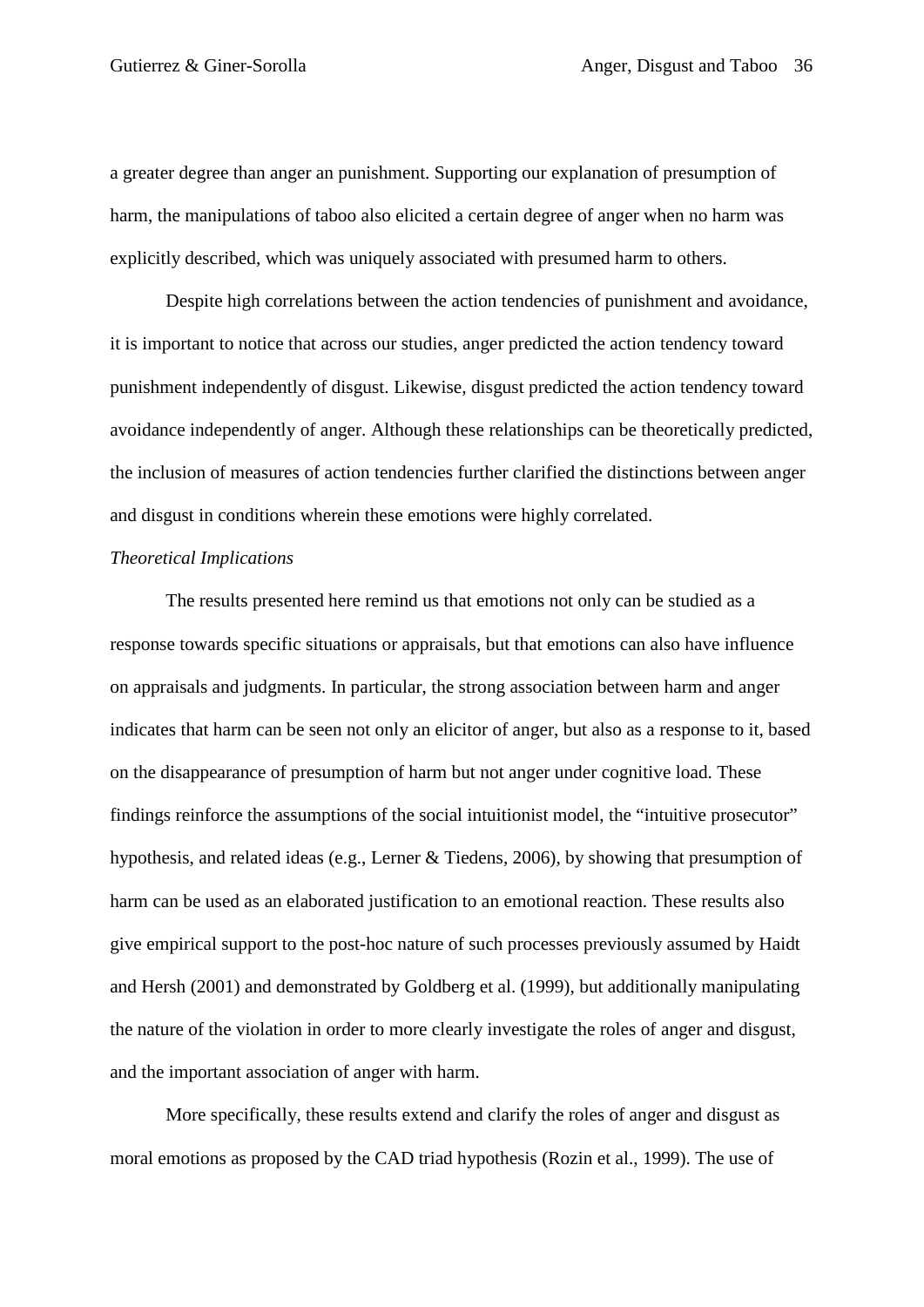independent ratings of emotions rather than forced choices, and the manipulation of the contents of similar scenarios rather than comparing holistically different ones, confirm the assertion that moral anger primarily arises from transgressions of the ethics of autonomy, including harm and violations of rights. Similarly, experiments 2 and 3 showed that systematically varying the extent to which an act constituted a creatural taboo violation involving the body (cannibalism), led to increased disgust. Although our results mostly support the proposals of the CAD hypothesis, it may be premature to limit the emotional response of disgust to the ethics of divinity, and anger to the ethics of autonomy. The discovery of lesser but significant increases in anger when a harmless taboo violation was described indicates that, even though such a scenario may arouse disgust as the prevailing response, it also brings up some degree of anger when compared to a harmless act that does not involve violating a taboo.

The results presented here raise the question whether anger comes from socially learned associations to a taboo act, or from basic reactions to it. On one hand, it is plausible to think that most cases of (e.g.) cannibalism are indeed harmful to others, so that anger is associated with any thought of eating human meat, even if technology renders it innocuous. On the other hand, it is also plausible to think that acts such as incest and cannibalism are noxious to contemplate, so that a basic, non-moral form of anger is evoked in more primitive reactions to these stimuli (Berkowitz, 1999). The degree to which these processes each contribute to anger towards harmless taboo violations awaits future clarification.

# *General Implications*

Investigating the differences between anger and disgust is important not only in terms of theory, but also in practical applications to intergroup relations. Although these experiments employed extreme and even bizarre cases to explore the presumption of harm,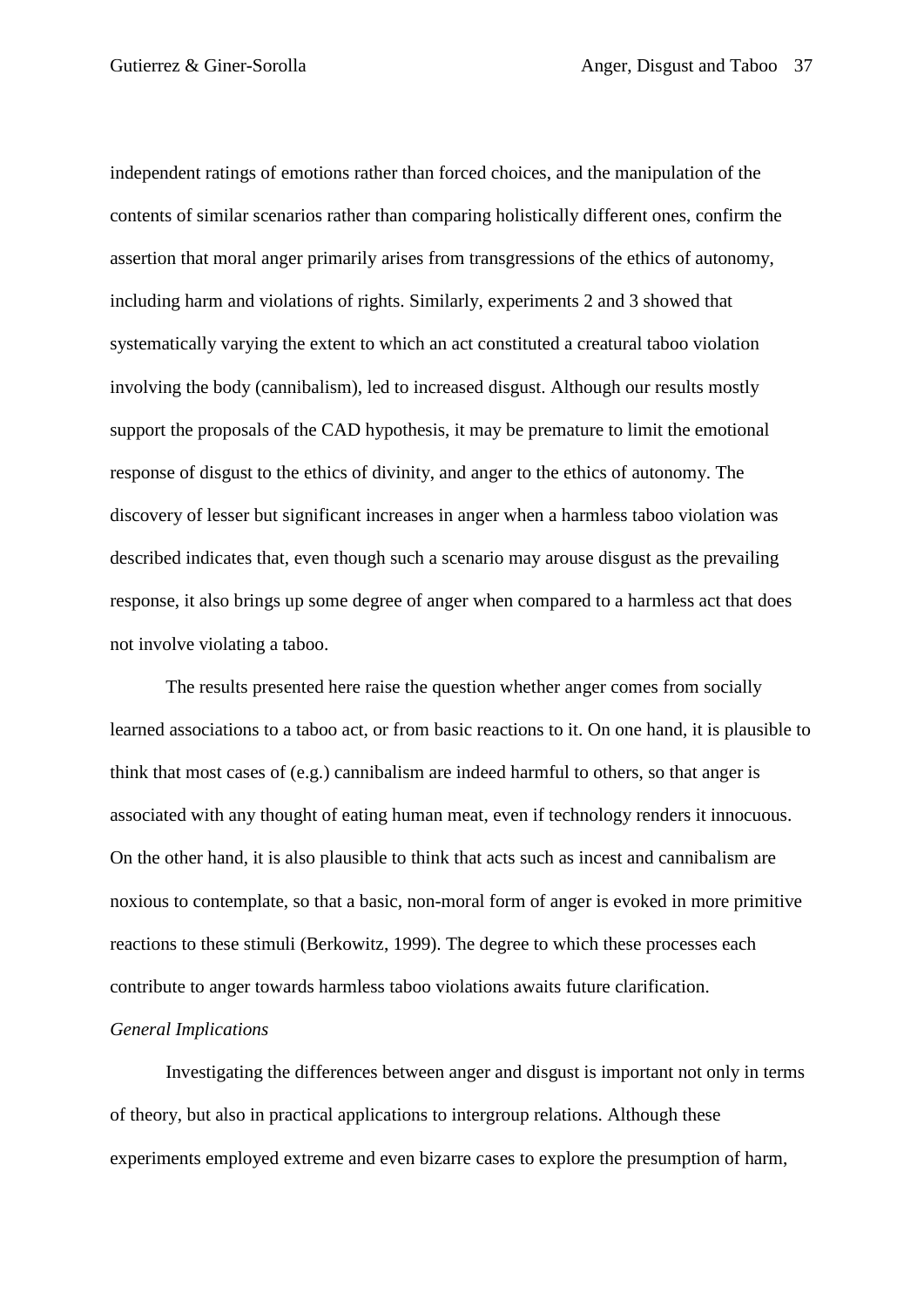other results show that homosexuality can elicit an equally visceral disgust reaction (Cottrell & Neuberg, 2005; Haidt & Hersh, 2001). In fact, we used our more arcane examples because we wanted to tap issues in which social norms against prejudice would not interfere with honest expression of emotional reaction and moral judgment. Therefore, describing behaviors not protected even by the most liberal norms of tolerance can possibly shed some light on the role of the emotions among those who themselves reject norms of tolerance towards gays and other sexual minorities.

Extending existing results on sexual prejudice, we showed that the reactions to taboo violations are not limited to the avoidance of the person performing the action but that anger and punitive action tendencies can also occur, even in cases when the actions are harmless, private and consensual. These results can partially explain some of the hostile reactions towards some groups, such as homosexuals, based mostly on the violations of symbolic values and moral norms, and not on actual harm to other people. These reactions may be intensified by the usual relationship between taboo violations and actual harm. In most cases of creatural taboo transgressions, such as cannibalism or incest, the result is usually direct harm to others, creating a strong association between harm and anger. It is plausible to think that this association is present even when there is no harm described, so that when anger is evoked, harm is related to it (Alicke, 2000). It is not out of the question that similar anger reactions could be associated with gay men, for a person raised to think that homosexuals were especially likely to molest children, sexually transmit disease, and spread their lifestyle to unwilling others – all beliefs characteristic of anti-gay attitudes (Herek, Widaman & Capitanio, 2005).

The distinction between symbolic and actual harm revealed that a taboo violation can be perceived as having negative consequences for others, even as the result of private and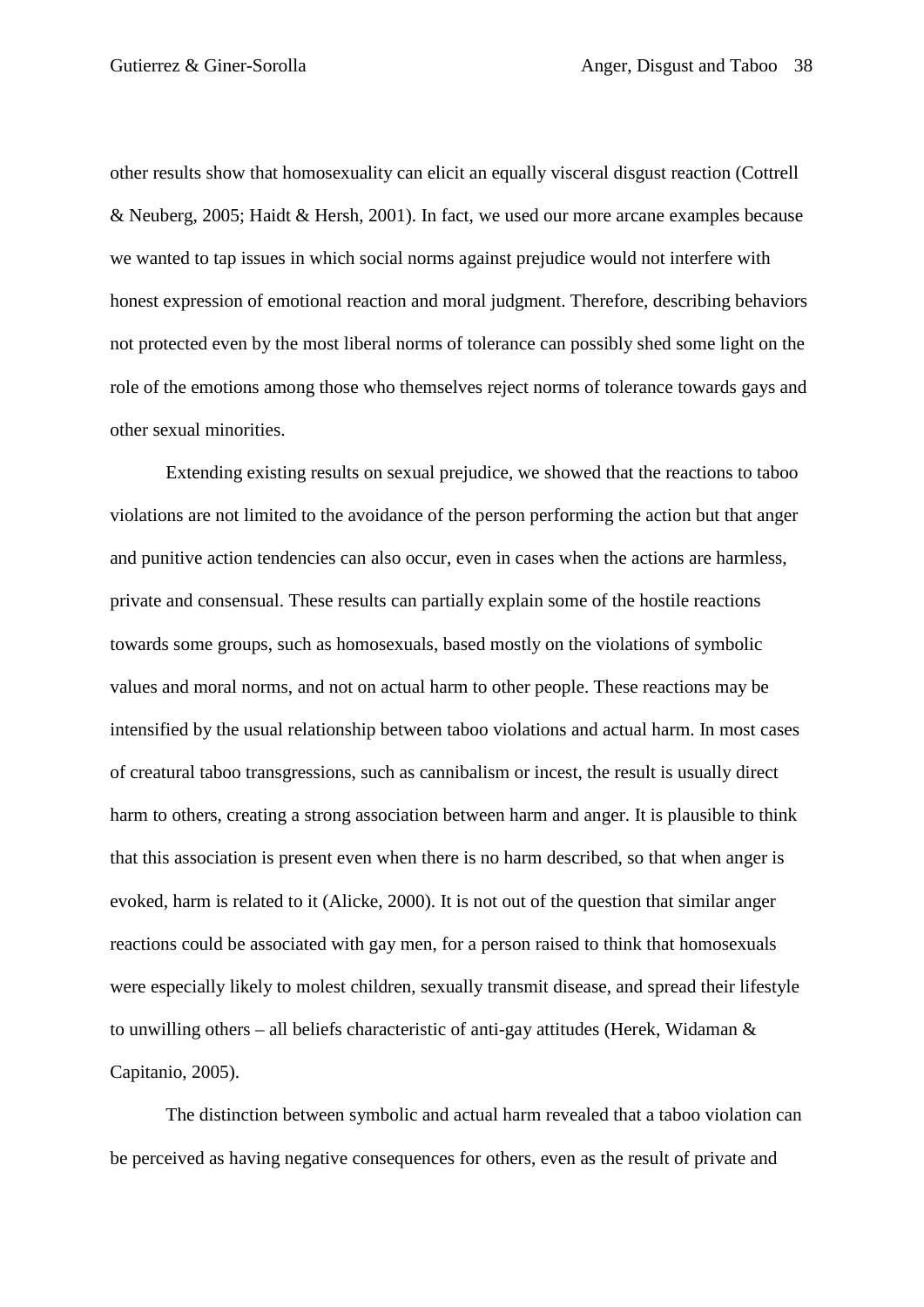consensual actions. Although our research does not directly address the extent to which posthoc presumption of harm is a motivated process explicitly driven by values, rather than a mere byproduct of emotional associations, other research does show that violations of sexual morality elicit presumption of harm primarily among political conservatives (Haidt & Hersh, 2001). This points to an effect that, in some domains, interacts with systems of values and morality. Cultural conservatives, for example, often claim that opposite-sex marriages are somehow harmed by extending marriage rights to same-sex couples, as shown by the title of the "Defense of Marriage Act". Arguments such as this, baffling as they may be to supporters of liberal standards, make sense to those who believe that respect to symbolic entities is more important than the right of individual decisions and actions.

Although our results linked the presumption of harm to anger, it is also possible that presumption of harm may sometimes work to justify reactions based on disgust. For example, some scholars such as Kass (1997) have argued that feelings of repugnance alert us to important considerations outside a utilitarian cost-benefit analysis, and that while these feelings should be weighed against pragmatic concerns, they explain why society does and should recoil from practices such as human cloning. Presuming harm may also serve important social and motivational functions, intensifying sanctions against those who transgress taboo norms (Neuberg, Smith & Asher, 2000); or reacting aggressively against reminders of our animal nature (Goldenberg, Pyszczynski, McCoy, Greenberg, & Solomon, 1999; Goldenberg, Pyszczynski, Greenberg, Solomon, Kluck, & Cornwell, 2001). This posthoc presumption can also be used to justify moral judgments based on ideology, political, or religious beliefs. For example, Haidt and Hersh (2001), reported that conservatives tend to employ all three moral codes proposed by the CAD triad hypothesis, while the moral domain of liberals was limited only to the ethics of autonomy.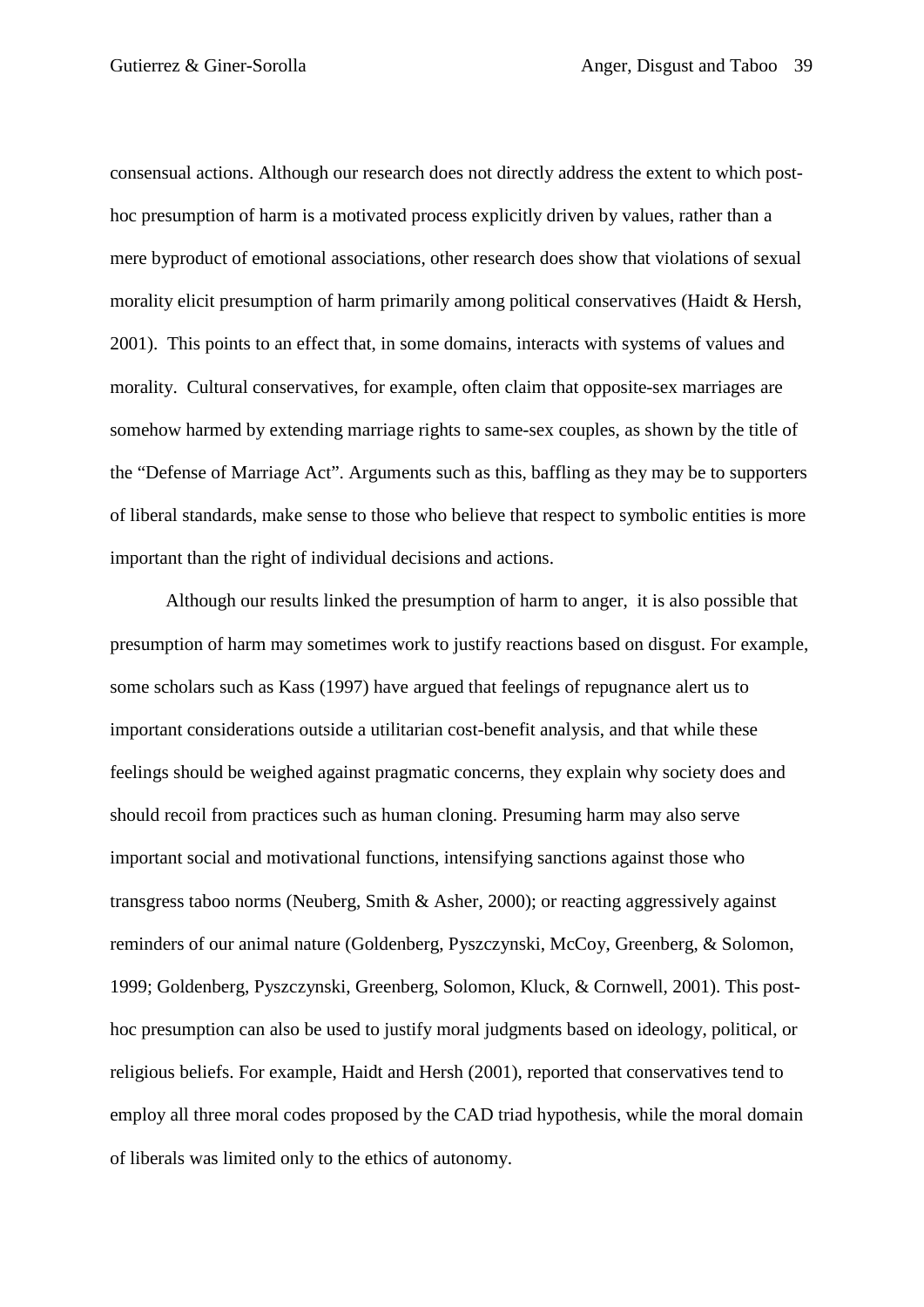Although these results highlight the effect of taboo violations on reactions of anger and harm, these experiments did not test the possibility that non-creatural actions associated with socio-moral disgust—such racism or cheating—could have similar effects, or whether non-creatural actions associated with divinity violations could have these effects as well. Our examples, and the divinity ethics violations of Rozin et al. (1999), all involved violation of some bodily norm about food (meat in particular), disease, or sexuality. A true test of whether disgust is essentially creatural versus divinity-related would involve violations of purity in aesthetic and religious rather than bodily realms. Future research should focus on investigating whether socio-moral disgust can arise reliably, since its implications for prejudice and racism are important. If some hostile reactions towards other groups are based on harm to symbolic entities, research on intergroup violence and discrimination can benefit from research on moral emotions, since the presumption of harm will be associated with anger, and anger with punitive action tendencies.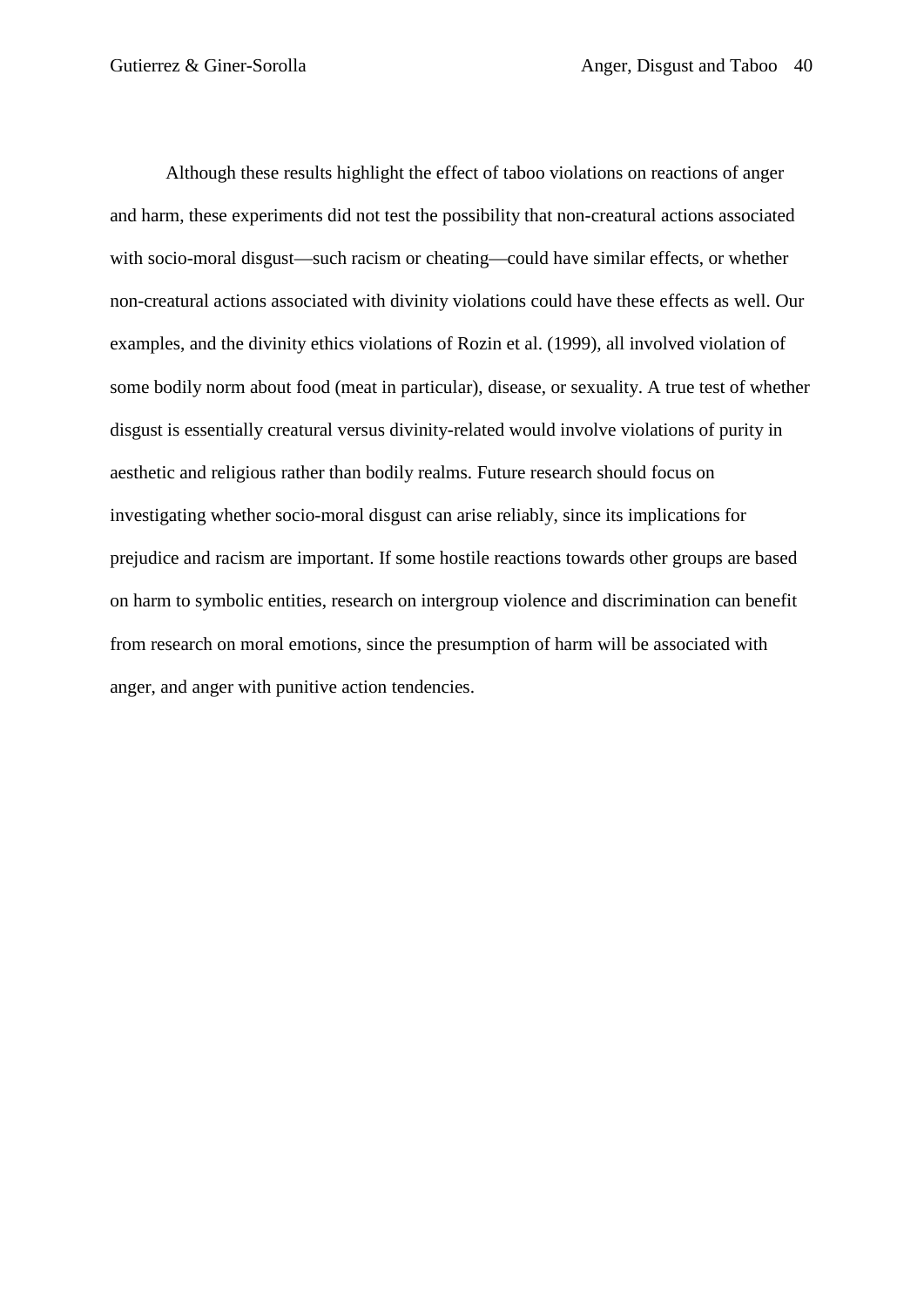#### References

- Alicke, M. D. (2000). Culpable control and the psychology of blame. *Psychological Bulletin, 126*(4), 556-574.
- Berkowitz, L. (1999). Anger. In T. Dalgleish & M. Power (Eds.), *Handbook of cognition and emotion* (pp. 411-428): John Wiley & Sons Ltd.
- Cooperman, A. (2003, April 22). Santorum Angers Gay Rights Groups. *The Washington Post*, p. A04.
- Cottrell, C. A., & Neuberg, S. L. (2005). Different emotional reactions to different groups: A sociofunctional threat-based approach to "prejudice." *Journal of Personality and Social Psychology, 88*, 770-789.
- Dalrymple, T. (2004, January 5). The case for cannibalism. [Electronic version]. *City Journal, 14,* 2. Retrieved April 26, 2004, from http://www.cityjournal.org/html/eon\_01\_05\_04td.html.
- Frazier, G. M. (1922). The golden bough: A study in magic and religion (abridged edition). London: MacMillan.
- Frijda, N. H. (1986). *The emotions*. Cambridge: Cambridge University Press.
- Gilbert, D. T., Tafarodi, R. W., & Malone, P. S. (1993). You can't not believe everything you read. *Journal of Personality and Social Psychology, 65*, 221-233.
- Goldberg, J. H., Lerner, J. S., & Tetlock, P. E. (1999). Rage and reason: The psychology of the intuitive prosecutor. *European Journal of Social Psychology, 29*, 781-795.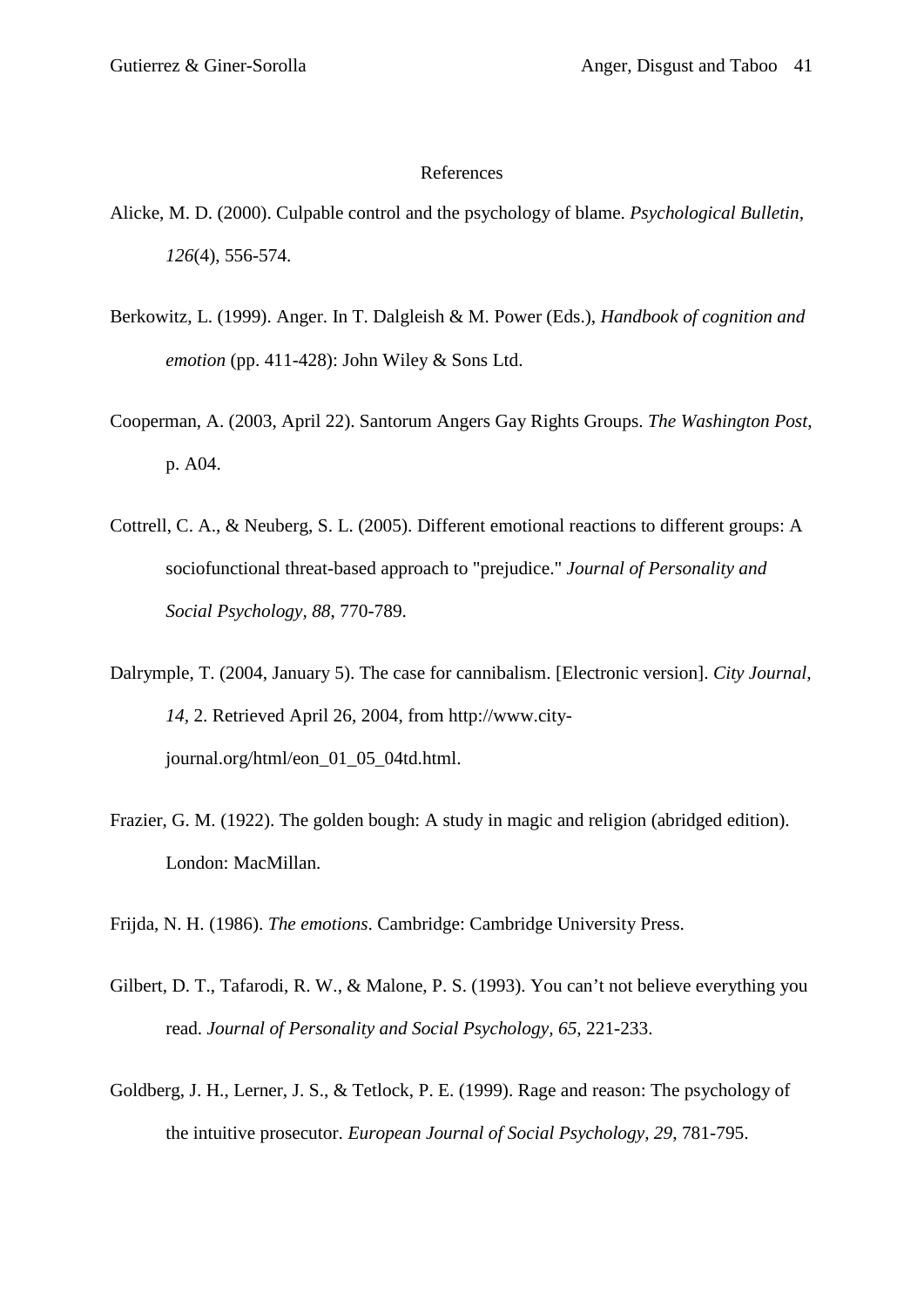- Goldenberg, J. L., Pyszczynski, T., Greenberg, J., Solomon, S., Kluck, B., & Cornwell, R. (2001). I am not an animal: Mortality salience, disgust, and the denial of human creatureliness. *Journal of Experimental Psychology: General, 130*, 427-435.
- Goldenberg, J. L., Pyszczynski, T., McCoy, S. K., Greenberg, J., & Solomon, S. (1999). Death, sex, love, and neuroticism: Why is sex such a problem? *Journal of Personality and Social Psychology, 77*, 1173-1187.
- Haidt, J. (2001). The emotional dog and its rational tail: A social intuitionist approach to moral judgment. *Psychological Review, 108*, 814-834.
- Haidt, J. (2003). The moral emotions. In R. Davidson, J, K. R. Scherer & H. H. Goldsmith (Eds.), *Handbook of affective sciences* (pp. 852-870). Oxford: Oxford University Press.
- Haidt, J., Björklund, F., & Murphy, S. (2004). Moral dumbfounding: When intuition finds no reason. (Unpublished manuscript, University of Virginia).
- Haidt, J., & Hersh, M. A. (2001). Sexual morality: The cultures and emotions of conservatives and liberals. *Journal of Applied Social Psychology, 31*, 191-221.
- Haidt, J., Koller, S. H., & Dias, M. G. (1993). Affect, culture, and morality, or is it wrong to eat your dog. *Journal of Personality and Social Psychology, 65*, 613-628.
- Haidt, J., McCauley, C., & Rozin, P. (1994). Individual differences in sensitivity to disgust: a scale sampling 7 domains of disgust elicitors. *Personality and Individual Differences, 16*, 701-713.
- Harding, L. (2004, January 31). Cannibal who cooked victim in garlic is cleared of murder.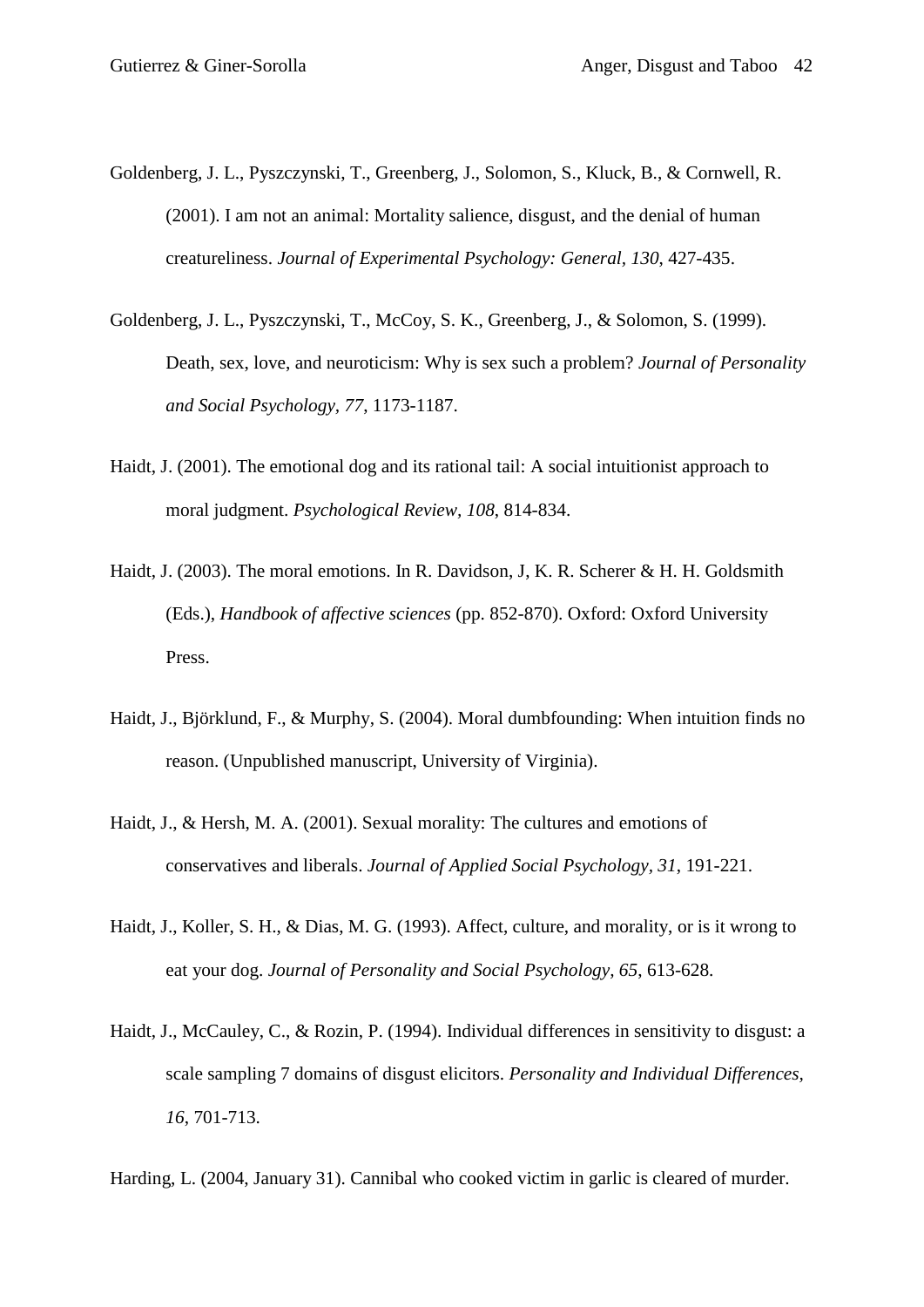*The Guardian*, p. 2.

- Herek, G. M. (2002). Gender gaps in public opinion about lesbians and gay men. *Public Opinion Quarterly, 66*(1), 40-66.
- Herek, G. M., Widaman, K. F. & Capitanio, J. P. (2005). When Sex Equals AIDS: Symbolic Stigma and Heterosexual Adults' Inaccurate Beliefs about Sexual Transmission of AIDS. *Social Problems, 52* (1), 15-37.

Kass, L. R. (1997). The wisdom of repugnance. *The New Republic, 216*, 17-26.

- Kenny, D. A., Kashy, D. A., & Bolger, N. (1998). Data analysis in social psychology. In D. Gilbert, S. Fiske, & G. Lindzey (Eds.), *Handbook of social psychology* (4th ed., Vol. 1, pp. 233-265). Boston, MA: McGraw-Hill.
- Kohlberg, L. (1981). The philosophy of moral development: moral stages and the idea of justice. San Francisco: Harper & Row.
- Kuppens, P., Van Mechelen, I., Smits, D. J. M., & De Boeck, P. (2003). The appraisal basis of anger: Specificity, necessity and sufficiency of components. *Emotion, 3*(3), 254- 269.

Lazarus, R. S. (1991). *Emotion and adaptation.* Oxford, UK: Oxford University Press.

Lazarus, R. S. (2001). Relational meaning and discrete emotions. In K. R. Scherer, A. Schorr & T. Johnstone (Eds.), *Appraisal processes in emotion* (pp. 37-67). Oxford: Oxford University Press.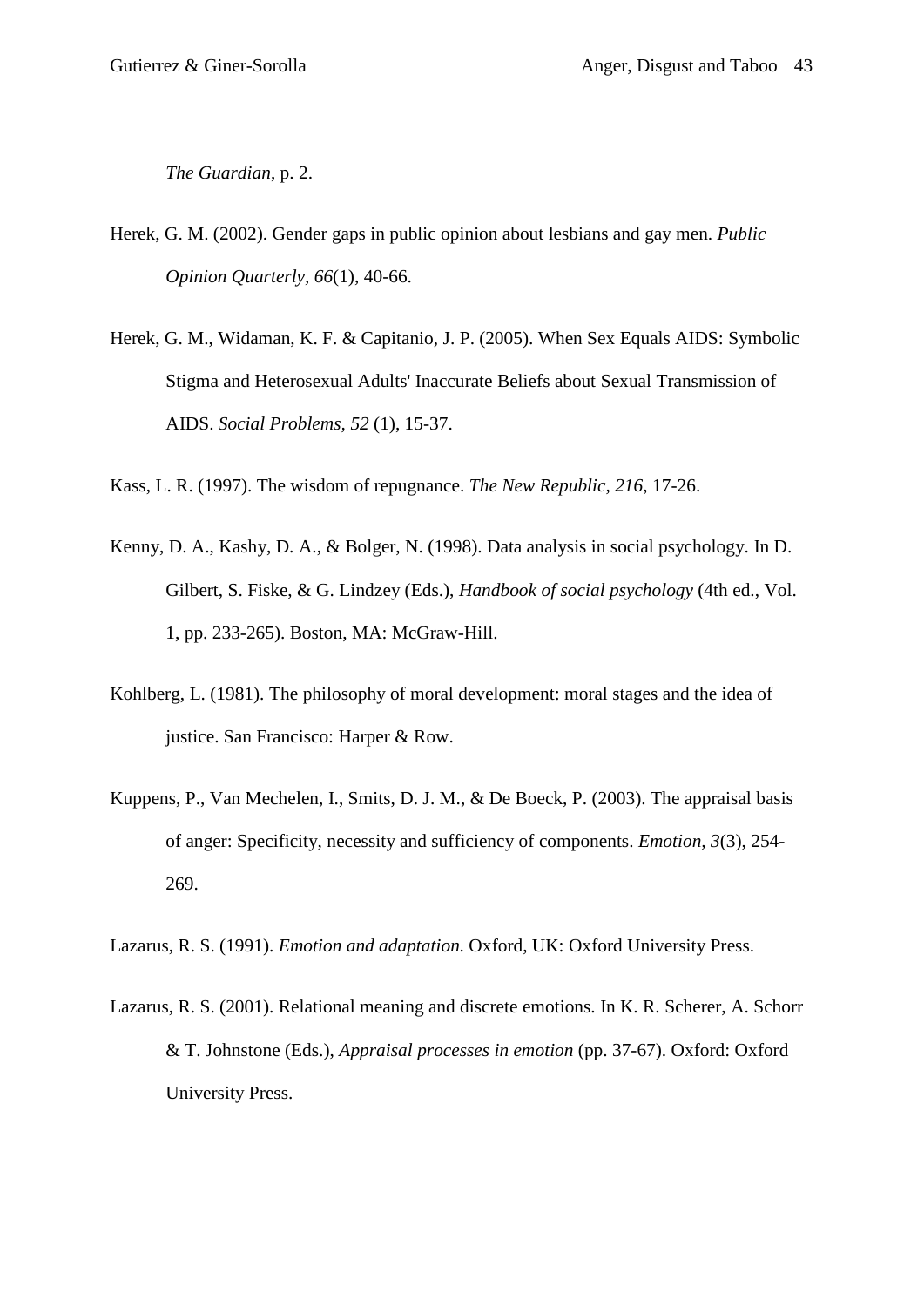- Lerner, J. S., & Tiedens, L. Z. (2006). Portrait of the angry decision maker: How appraisal tendencies shape anger's influence on cognition. *Journal of Behavioral Decision Making, 19*, 115-137.
- Mackie, D. M., Devos, T., & Smith, E. R. (2000). Intergroup emotions: Explaining offensive action tendencies in an intergroup context. *Journal of Personality and Social Psychology, 79*, 602-616.
- Marzillier, S. L., & Davey, G. C. L. (2004). The emotional profiling of disgust-eliciting stimuli: Evidence for primary and complex disgusts. *Cognition and Emotion, 18* (3), 313-336.
- Nabi, R. L. (2002). The theoretical versus the lay meaning of disgust: Implications for emotion research. *Cognition & Emotion, 16*, 695-703.
- Neuberg, S. L., Smith, D. M., & Asher, T. (2000). Why people stigmatize: Toward a biocultural framework. In T. F. Heatherton, R. E. Kleck & M. R. Hebl (Eds.), *The social psychology of stigma* (pp. 31-61). New York: The Guilford press.
- Ortony, A., Clore, G. L., & Collins, A. (1988). *The cognitive structure of emotions*. Cambridge, UK: Cambridge University Press.
- Park, J. H., Faulkner, J., & Schaller, M. (2003). Evolved disease-avoidance processes and contemporary anti- social behavior: Prejudicial attitudes and avoidance of people with physical disabilities. *Journal of Nonverbal Behavior, 27*, 65-87.
- Roseman, I. J., Antoniou, A. A., & Jose, P. E. (1996). Appraisal determinants of emotions: Constructing a more accurate and comprehensive theory. *Cognition & Emotion, 10*,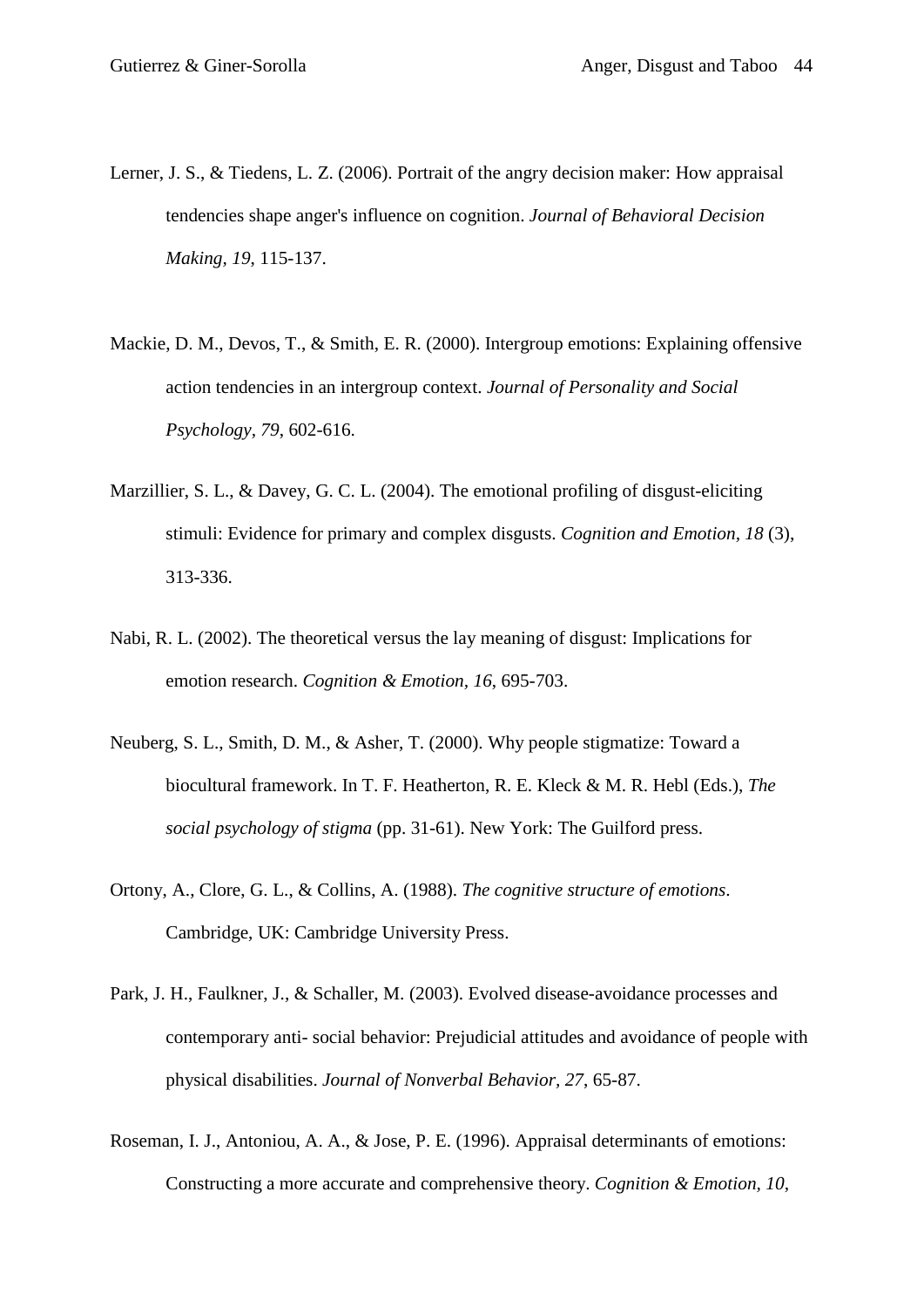241-277.

- Roseman, I. J., & Smith, C. A. (2001). Appraisal theory: Overview, assumptions, varieties, controversies. In K. R. Scherer, A. Schorr & T. Johnstone (Eds.), *Appraisal processes in emotion : theory, methods, research* (pp. 3-19). Oxford: Oxford University Press.
- Rozin, P., & Fallon, A. E. (1987). A perspective on disgust. *Psychological Review, 94* (1), 23- 41.
- Rozin, P., Lowery, L., Imada, S., & Haidt, J. (1999). The CAD triad hypothesis: A mapping between three moral emotions (contempt, anger, disgust) and three moral codes (community, autonomy, divinity). *Journal of Personality and Social Psychology, 76*, 574-586.
- Rozin, P., Millman, L., & Nemeroff, C. (1986). Operation of the laws of sympathetic magic in disgust and other domains. *Journal of Personality and Social Psychology, 50*, 703- 712.
- Russell, J. A., & Fehr, B. (1994). Fuzzy concepts in a fuzzy hierarchy: Varieties of anger. *Journal of Personality and Social Psychology, 67*, 186-205.
- Scherer, K. R. (1999). Appraisal Theory. In T. Dalgleish & M. Power (Eds.), *Handbook of cognition and emotion* (pp. 637-663): John Wiley & Sons Ltd.
- Shweder, R. A., Munch, N. C., Mahaptra, M., & Park, L. (1997). The "big three" of morality (autonomy, community, divinity) and the 'big three" explanations of suffering. In A. Brandt & P. Rozin (Eds.), Morality and health (pp. 119-169). New York: Routledge.

Smith, C. A., & Ellsworth, P. C. (1985). Patterns of cognitive appraisal in emotion. *Journal of*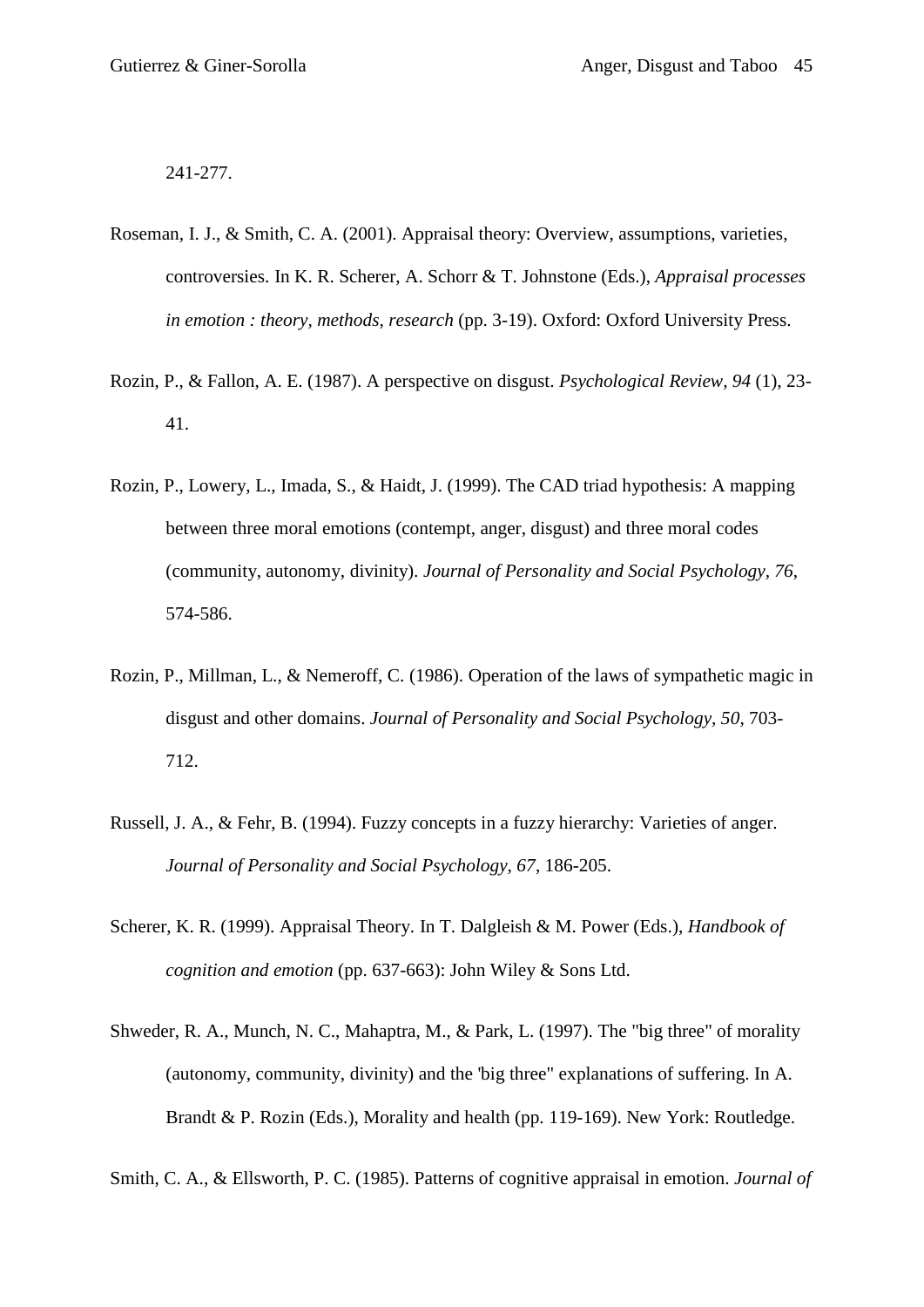*Personality and Social Psychology, 48*, 813-838.

- Spencer, S. J., Zanna, M. P., & Fong, G. T. (2005). Establishing a causal chain: Why experiments are often more effective than mediational analyses in examining psychological processes. *Journal of Personality and Social Psychology, 89*, 845-851.
- Tangney, J. P., Stuewig, C. S., & Mashek, D. J. (2007). Moral emotions and moral behavior. *Annual Review of Psychology, 58*, 345-372.
- Tapias, M. P., Glaser, J., Keltner, D., Vasquez, K., & Wickens, T. D. (2007). Emotion and prejudice: Appraisal tendencies and specific emotions toward outgroups. *Group Processes and Intergroup Relations, 10,* 27-40*.*

Weiner, B. (1986). An attributional theory of motivation and emotion. New York: Springer.

Wheatley, T., & Haidt, J. (2005). Hypnotically induced disgust makes moral judgments more severe. *Psychological Science, 16*, 780-784.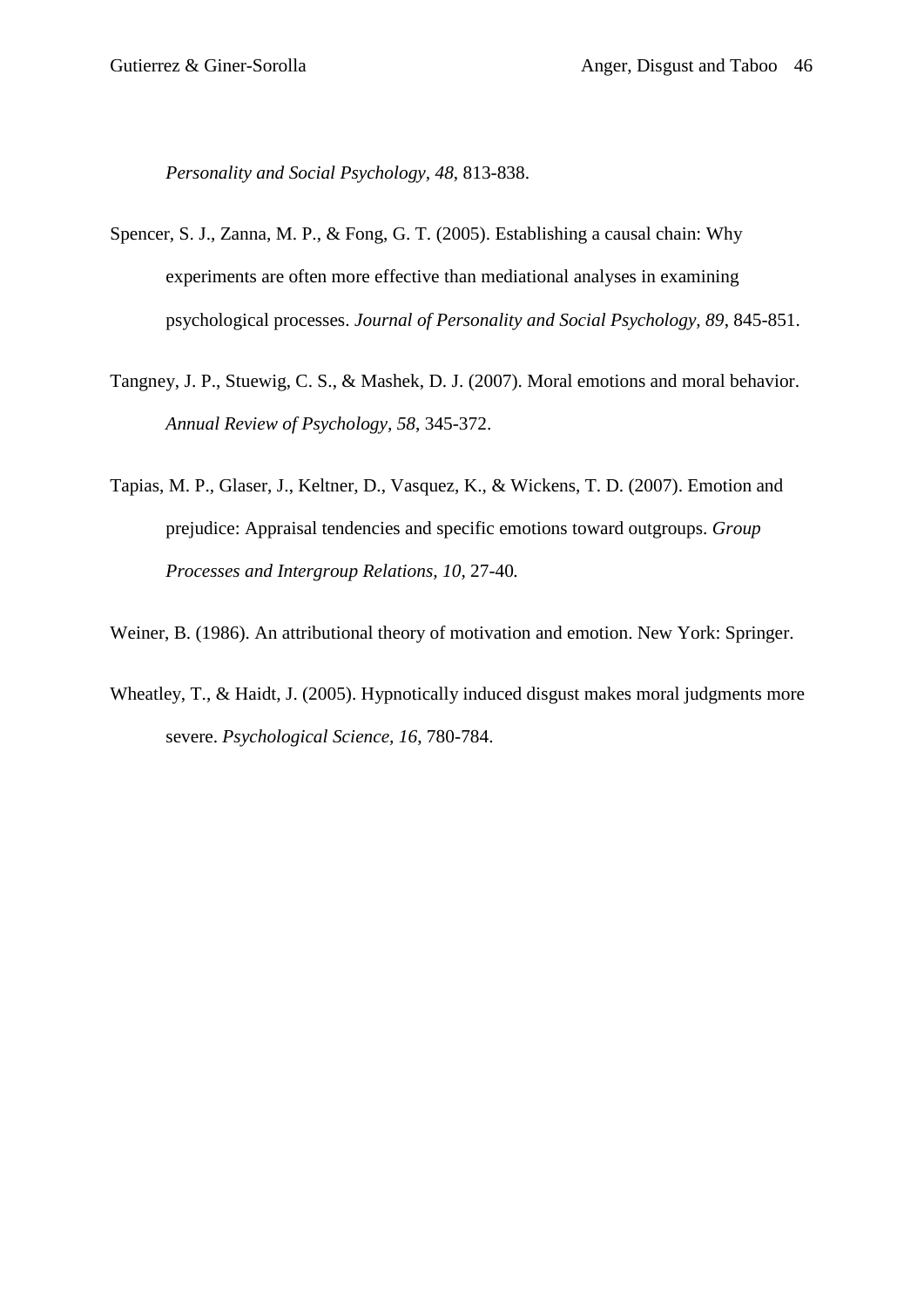#### Appendices

*Appendix 1:* Scenarios used in Experiment 1.

"Incest": Julie and Mark are brother and sister. They are travelling together in France on a summer vacation from college. One night they are saying alone in a cabin near the beach. They decide that it would be interesting and fun if they tried making love. At very least it would be a new experience for each of them. Julie was already taking birth control pills. But Mark uses a condom too, just to be safe. They both enjoy making love, but they decide not to do it again.

(no consequences: Julie and Mark have no regrets about that night and keep it as a special secret between them, which makes then feel even closer to each other. Eventually, they move on and are able to form successful long-term committed relationships with other people. Nobody ever finds out about what they did on their holiday.)

(harm to self: Julie and Mark develop deep regrets about that night and keep it as a dark secret, which complicates the relationship between them. Eventually, they are unable to form successful long-term committed relationships with other people. Nobody ever finds out about what they did on their holiday.)

(harm to others: Julie and Mark have no regrets about that night and try to keep it as a special secret between them, which makes then feel even closer to each other. Eventually, they move on and are able to form successful long-term committed relationships with other people. However, their family eventually finds out and are very hurt by what Julie and Mark have done.)

"Necrophilia": A man belongs to a necrophilia club that has devised a way to satisfy the desire to have sex with dead people. Each member donates his or her body to the club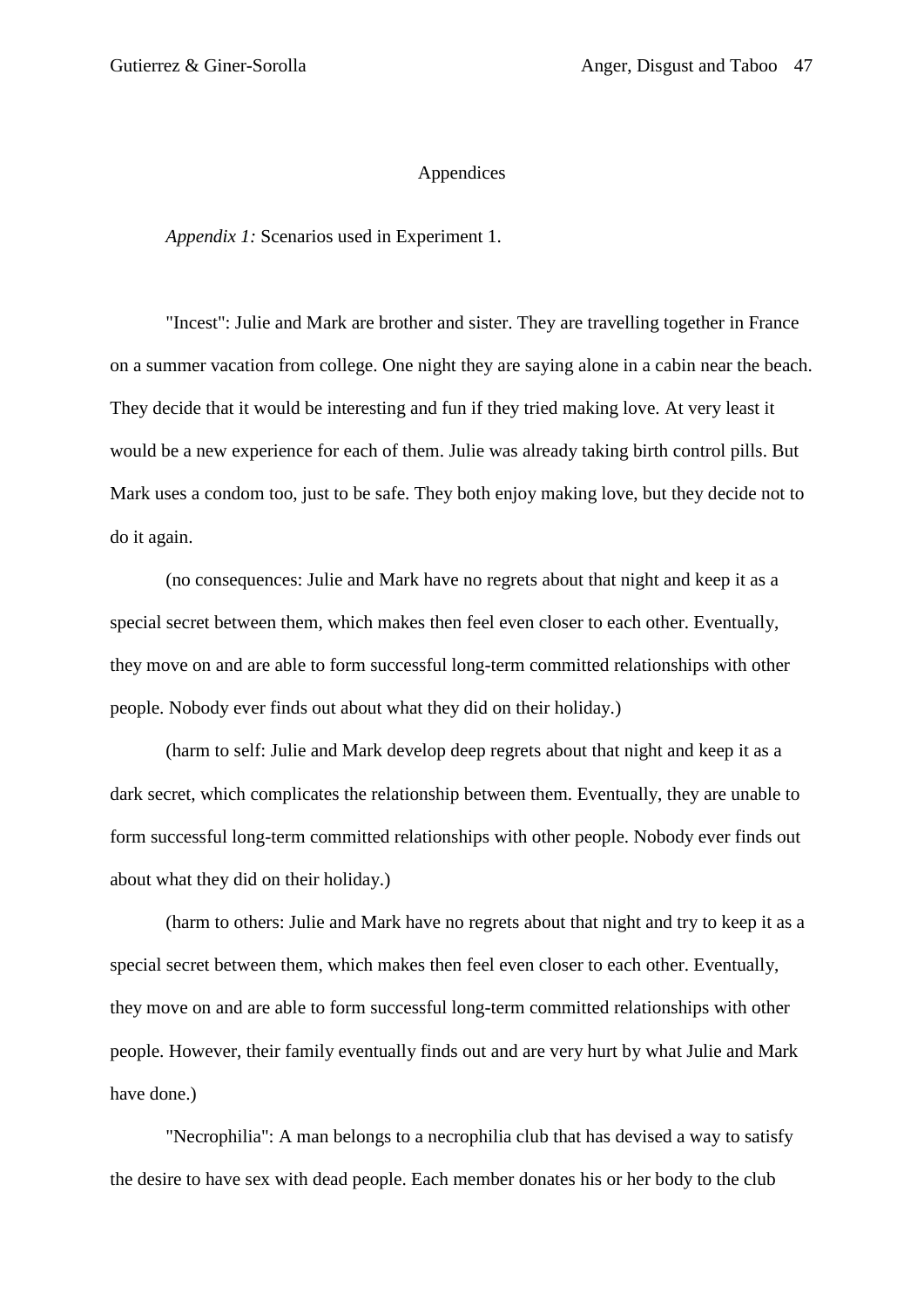after death so that the other members of the club can have sex with the corpse. The man has sex with a dead woman who gave her body to the club. (No consequences and harm self: She had no surviving family members). The man and all other members of the club use adequate protection so there is no risk of disease being spread. After they are done, they cremate the woman's body, following her final instructions to them.

(no consequences: The man and his fellow club members have no regrets or mental anguish about what they are doing. They understand that it's important to keep their club a secret and they are very successful in making sure nobody in the "outside world" finds out about it. Also, they know the limits of the club, and they are never tempted to harm living people or engage in sex with corpses whose owners did not consent beforehand.)

(harm self: The man and his fellow club members are tormented by regret and mental anguish about what they are doing. They understand that it's important to keep their club a secret and they are very successful in making sure nobody in the "outside world" finds out about it. Also, they know the limits of the club, and they are never tempted to harm living people or engage in sex with corpses whose owners did not consent beforehand.)

(harm others: The man and his fellow club members have no regrets or mental anguish about what they are doing. They try to keep their club a secret, but the family of the dead woman eventually finds out and is deeply hurt. Also, some of the members of the club are tempted to break the rules and engage in sex with corpses whose owners did not consent beforehand.)

"Scientist" : A scientist studying recent advances in cell cloning technology takes a group of muscle cells from her arm and clones them in a vat. The cells grow into a strip of human muscle tissue about the size of a steak. When the process is finished, she is curious about the meat's taste, so she takes the strip of tissue, grills it on a barbecue, (No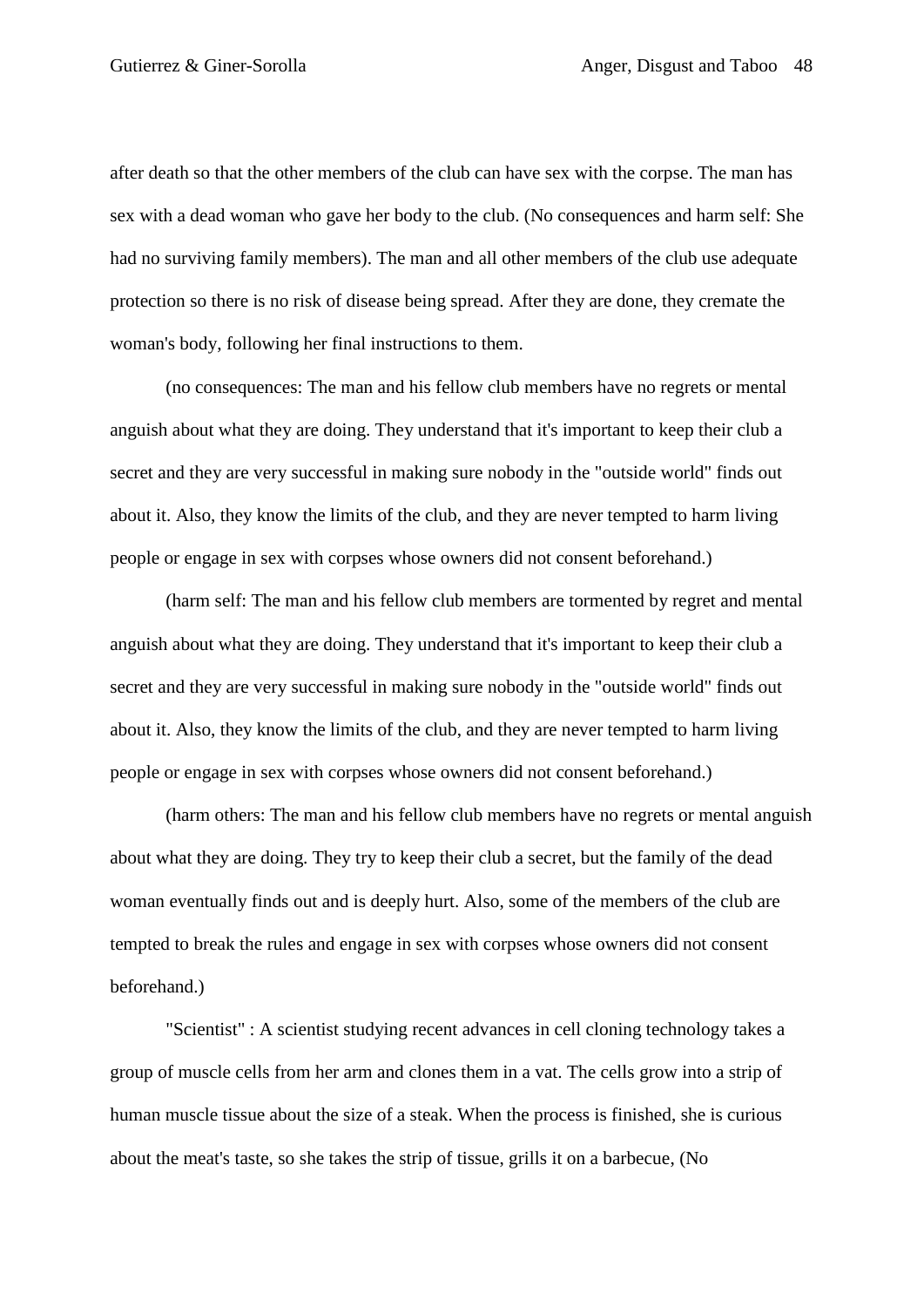consequences and harm self: and eats it alone for dinner. Harm others: and give it to her friends without their knowledge). She knows she is free of any communicable diseases.

(no consequences: The scientist does not develop a taste for human flesh, and she is never tempted to harm people. Her curiosity is satisfied and she goes on with her research. She has no regrets or worries about what she has done, as it was all in the name of science.)

(harm self: The scientist does not develop a taste for human flesh, and she is never tempted to harm people. Her curiosity is satisfied and she goes on with her research. However, she develops deep regrets about what she has done, and worries about whether it was worth doing in the name of science.)

(harm others: Their friends did not develop a taste for human flesh, and she is never tempted to harm people. Her curiosity is satisfied and she goes on with her research. She has no regrets or worries about what she has done, as it was all in the name of science. Her friends all enjoyed the dinner, but when they find out afterwards what it was, they become quite upset and the scientist has to apologise to them.)

*Appendix 2:* Scenarios used in Experiment 2.

Non-taboo-violating versions: A scientist studying recent advances in human memory is investigating a new drug that may increase the capabilities of human memory. When she finally completes the process, she is curious about the effects of the drug, so she mixes the drug with water and (no harm: drinks it with her dinner in order to test it on herself; harm to others: gives it to her friends at a dinner without their knowledge in order to test it on them). She has no reason to believe that the drug has negative effects on humans.

The scientist does not test the drug again and she was careful with the use of the drug.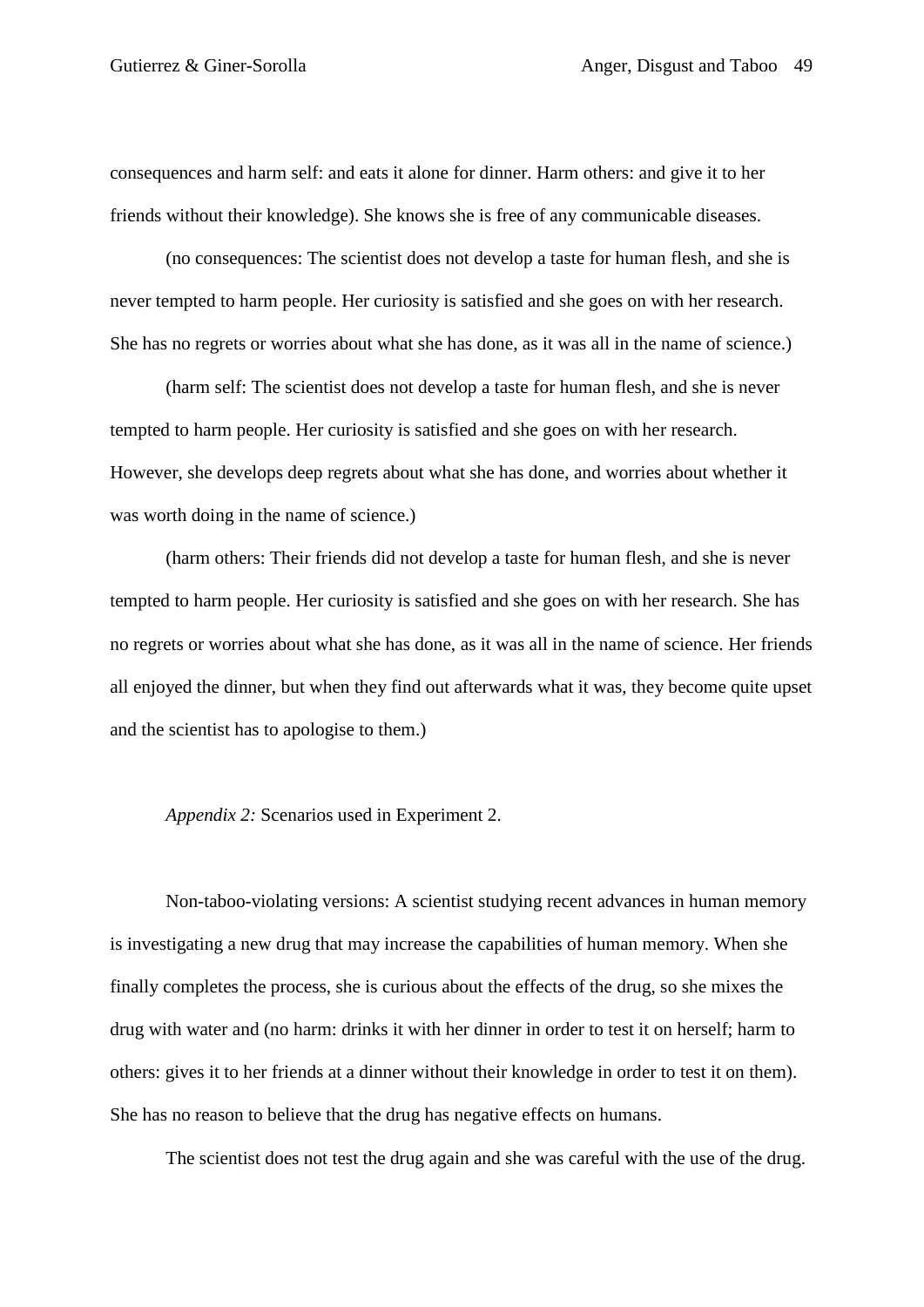Her curiosity is satisfied and she goes on with her research. (no harm: She has no regrets or worries about what she has done, as it was all in the name of science.)

Taboo-violating versions: A scientist studying recent advances in cell cloning technology takes a group of muscle cells from her arm and clones them in a vat. The cells grow into a strip of human muscle tissue about the size of a steak. When the process is finished, she is curious about the meat's taste, so she takes the strip of tissue, grills it, and (no harm: eats it alone for dinner; harm to others: serves it to her friends for dinner without their knowledge). She knows it is free of any communicable diseases.

The scientist does not develop a taste for human flesh, and she is never tempted to harm people. Her curiosity is satisfied and she goes on with her research. (No harm: She has no regrets or worries about what she has done, as it was all in the name of science.)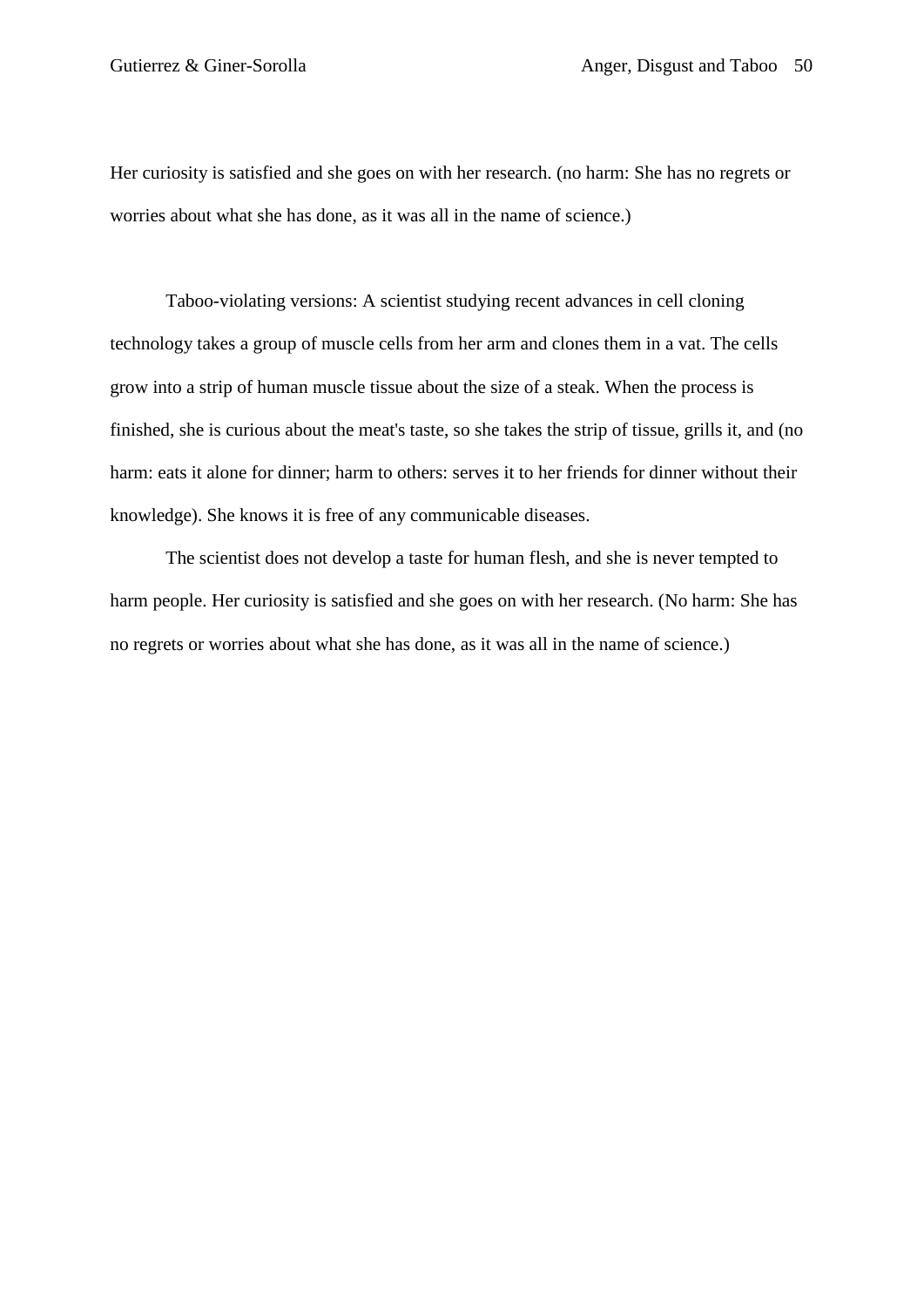## Footnotes

<sup>1</sup> Because of this lower correlation, it was not necessary to include one emotion as a covariate in analyzing the other emotion. In fact, for Studies 2 and 3, analyses covarying out disgust from anger and anger from disgust gave results similar to the results reported without covariates.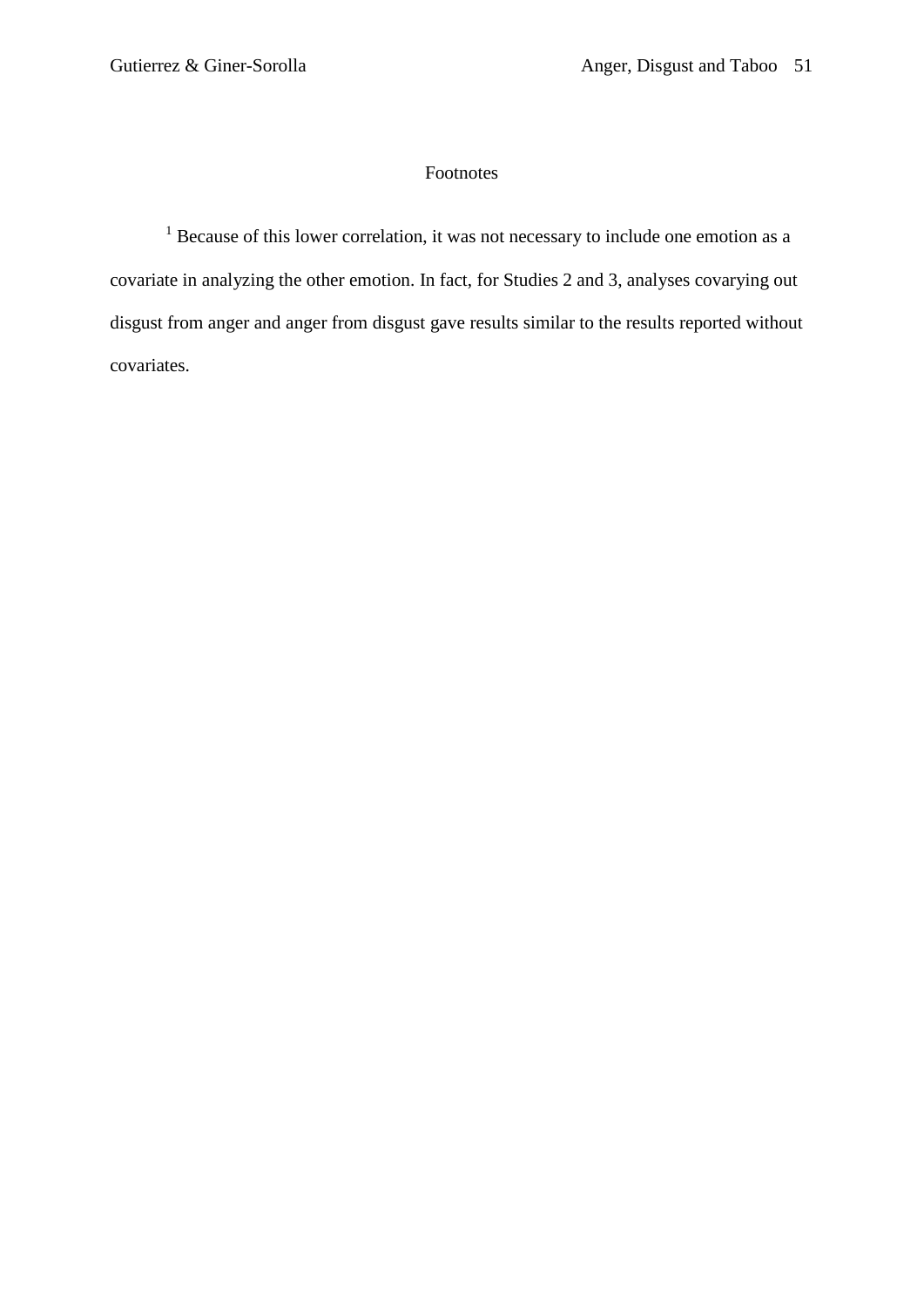# Tables

# *Table 1*

 $\overline{a}$ 

Means and Standard Deviations of Harm, Moral Judgment, Emotions and Action Tendencies by Harm Condition, Experiment 1.

| No harm              | Harm self                  | Harm others                |
|----------------------|----------------------------|----------------------------|
| 6.92 $(2.19)_{a}$    | 7.51 $(1.90)_{b}$          | $8.31(1.32)_{c}$           |
| 6.07 $(1.64)_{a}$    | 5.99 $(1.54)$ <sub>a</sub> | $8.00(1.55)_{b}$           |
| 5.95 $(2.33)_{a}$    | $7.24(1.94)_b$             | 6.49 $(2.11)$ <sub>c</sub> |
| $3.77(2.08)_{a}$     | 3.62 $(1.87)_{a}$          | 4.97 $(2.06)_{b}$          |
| 5.32 $(2.36)_{a}$    | 5.08 $(2.22)_{a}$          | 5.92 $(2.13)_{b}$          |
| $+1.54$ $(1.52)_{a}$ | $+1.46(1.40)a$             | $+0.95(1.27)_b$            |
| 3.55 $(2.40)_{a}$    | 3.19(2.23) <sub>a</sub>    | 4.96 $(2.66)$ <sub>b</sub> |
| 5.76 $(2.95)_{ab}$   | 5.53 $(2.70)_{a}$          | 6.38 $(2.72)_{b}$          |
| $+2.20(2.26)a$       | $+2.34(2.34)_{a}$          | $+1.42(2.15)_{b}$          |
|                      |                            |                            |

*Note:* Standard deviations are in parentheses; means with different subscripts are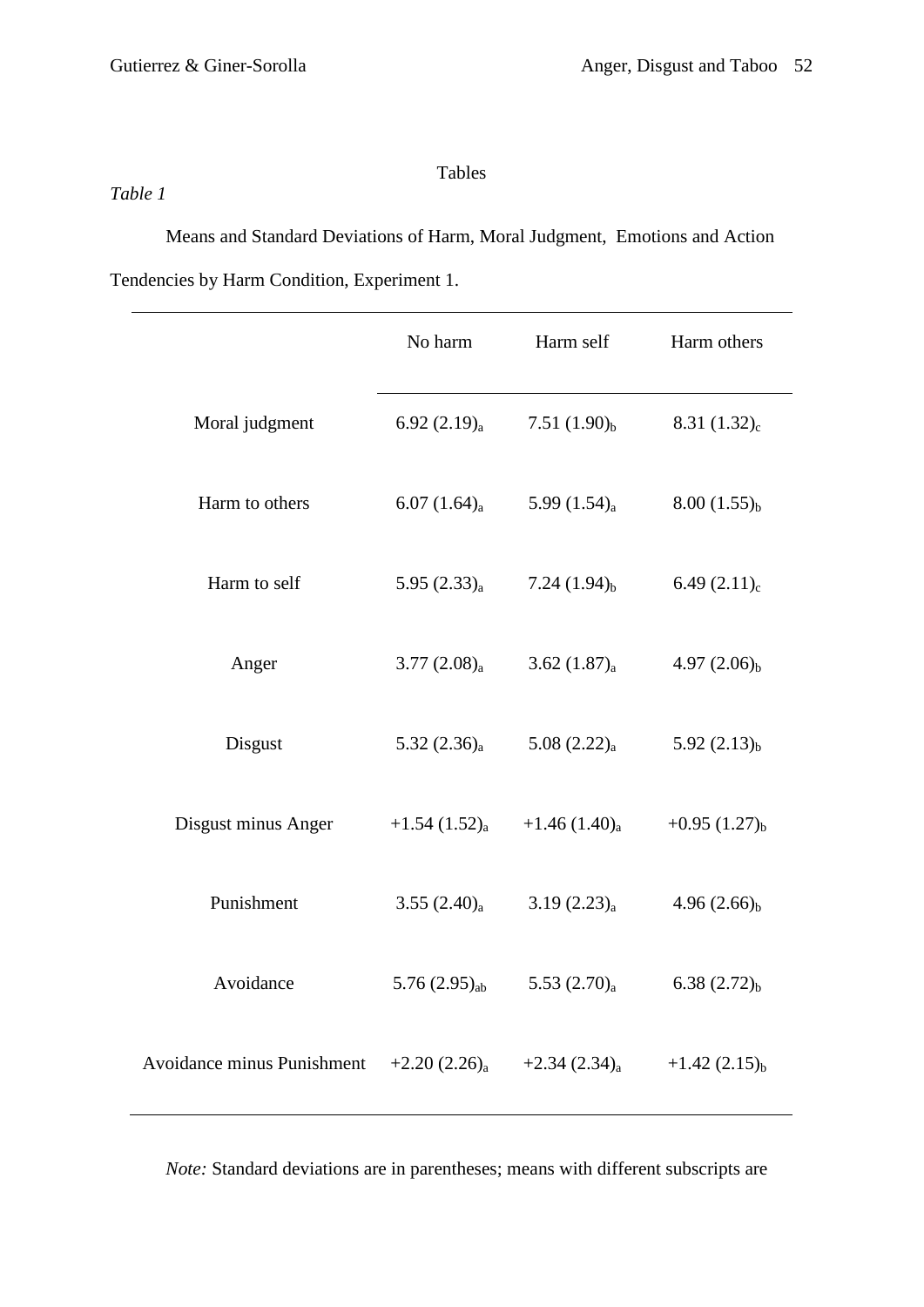different from each other by Tukey LSD,  $p < .05$ .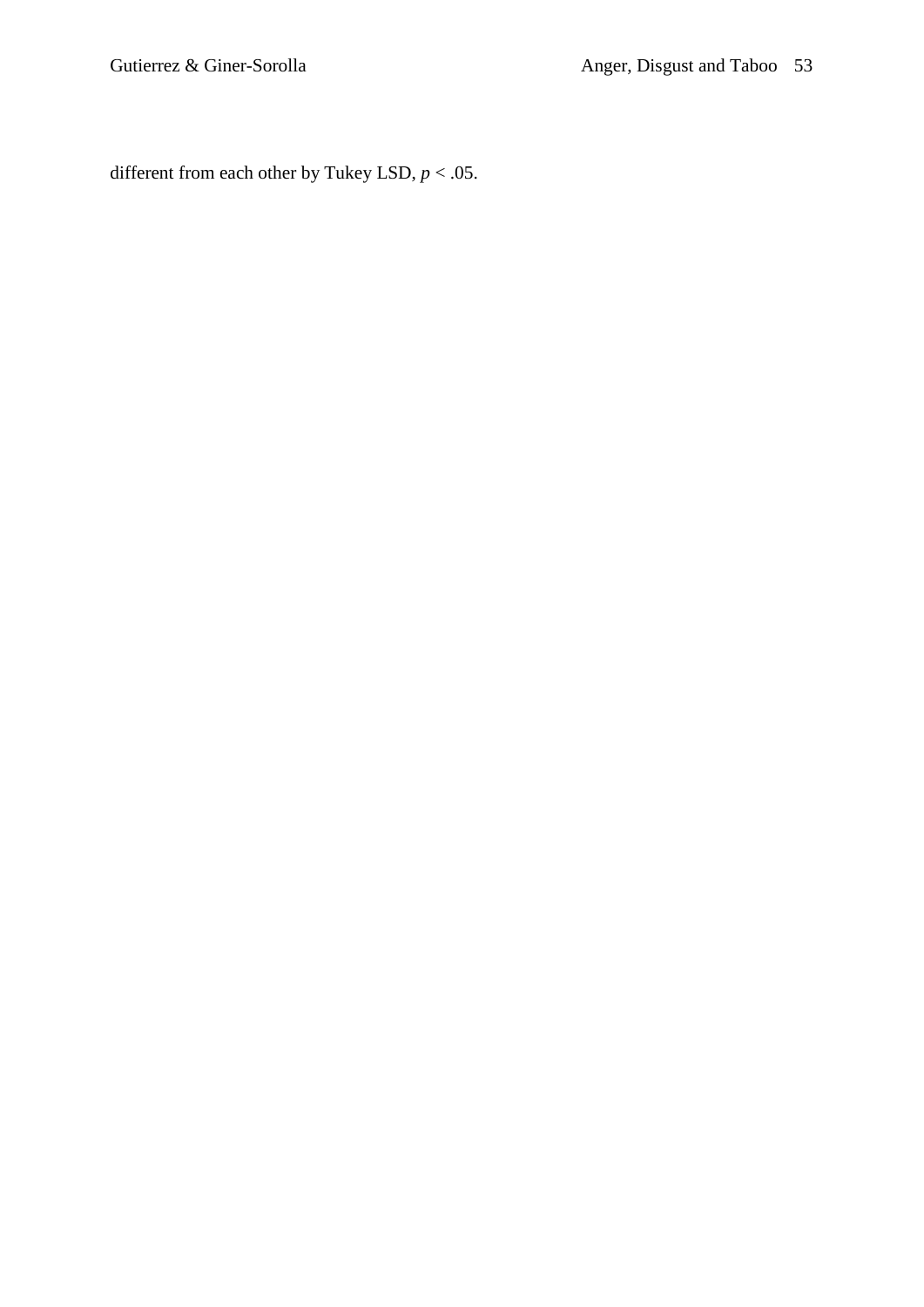# Figures

*Figure 1.* Theoretical model predicting (A) independent contribution of harm to others and taboo violation to anger and disgust reactions, (B) when no harm to others is described, presumption of harm from mere taboo violation as a post-hoc response, and (C) graphical representation of predictions for anger and perceived harm, and for disgust.

*Figure 2.* Experiment 2: Effects of harm, taboo and load manipulations on symbolic harm.

*Figure 3.* Experiment 2: Effects of harm and taboo manipulations on anger and disgust.

*Figure 4.* Experiment 3: Effects of taboo and load manipulation on perceived actual and symbolic harm.

*Figure 5.* Experiment 3: Effects of taboo manipulation on anger and disgust.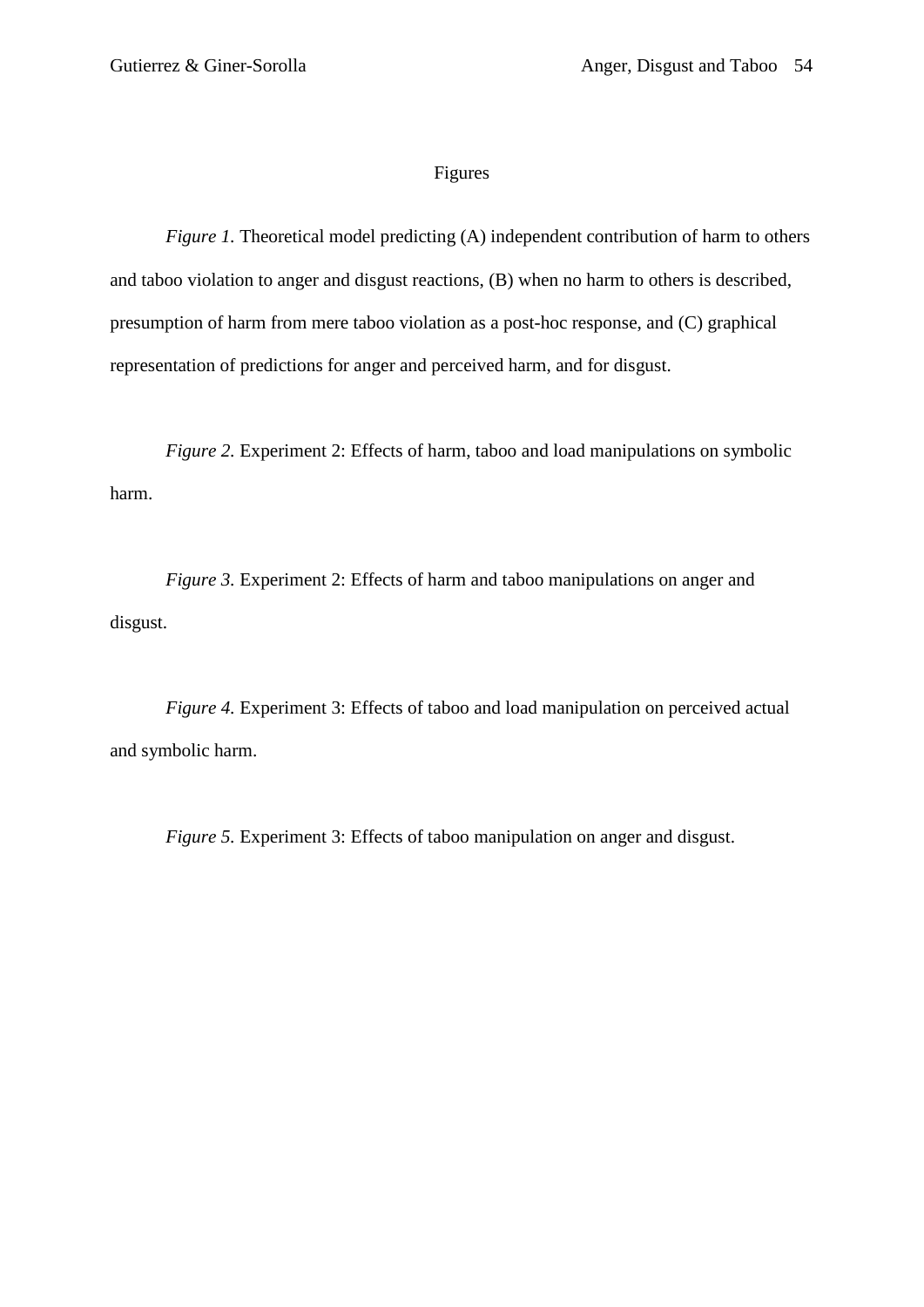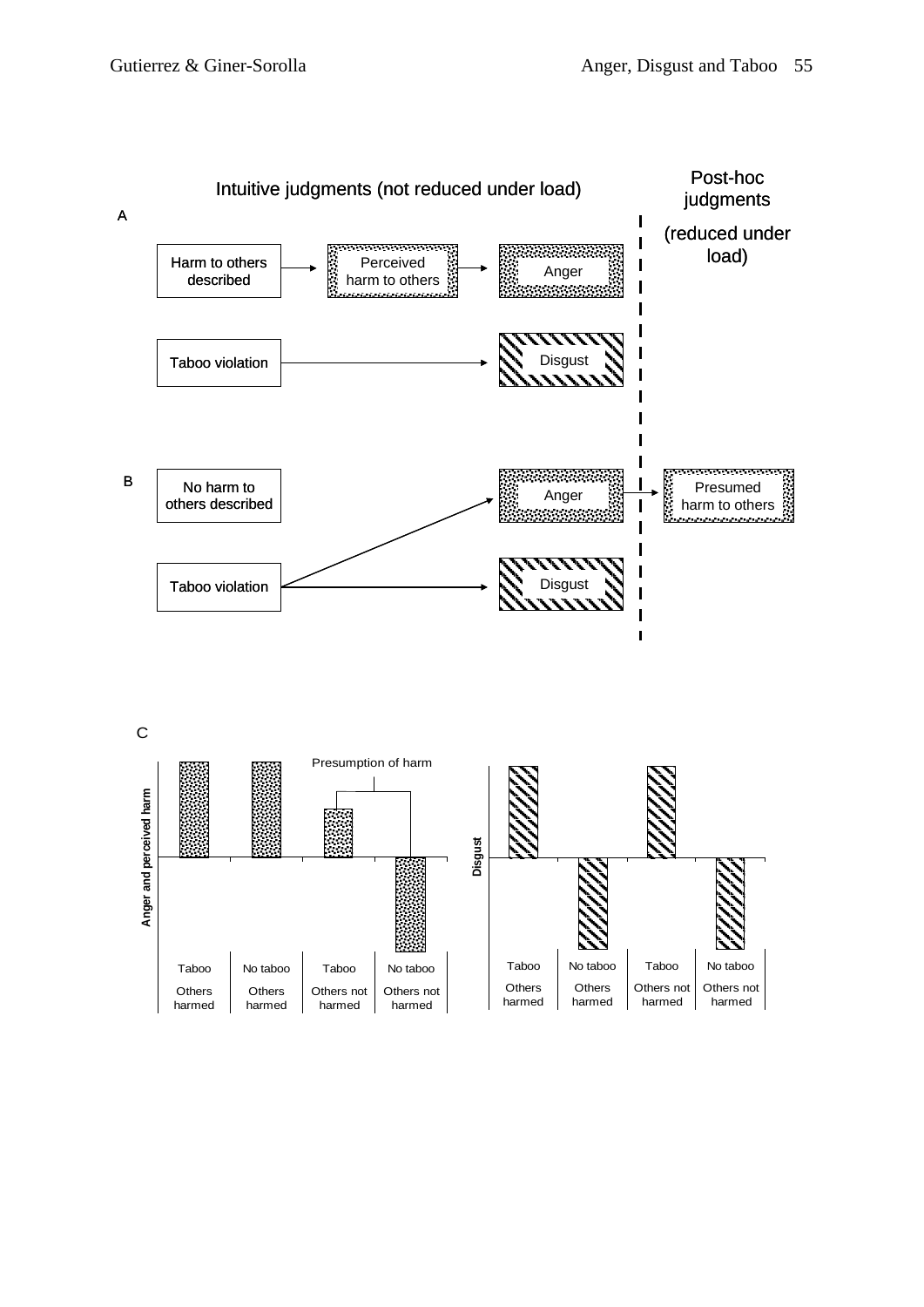

Note: Numbers are  $F(1,178)$  for simple effect of taboo within harm on that DV. ns = *p* > .10; m = *p* < .10, \* = *p* < .05.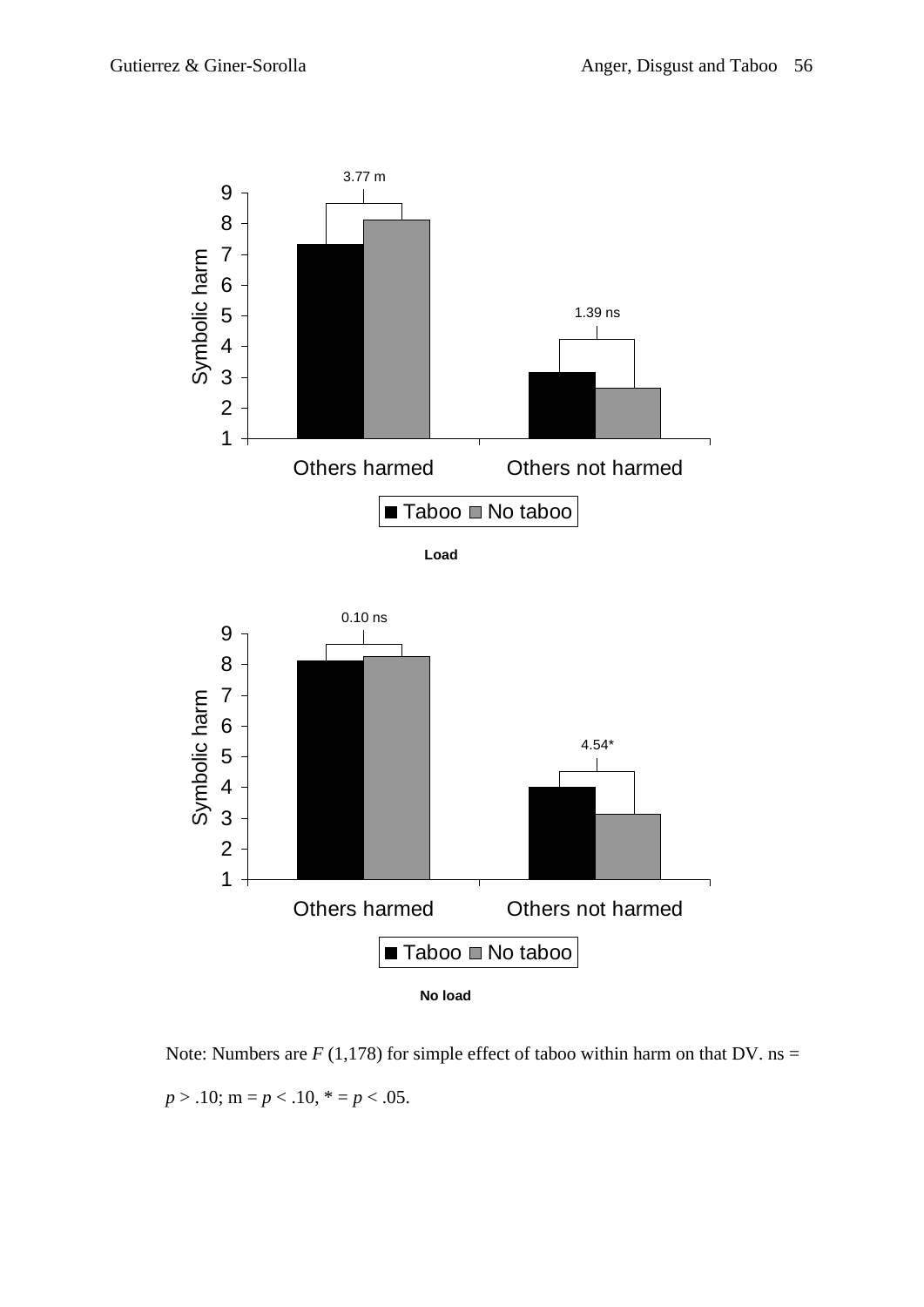

Note: Numbers are *F* (1,178) for simple effect of taboo within harm upon that DV. ns =  $p$  > .10, \*\*\* =  $p < .001$ , \*\* =  $p < .01$ .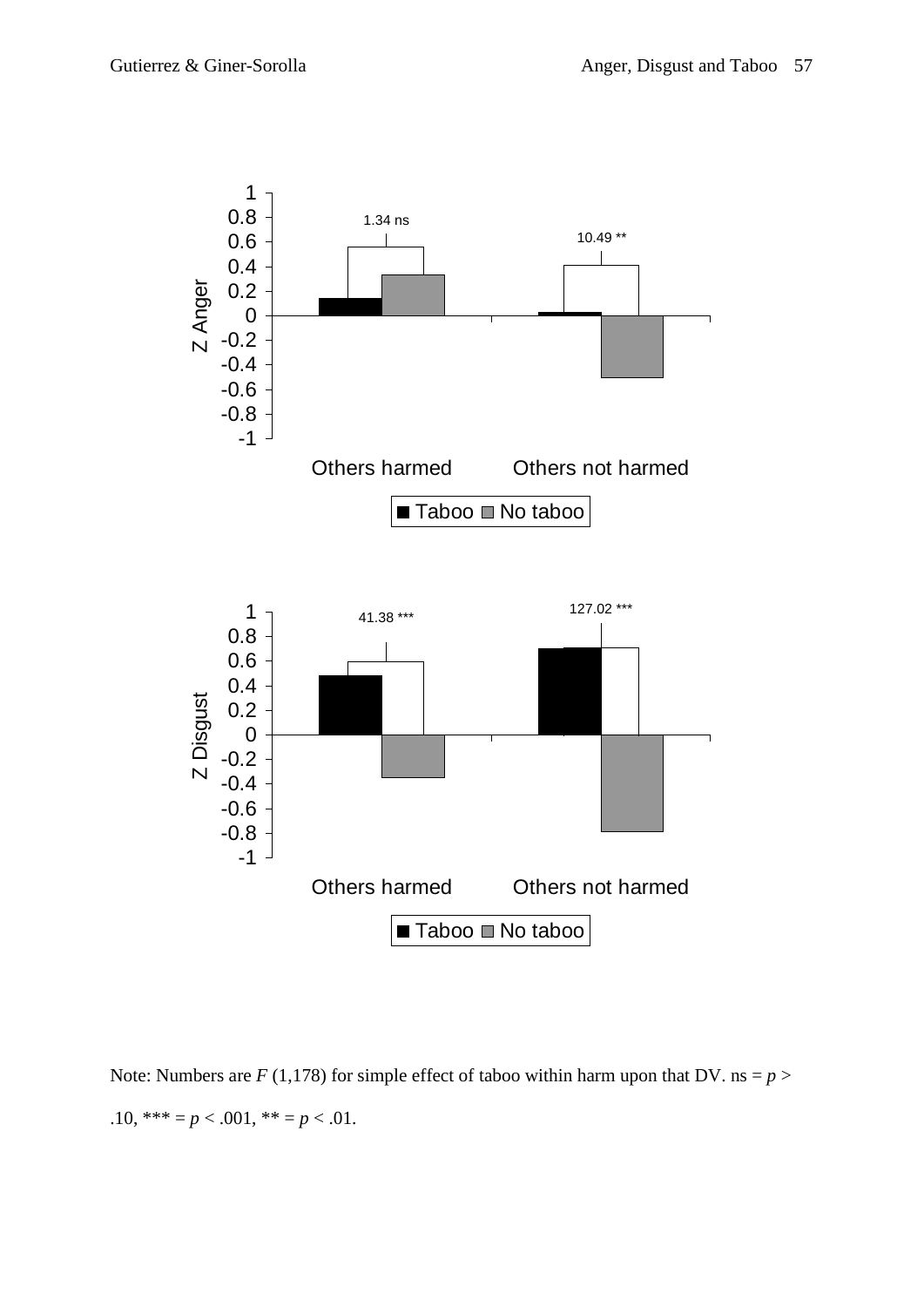



Note: Numbers are  $F(1, 91)$  for simple effect of taboo. ns =  $p > 0.10$ ; \* =  $p < 0.05$ .